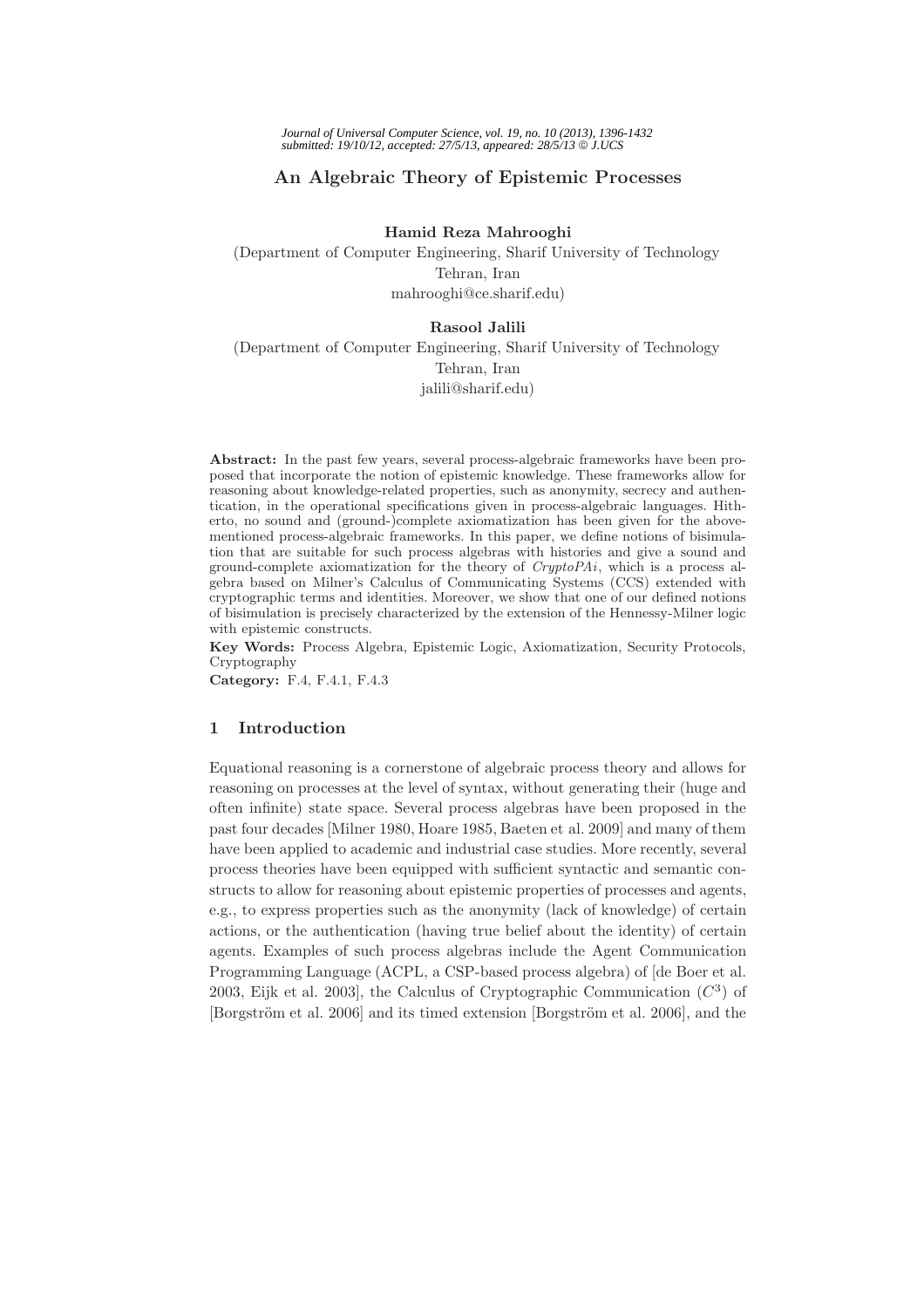Calculus of Communicating Systems with identities (CCSi) of [Dechesne et al. 2007] and its extension with cryptographic constructs *CryptoPAi* [Mahrooghi and Mousavi 2011].

We are not aware of a (ground-)complete axiomatization for any of the abovementioned process theories (or any other process theory extended with epistemic constructs). In this paper, we fill this gap by first defining some notions of bisimulation that are suitable for epistemic processes. Subsequently, we use one of our defined notions of bisimulation to provide a sound and complete axiomatization for the process algebra *CryptoPAi*. We further show that the chosen notion of bisimulation is precisely characterized by the extension of the modal mu-calculus with epistemic knowledge constructs.

## **1.1 Related Work**

Axiomatizing process languages has been a challenging task and the first finite ground-complete axiomatization of a process algebras dates back to the seminal work of Bergstra and Klop in [Bergstra and Klop 1984]. Ever since, many papers have been published on axiomatization and unaxiomatizability of process algebras, of which  $[Baeten 2005]$  and  $[Aceto and Ingólfsdóttir 2007]$  provide interesting historical accounts. Our approach to axiomatizing *CryptoPAi* builds upon these earlier approaches, but is complicated by a few issues: the existence of histories recording the past events (a necessary ingredient for epistemic reasoning), makes it non-trivial to define an appropriate notion of bisimulation. To solve this issue, we rely on earlier research on bisimulation for process algebras with data [Baeten and Bergstra 1997, Mousavi et al. 2004, Mousavi et al. 2005]. Moreover, the introduction of cryptographic terms as data call for some additional work in equating atomic actions and their parameters. To this end, we adapt some ideas from earlier work on symbolic cryptography, for example, in [Abadi and Rogaway 2002].

Our axiomatization and its proofs can be readily used for a ground axiomatization of *PAi* [Dechesne et al. 2007], since *PAi* is a special case of *CryptoPAi*, where the set of parameters is taken to be empty. Also, we expect our results to be applicable to other process algebras with epistemic constructs, such as those proposed in [de Boer et al. 2003, Eijk et al. 2003, Borgström et al. 2006, Borgström et al. 2006].

### **1.2 Structure of the Paper**

The rest of this paper is structured as follows. In Section 2, we recall the syntax and the semantics of *CryptoPAi*. In Section 3, we explore different possibilities for defining a notion of bisimulation for processes with epistemic constructs and propose a notion of bisimulation that is a congruence, i.e., compositional, for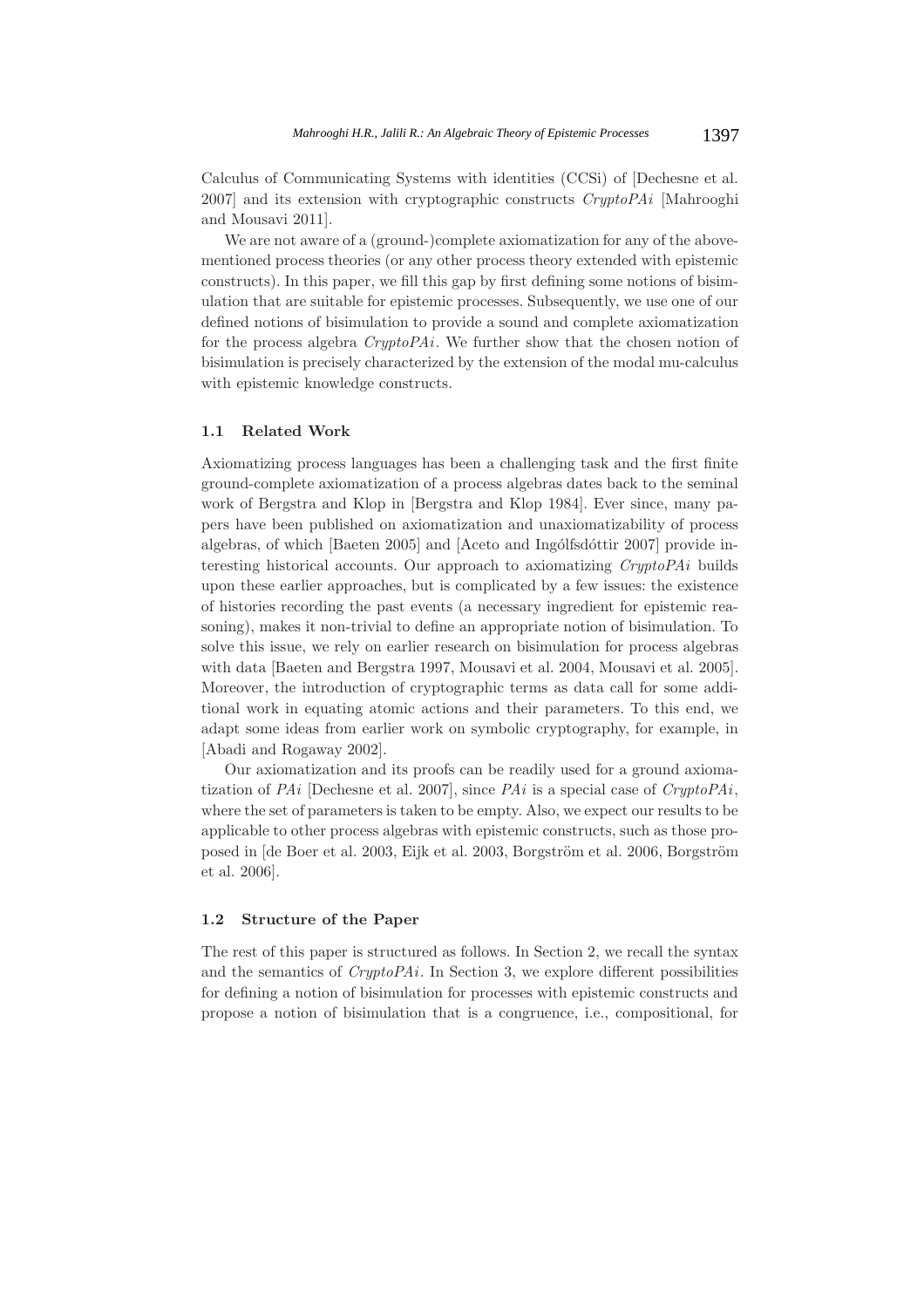*CryptoPAi*. In Sections 4 and 5, we provide a sound and ground completeness of, respectively, the sequential subset, and the full *CryptoPAi* language, for the proposed notion of bisimulation. In Section 6, we introduce the extension of the Hennessy-Milner logic with an epistemic knowledge construct, called EHML, and show that our notion of bisimilarity is the notion of equivalence characterized by the introduced modal logic. We conclude the paper in Section 7.

# **2 The** *CryptoPAi* **Calculus**

The syntax of *CryptoPAi* calculus extends the syntax of Milner's Calculus of Communicating Systems (CCS) with two essential ingredients: identities and cryptographic terms. Identities are used to annotate actions in order to designate the agents that can observe the action (the agents that cannot observe a certain action, will observe its *public appearance*). Cryptographic terms are used to denote the data that is communicated in a basic action and possession of keys by agents will provide another aspect of observability (and thus, indistinguishability) to the calculus. In the remainder of this section, we first define our notion of cryptographic terms. Subsequently, we define the syntax of the *CryptoPAi* calculus and present its operational semantics.

# **2.1 Cryptographic Terms**

Our signature for cryptographic terms features basic constructs such as plain text, nonces, symmetric keys and encryption, given in the following definition. This language can be extended, as demonstrated in [Mahrooghi and Mousavi 2011], with more constructs such as asymmetric keys, signing, and blinding. However, the addition of these constructs does not have any influence for the axiomatization presented in the remainder of this paper and hence, will not be considered henceforth.

**Definition 1 Symbolic Terms.** We assume a syntactic class Key of *symmetric keys*, typically denoted by k,  $k_1, \ldots$ ; a syntactic class Id of *principal identities*, typically represented by  $A, B, 1, 2, \ldots$ ; a class  $\mathcal{N}$  once of *nonces*, denoted by n,  $n_1, \ldots$ ; a class  $Msg$  of *plain-text messages*, denoted by  $m, m_1, \ldots$ ; a class Rnd of *formal random-numbers*, denoted by  $r, r_i, \ldots$  Plain text messages, keys, nonces, and random-numbers are different syntactic classes and are assumed to be disjoint.

The set of crypto-terms, denoted by  $Term$ , is defined by the following grammar:

$$
m, m' ::= k | id | t | n | \{m\}_{k}^{r} | (m, m')
$$

where  $k \in \mathcal{K}ey$ ,  $id \in \mathcal{I}d$ ,  $t \in \mathcal{M}sg$ ,  $r \in \mathcal{R}nd$ , and  $n \in \mathcal{N}once$ . The term  $\{m\}_{k}^{r}$ is the result of encrypting *m* with the symmetric key *k* and random-number r. The term  $(m, m')$  represents the pairing of m and m'.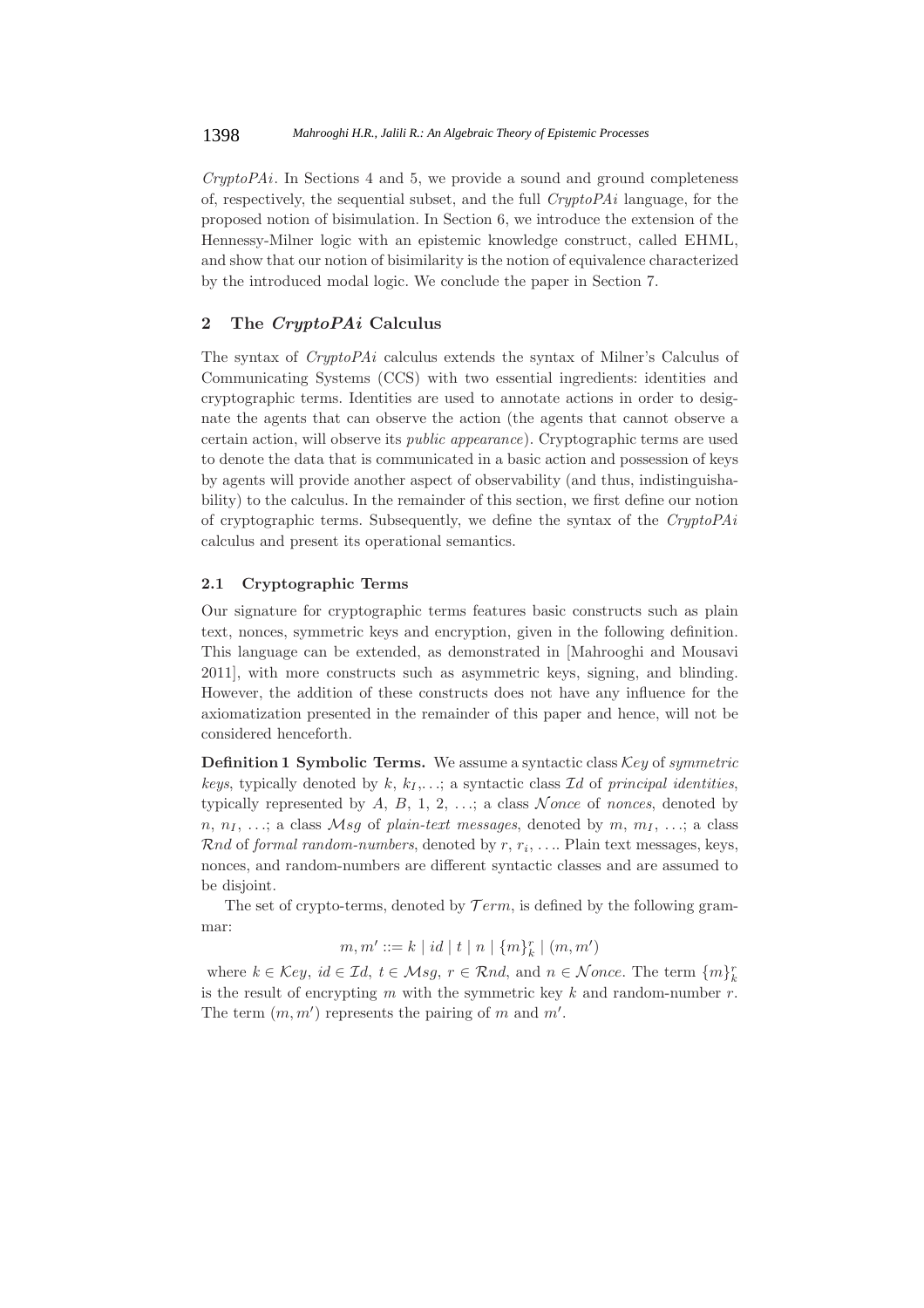$$
(\epsilon_{\mathbf{T}})\frac{T \vdash m \quad T \vdash m'}{T \vdash (m, m')} \quad (\text{fst})\frac{T \vdash (m, m')}{T \vdash m} \quad (\text{snd})\frac{T \vdash (m, m')}{T \vdash m'}
$$
\n
$$
(\text{dec})\frac{T \vdash \{m\}_k \quad T \vdash k}{T \vdash m} \quad (\text{enc})\frac{T \vdash k \quad T \vdash m}{T \vdash \{m\}_k}
$$

**Figure 1:** Term Deduction Rules

Since some of the cryptographic constructors (such as encryption) represent probabilistic operations, we need to use Rnd in order to keep track of different invocations of the encryption primitive (as defined in [Abadi and Jürjens 2001] and [Laud and Corin 2003]). We reason under the assumption of perfect cryptography and assume that the results of two invocations of encryption will be different, even with the same arguments. Thus, to keep track of invocation of that operation, the elements of  $\mathcal{R}nd$  are used. As the labels r are identifiers of invocations of the encryption primitive, whenever we consider two expressions  ${m}_{k}^{r}$  and  ${m'}_{k'}^{r}$  with the same label r, then it should also hold that  $m = m'$ and  $k = k'$ .

Informally, we may just write  $\{m\}_k$  instead of  $\{m\}_k^r$ , when r is irrelevant or clear from the context. To avoid cluttering the notation, we assume that pairing associates to the right and denote nested pairs of the form  $(m_0, (m_1, \ldots, (m_{n-1},$  $(m_n))$  by  $(m_0, m_1, \ldots, m_{n-1}, m_n)$ .

#### **2.2 Term Deduction**

Using cryptographic operations, terms can be derived (i.e., (de)constructed) from others. We have captured this concept by the deduction rules in Figure 1. A judgement of the form  $T \vdash m$  reads *term* m *is derivable from the set* T *of terms*. The deduction rules are self-explanatory; it should only be noted that  $m$  is an arbitrary crypto-term in these rules, while  $k$  is a key.

*Example 1.* Below, for instance, we assume **T** as a set of terms that has been encountered in a run of a protocol.

 $\mathbf{T} = \{(A, B, n_A), \{(k_{AB}, B, \{(k_{AB}, A)\}_{k_{BS}})\}_{k_{AS}}, \{(k_{AB}, A)\}_{k_{BS}}, \{n_B\}_{k_{AB}}, k_{AS}\}.$ 

The derivation depicted in Figure 2, shows that the term  $n_B$  is derivable from T, using the deduction rules of Figure 1.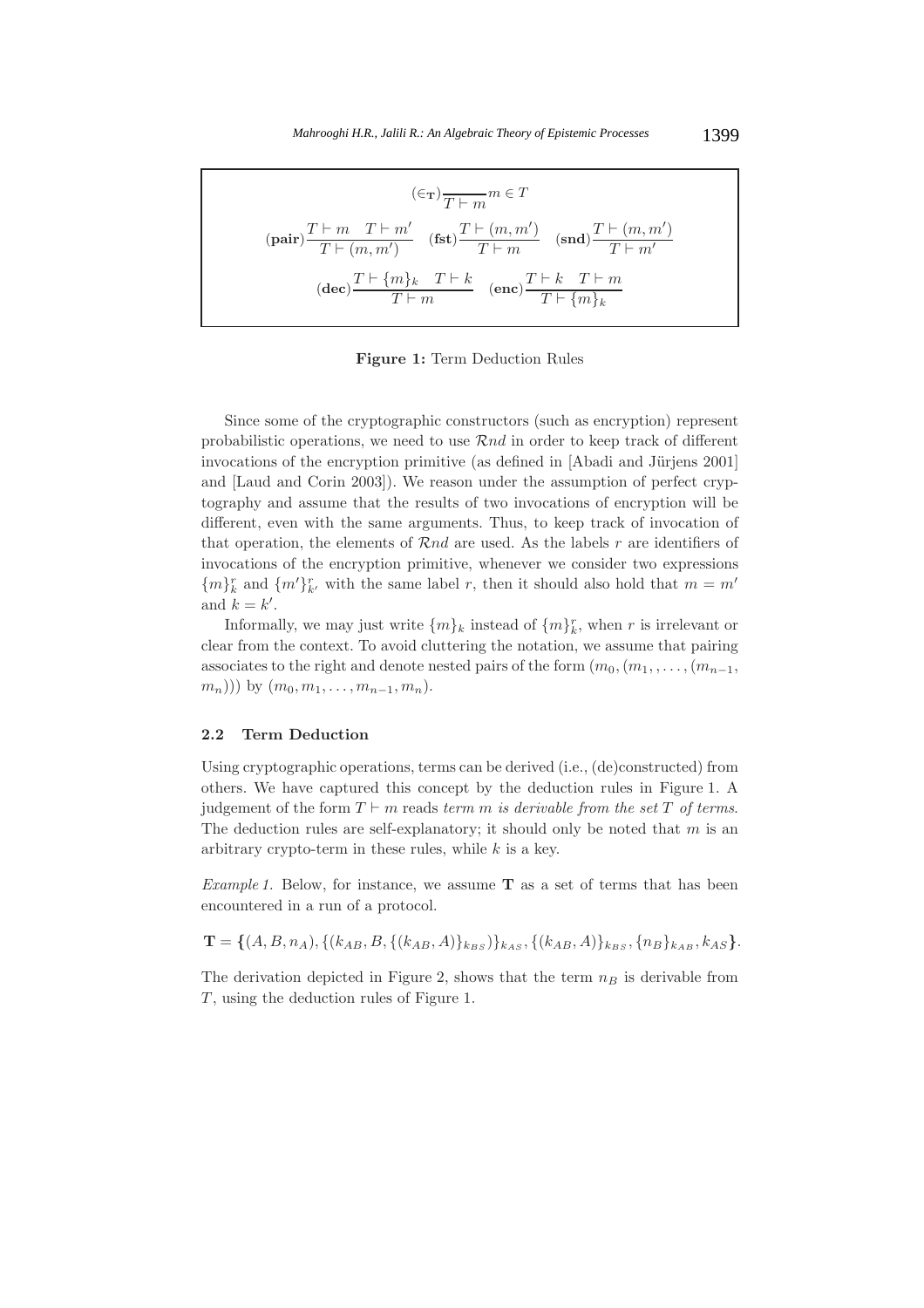

**Figure 2:** Deduction Rules for  $T \vdash n_B$ 

#### **2.3** *CryptoPAi* **Syntax**

In this section we present the syntax of *CryptoPAi*, which is a process algebraic language with value-passing of crypto-terms. Let  $\mathcal{A}ct$  be a finite set of *action names* ranged over by  $a, !a, ?a, b, \ldots$ , and let  $Id$  be a finite set of *identities* typically denoted by  $i, j, \ldots$ . We use the exclamation and the question mark to designate send and receive actions, respectively. Actions that result from a synchronization as well as internal actions are denoted without any annotation. This is a slight deviation from Milner's CCS, where the result of a synchronization is necessarily denoted by an internal action. In our calculus, agents may be able to observe and derive useful information from synchronizations. Action  $\tau \in \mathcal{A}ct$  denotes the silent action which also represents a message that offers no new information to any observer.

| $P,Q ::=$       | Processes                   |
|-----------------|-----------------------------|
|                 | <i>inaction</i>             |
| D: P            | <i>action</i> prefixing     |
| $P+Q$           | nondeterministic choice     |
| $P \parallel Q$ | <i>parallel composition</i> |
| $\partial(P)$   | encapsulation               |
|                 |                             |
|                 |                             |

$$
D ::= (J)\alpha(M)
$$

Constant 0 denotes inaction (termination).  $D$ ;  $P$  denotes action prefixing; an action may contain zero or more crypto-terms as parameters. Nondeterministic choice among P and Q is denoted by  $P + Q$  and means that the first action taken by either of the two processes determines the choice.  $P||Q$  denotes parallel composition; it allows for interleaving of internal actions and the results of earlier communications as well as hand-shaking synchronization between input and output actions. Hand-shaking synchronization results in a value-passing by replacing the variables of the receiving party with closed terms from the sending party. Our language also includes an encapsulation operator,  $\partial$ , which prevents unsuccessful communication attempts and turns them into deadlock.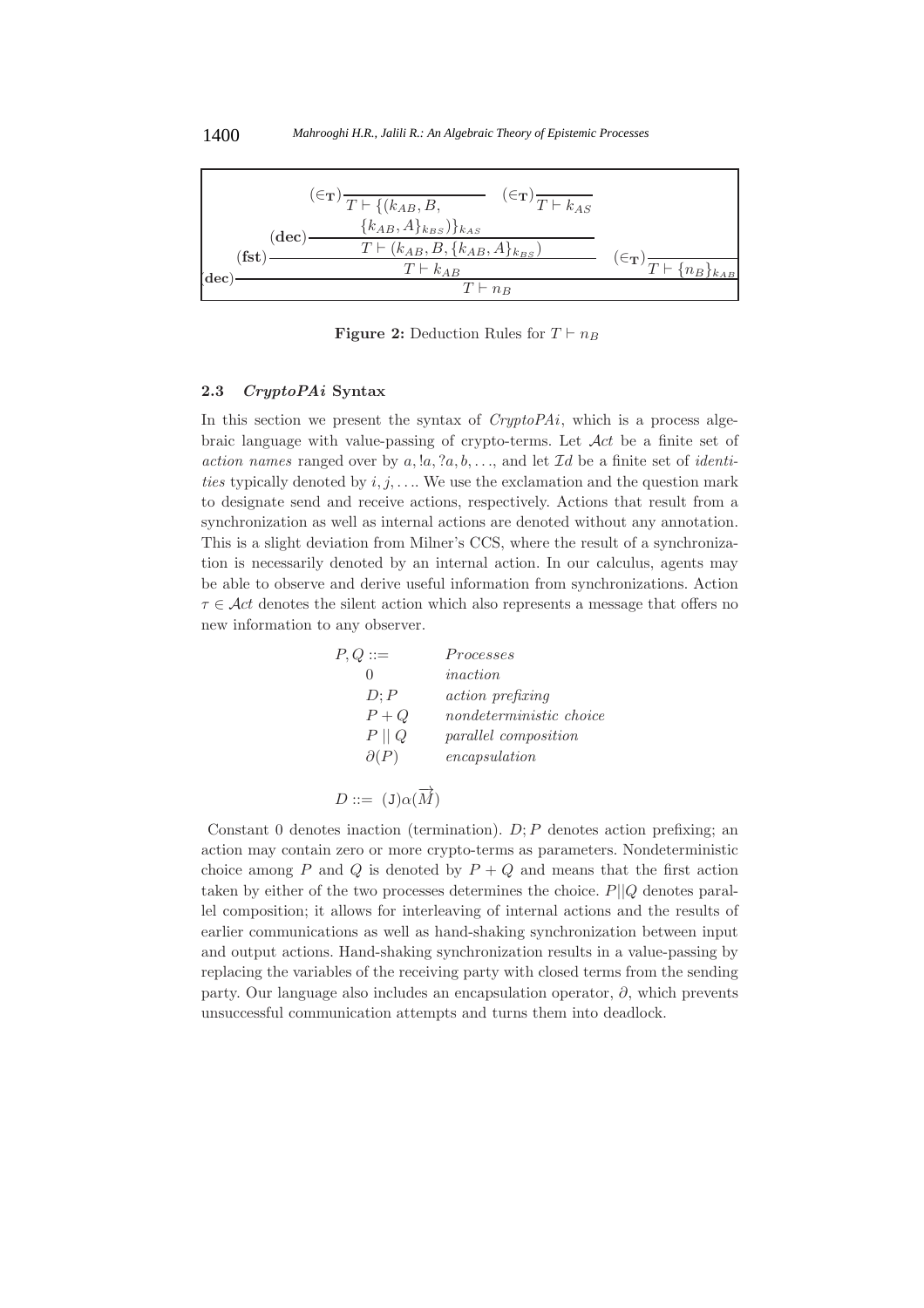$(\mathbf{J})\alpha(\overrightarrow{M}) \in D$  denotes a parametric decorated action, which has the following intuition: action  $\alpha \in \mathcal{A}ct$  with parameters  $\overrightarrow{M}$  is visible to principal  $i \in J \subseteq$ Id. Other principals  $(j \notin J)$  observe  $ρ(α(M))$  being taken, where  $ρ : Act \times$  $Term^* \rightarrow \mathcal{A}ct \times Term^*$  is a global renaming function, which assigns a "public appearance" to every parameterized action and should be defined by the specifier of a protocol. We assume that  $\rho(\tau)$  is always defined to be  $\tau$ , reflecting the fact that  $\tau$  is invisible to all principals. The combination of identity decoration on actions, action renaming (public appearance), and action parameters provides different views on the behavior of protocols, according to different (participating or observing) principals.

To avoid cluttering the syntax, we assume that action prefixing binds stronger than non-deterministic choice and non-deterministic choice binds stronger than parallel composition. Also, we omit the trailing 0 and write, for example, D for  $D$ ; 0.

### **2.4** *CryptoPAi* **Semantics: Indistinguishability**

The operational state of  $CryptoPAi$  is typically denoted by  $(p, \Gamma)$ , which comprises two components: a process  $p$  and a computation  $\Gamma$ . The first component of the operational semantics determines the possible future behavior of the specified system, while the second component records the history of its past behavior, i.e., which processes executed which decorated actions leading to the current state. The process  $p$  has the syntax described in the previous section. The computation  $\Gamma$ , formally defined below, is a sequence of pairs of processes and decorated actions.

**Definition 2 Computation.** A computation  $\Gamma \in \mathcal{C}$ *omp* is a sequence of pairs of the form  $(p, d)$ , where p is a process and d is a parameterized decorated action with term parameter (in the syntax given in Section 2.3). We denote concatenating a pair  $(p, d)$  with a computation  $\Gamma$  by  $(p, d) \cap \Gamma$ . The empty computation is denoted by  $\varepsilon$ .

The operational semantics defines two types of relations among states: a transition relation, defining how a state may evolve by performing actions, and an indistinguishability relation (labeled by principal identities), defining all states that are deemed possible, given the current computation observed by each principal. This combination, called an Epistemic Labeled Transition System (ELTS). In order to define the indistinguishability, we need a number of auxiliary definitions, which are presented in the remainder of this section.

In order to reason about the behavior of processes, we need to attach computations to them. However, not all computations are consistent with a particular process, in that the computation in the past may not lead to the process at hand.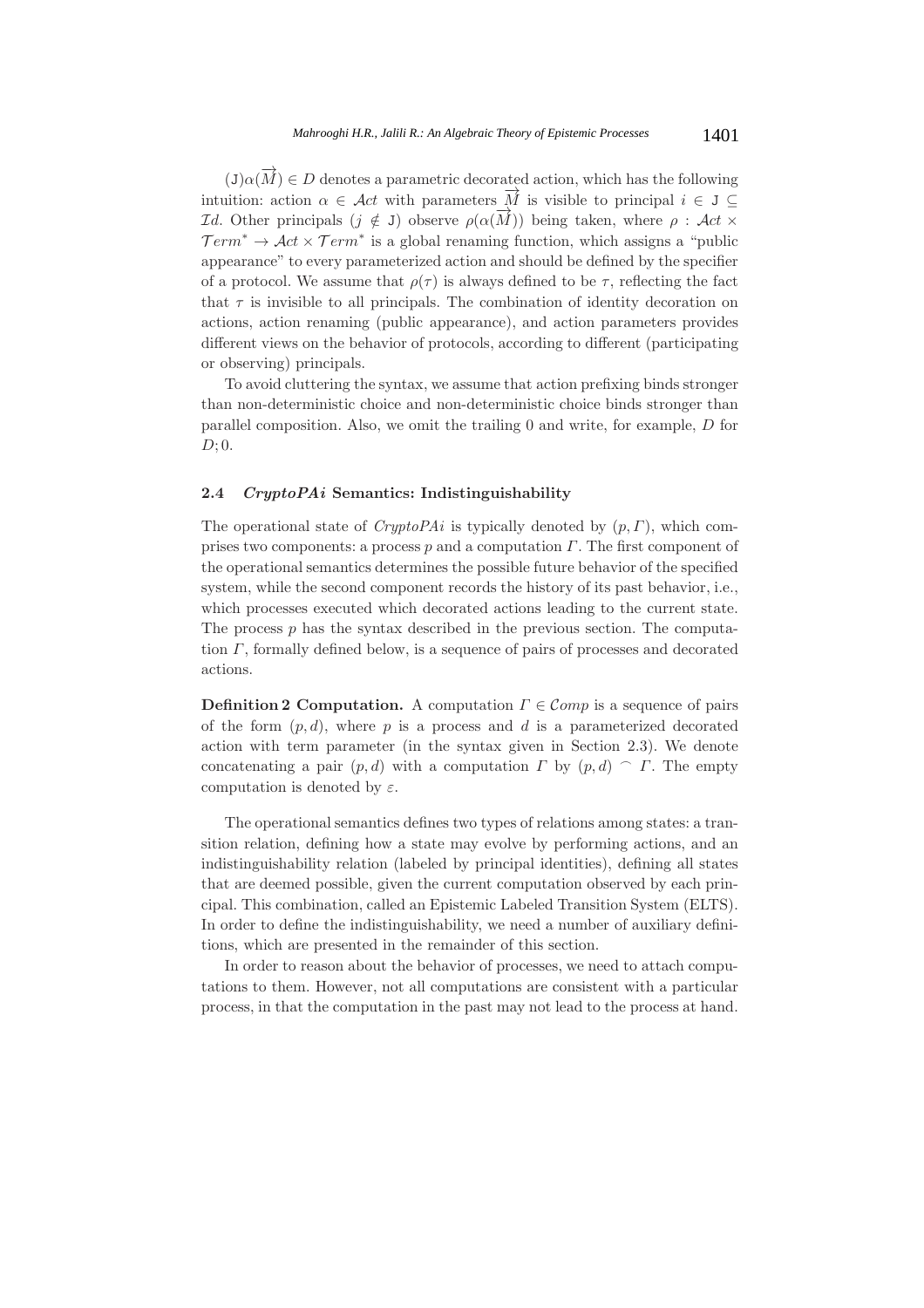Hence, it is necessary to make sure that the past (computation) is consistent with the present (process), as defined below.

**Definition 3 Consistency of Computations and Processes.** Let  $(p, \Gamma)$  be an operation state where  $p \in \mathcal{P}$ roc and  $\Gamma \in \mathcal{C}$ omp. Assume that the computation Γ, which is a finite computation recording the history of the process executed so far, is of the form  $(p_0, d_0), \ldots, (p_n, d_n)$ . *Γ* is consistent with *p* when:

 $(p_i,(p_0,d_0),\ldots,(p_{i-1},d_{i-1})) \stackrel{d_i}{\rightarrow} (p_{i+1}, (p_0,d_0),\ldots,(p_i,d_i))$  for each  $i \leq n$  and moreover,  $p_{n+1} = p$ .

Two computations  $\Sigma$  and  $\Sigma'$  are called consistent, if the last process of  $\Sigma$ and the first process of  $\Sigma'$  are identical.

For example,  $((J)\alpha(\overrightarrow{M}) + (J)\beta(\overrightarrow{M}'), \epsilon)$  is consistent with both  $(J)\alpha(\overrightarrow{M})$  and (J) $\beta(\overline{M}')$ . Also,  $((J)\alpha(\overline{M}); (J)\alpha(\overline{M}), \epsilon)$  is consistent with  $(J)\alpha(\overline{M})$ , but not with  $(J)\beta(\overrightarrow{M}).$ 

**Definition 4 Patterns.** A pattern is a crypto-term with (possibly multiple) occurrences of a specific symbol  $\Box^r$  (indexed by random-numbers), capturing those encrypted messages that cannot be decrypted. Hence, the set  $PTerm$  of patterns is defined with the following grammar.

$$
m_P, m'_P ::= k | id | t | n | \{ m_P \}_{k}^{r} | (m_P, m'_P) | \square^{r}
$$

The below-given function  $Pattern: Term \rightarrow PTerm$  defines the pattern of a message given a set of keys and is defined using the auxiliary function  $pat : Term \times Key \rightarrow PTerm.$ 

$$
Pattern(M) = pat(M, \{k \in Key \mid M \vdash k\}).
$$

Intuitively, the pattern of a term is what can be learned and understood from the term from the viewpoint of a principal having a number of keys at its disposal.

$$
pat(k, K) = k \qquad (k \in Key),
$$
  
\n
$$
pat(id, K) = id \qquad (id \in \mathcal{I}d),
$$
  
\n
$$
pat(n, K) = t \qquad (t \in Msg),
$$
  
\n
$$
pat(m, m'), K) = (pat(m, K), pat(m', K)),
$$
  
\n
$$
pat({m})^r_k, K) = \begin{cases} \{pat(m, K)\}^r_k & if k \in K, \\ \Box^r & otherwise. \end{cases}
$$

We re-use the same notation and write  $pat(m)$  for  $pat(m, K)$ , where K is the set of all keys k such that  $\{m\} \vdash k$ .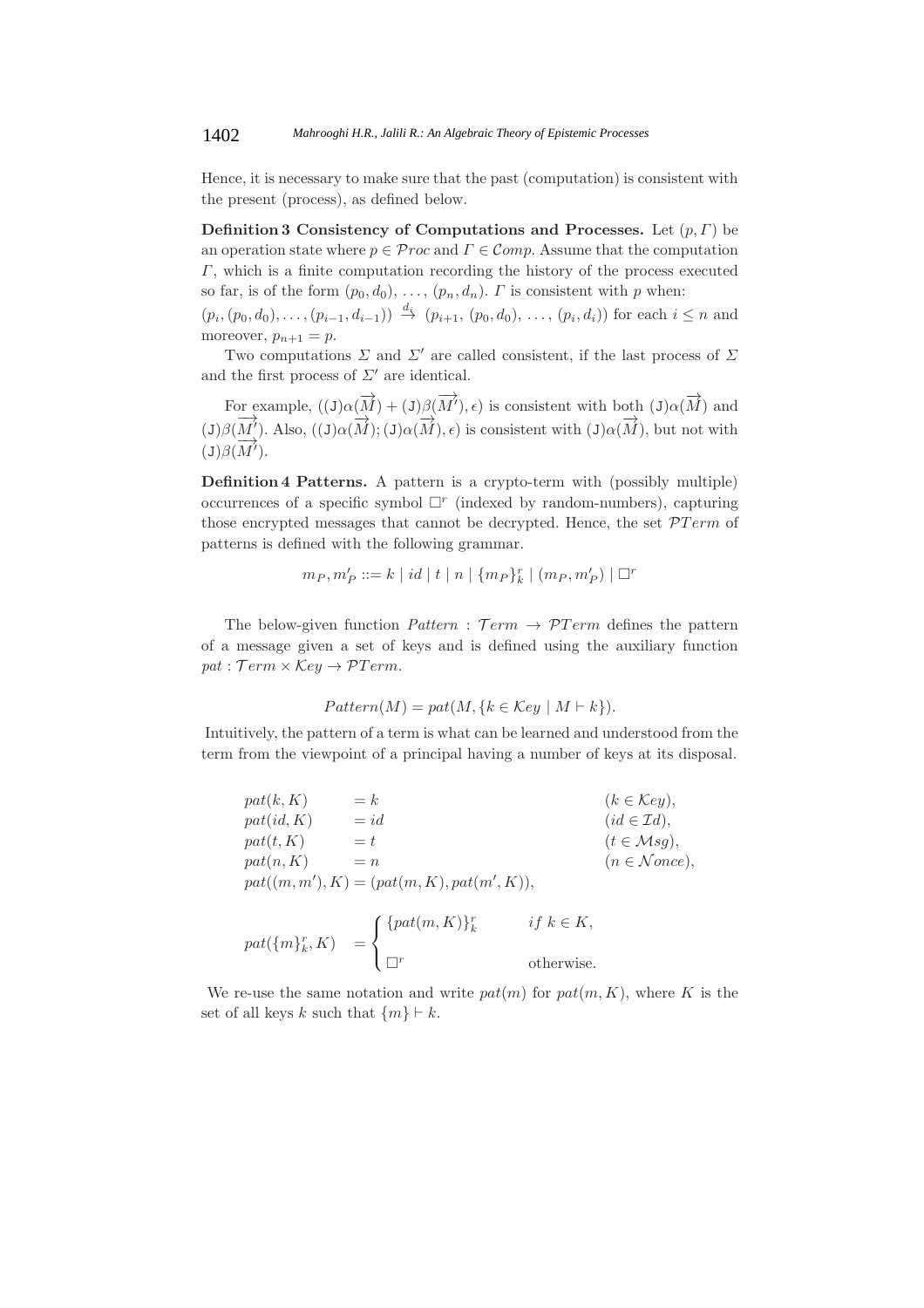*Example 2.* The following examples illustrate the notion of pattern:

| $pat({\{(k_{AB}, A)\}}_{k_{BS}}^{r})_{k_{AS}}^{r'}$ , Ø)                                                                        |                              |                         |
|---------------------------------------------------------------------------------------------------------------------------------|------------------------------|-------------------------|
| $pat(\{\{(k_{AB},A)\}_{k_{BS}}^r\}_{k_{AS}}^r, \{k_{AS}\})$                                                                     | $= \{\Box^r\}_{k_{AS}}^{r'}$ | if $k_{AS} \neq k_{BS}$ |
| $pat(\{\{(k_{AB},A)\}_{k_{BS}}^{r}\}_{k_{AS}}^{r^{**}},\{k_{AS},k_{BS}\}) = \{\{\{k_{AB},A)\}_{k_{BS}}^{r}\}_{k_{AS}}^{r^{'}},$ |                              |                         |
| $pat({\{(k_{AB}, A)\}}_{k_{BS}}^{r})_{k_{AS}}^{r'})$                                                                            |                              |                         |
| $pat((\lbrace A \rbrace_k^r, \lbrace A \rbrace_k^{r'}))$                                                                        | $=$ $(\Box^r, \Box^{r'})$    |                         |

Using the notion of patterns and incorporating the randomness of keys, nonces and random-numbers, we define the following notion of pattern equivalence, denoted by  $\equiv_p$ .

**Definition 5 Pattern Equivalence.** Two terms m and  $m' \in \mathcal{T}erm$  are pattern equivalent, denoted by  $m \equiv_p m'$ , if and only if there exists a type preserving bijection  $\sigma$  of  $Key \cup None \cup \mathcal{R}nd$ , such that  $pat(m) = pat(m'\sigma)$ , where  $m'\sigma$ denotes the application of  $\sigma$  to  $m'$ .

*Example 3.* The following examples illustrate the notion of pattern equivalence:

$$
k = p \t k'
$$
  
\n
$$
(k_0, k_0) \neq p \t (k_0, k_1) \t \text{if } k_0 \neq k_1
$$
  
\n
$$
\{A\}_k^r = p \{B\}_{k'}^{r'}
$$
  
\n
$$
(\{A\}_k^r, k) \neq p \t (\{B\}_{k'}^{r'}, k') \t \text{if } A \neq B
$$
  
\n
$$
(\{A\}_k^r, \{A\}_k^r) \neq p \t (\{A\}_k^r, \{A\}_k^{r'}) \t \text{if } r \neq r'
$$

For instance, we have  $A_k^r \equiv_p B_{k'}^{r'}$ . This is because the keys k and k' are not known and hence, the observer will see an obscure bit-stream that cannot be deciphered in either case. Consequently,  $\{A\}_k^r$  and  $\{B\}_{k'}^{r'}$  are pattern equivalent, because there exists a type-preserving bijection  $\sigma$  of  $\mathcal{K}ey \cup \mathcal{R}nd$  which maps  $k'$ to k, r' to r and hence, it holds that  $pat({A}^r)_k = pat({B}^r_k)'_{k'}\sigma$  =  $\Box^r$ .

*Example 4.* Assume two terms M and N as follows.

$$
M = ((\{0\}_{k_1}^{r_1}, \{1\}_{k_2}^{r_2}), (\{1\}_{k_3}^{r_3}, k_4)), \quad pat(M) = ((\Box^{r_1}, \Box^{r_2}), (\Box^{r_3}, k_4))
$$
  

$$
N = ((\{1\}_{k_5}^{r_5}, \{0\}_{k_6}^{r_6}), (\{0\}_{k_7}^{r_7}, k_8)), \quad pat(N) = ((\Box^{r_5}, \Box^{r_6}), (\Box^{r_7}, k_8))
$$

Then, if we replace  $k_5 \rightarrow k_1$ ,  $k_6 \rightarrow k_2$ ,  $k_7 \rightarrow k_3$ ,  $k_8 \rightarrow k_4$ ,  $r_5 \rightarrow r_1$ ,  $r_6 \rightarrow r_2$ , and  $r_7 \rightarrow r_3$  in N, the pattern of N turns into the pattern of M. i.e., the two terms M and N are pattern equivalent, denoted by  $M \equiv_p N$ , because there exists a type preserving bijection  $\sigma$  of Key ∪ Rnd such that maps  $k_5$  to  $k_1$ ,  $k_6$ to  $k_2$  etc and consequently, we have  $pat(M) = pat(N\sigma) = ((\Box^{r_1}, \Box^{r_2}), (\Box^{r_3}, k_4)).$ 

The following lemma illustrates that the information that is abstracted away by the notion of pattern, can always be recovered by putting terms into context.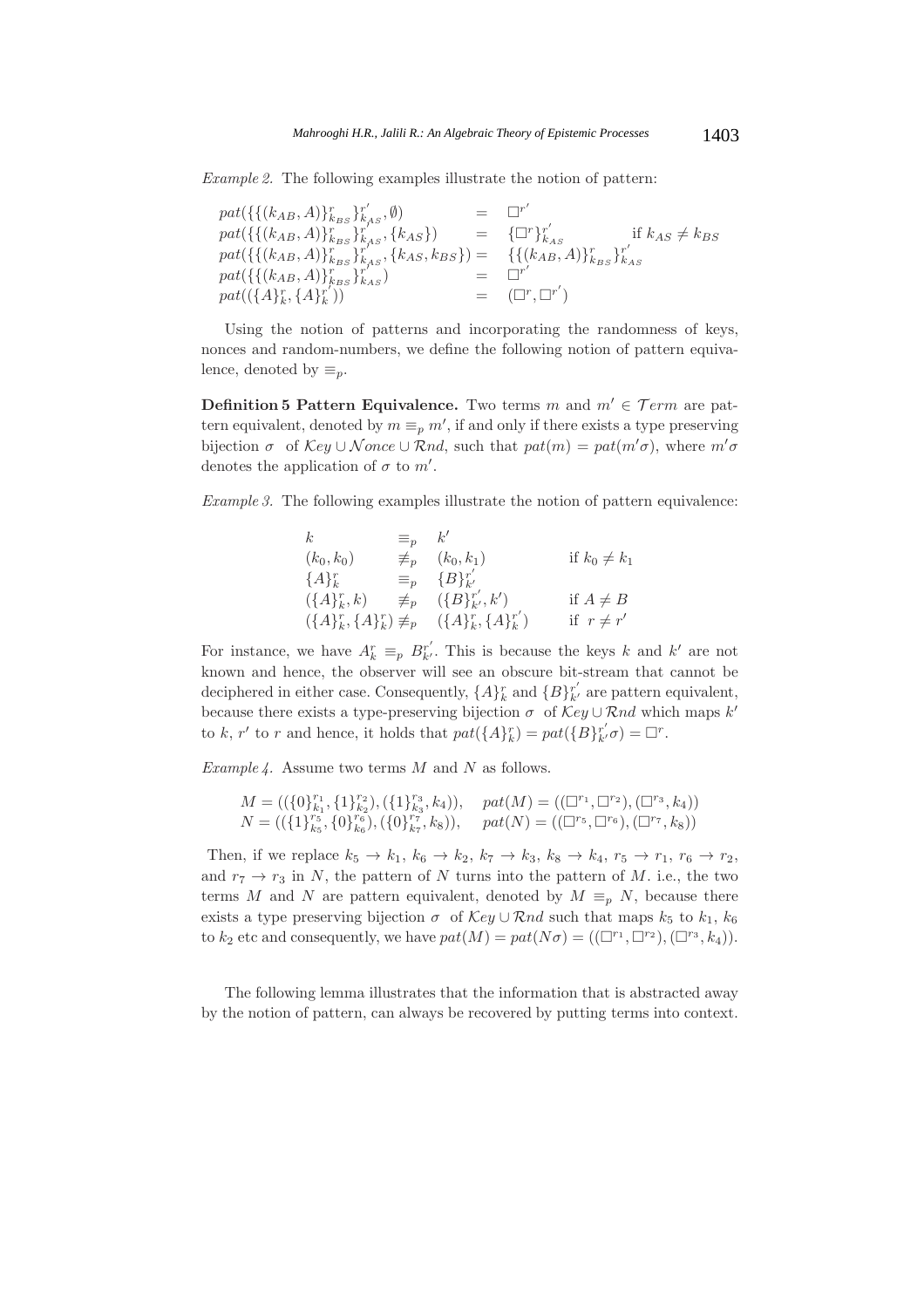**Lemma 6.** *Consider two terms* m and m' such that  $m \equiv_p m'$ ; if it holds that *for each term m''*,  $(m'', m) \equiv_p (m'', m')$ , then m and m' are syntactically equal.

*Proof.* By induction on the size of m plus the size of  $m'$ . We make a case distinction based on the structure of m:

- **–** Assume that m is a plain text message or an identifier; then it follows from Definition 4 that  $m'$  has to be of the same form and also syntactically equal to m; hence, the lemma follows trivially.
- $-$  Assume that m is a nonce and take  $m''$  to be the same nonce as m; then, it should hold that  $(m, m) \equiv_p (m, m')$ . Then, there exists a bijection  $\sigma$  such that  $pat((m, m)) = pat((m, m')\sigma)$ , or, following the definition of pat,  $(m, m)$ has to be syntactically identical to  $(m\sigma, m'\sigma)$ ; however, since  $\sigma$  is a bijection, this can only hold if  $m$  and  $m'$  are syntactically equivalent.
- Assume that m' is a key; following a similar reasoning as above (by taking  $m''$  to be the same key as m), it follows that m' should also be the same key.
- Assume that m is a pair of the form  $(m_0, m_1)$ ; then it follows from Definition 4 that  $m'$  should also be a pair of the form  $(m'_0, m'_1)$  such that  $pat(m_0) = pat(m'_0\sigma)$  and  $pat(m_1) = pat(m'_1\sigma)$ . It then follows from the induction hypothesis that  $m_0$  should be syntactically equal to  $m'_0$  and  $m_1$ has to be syntactically equal to  $m'_1$ . Hence, m and m' are syntactically equal.
- Assume that m is an encrypted message of the form  $\{m_0\}_k^r$ ; then m' should also be of the form  $\{m'_0\}_{k'}^{r'}$ . Take  $m''$  to be  $(k, \{m_0\}_{k}^{r}, k', \{m'_0\}_{k'}^{r'})$  and it follows from the induction hypothesis, the definition of pat, and Definition 4 that  $m_0$  and  $m'_0$  are syntactically identical and so are, respectively, r and  $r'$ , and k and  $k'$ . In the contract of the contract of the contract of the contract of the contract of the contract of the contract of the contract of the contract of the contract of the contract of the contract of the contract of the contr

A straightforward generalization of Lemma 6 concerns its lifting to sequences of terms; in fact, we use this generalization in some of our proofs in the remainder of this paper.

## **Lemma 7.**  $\equiv_p$  *is an equivalence relation.*

*Proof.* Equality on patterns is an equivalence relation and hence  $\equiv_p$  is an equivalence relation.  $\Box$ 

In order to lift the notion of pattern equivalence to computations, we need the notions of appearance for actions and visible terms, defined below.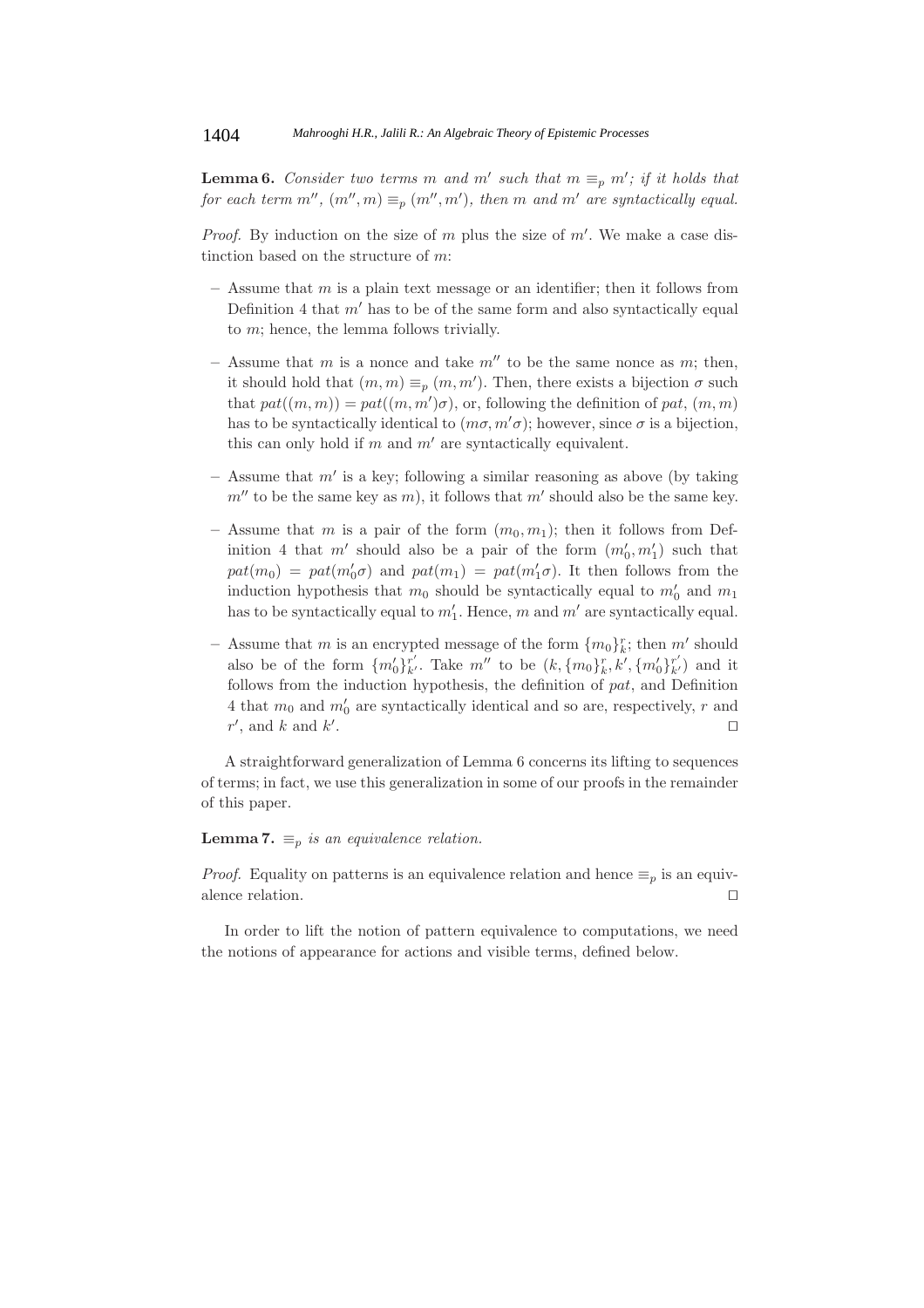**Definition 8 Appearance of Actions.** Given a decorated action d, an identity i, and a fixed global renaming function  $\rho$ , the appearance of d to i, denoted by  $Appendi$ , is defined as follows.

$$
Appendi((J)a(\overrightarrow{M})) = \begin{cases} a(\overrightarrow{M}) & \text{if } i \in J, \\ b(\overrightarrow{M'}) & \text{if } i \notin J \text{ and } \rho(a(\overrightarrow{M})) = b(\overrightarrow{M'}) \end{cases}
$$

In the above definition it is assumed that  $\overrightarrow{M}$  and  $\overrightarrow{M}'$  can be empty vectors of terms, denoting actions with no parameter (including  $\tau$ ).

**Definition 9 Visible Terms.** Given a computation  $\Gamma$  and an identity i, the set of visible terms in  $\Gamma$  according to i is denoted by  $TermSet^i(\Gamma)$ , and is defined below ( $\varepsilon$  and  $\emptyset$  denote an empty computation and empty set, respectively).

$$
TermSet^{i}(\Gamma) = \begin{cases} \emptyset & \text{if } \Gamma = \varepsilon, \\ \{\overrightarrow{M}\} \cup TermSet^{i}(\Gamma') & \text{if } \Gamma = (p, d) {^\frown} \Gamma' \text{ and} \\ & Appear^i(d) = a(\overrightarrow{M}), \\ TermSet^{i}(\Gamma') & \text{if } \Gamma = (p, d) {^\frown} \Gamma' \text{ and} \\ & Appear^i(d) = a(). \end{cases}
$$

**Definition 10 Indistinguishability of Computations.** Let Γ be a computation, then the pattern of computation  $\Gamma$  from the viewpoint of the principal i is denoted by  $\overline{CP}$ *attern*<sup>*i*</sup>( $\Gamma$ ), as defined below.

$$
CPatten^{i}(\Gamma) = \begin{cases} \varepsilon & \text{if } \Gamma = \varepsilon, \\ \text{CPattern}^{i}(\Gamma') & \text{if } \Gamma = (p, d) \cap \Gamma' \text{ and } \\ \text{Apper}^{i}(d) = \tau, \\ a(\text{pat}(M, T^{i})) \cap \text{CPattern}^{i}(\Gamma') & \text{if } \Gamma = (p, d) \cap \Gamma' \text{ and } \\ \text{Apper}^{i}(d) = a(M), \\ a() \cap \text{CPattern}^{i}(\Gamma') & \text{if } \Gamma = (p, d) \cap \Gamma' \text{ and } \\ A \text{ppear}^{i}(d) = a() \text{ and } a \neq \tau, \end{cases}
$$

where  $T^i = \{t | t \in \mathcal{T}erm \land TermSet^i(\Gamma) \vdash t\}.$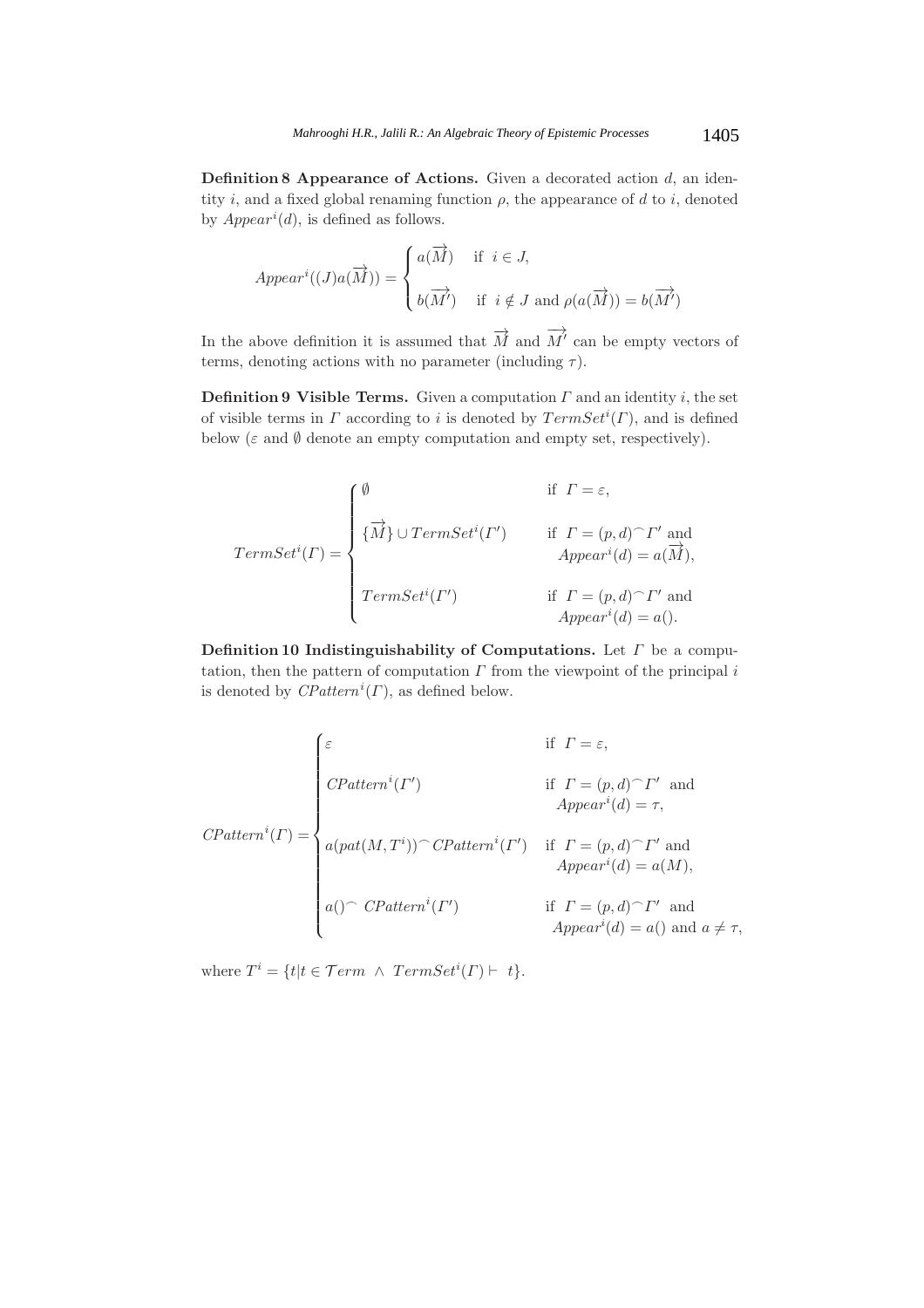$$
(0) \frac{(0, \Gamma) \checkmark}{} \quad (d) \frac{(d, p, \Gamma) \stackrel{d}{\to} (p, \Gamma^{\frown}(d; p, d))}{(d; p, \Gamma) \stackrel{d}{\to} (p, \Gamma^{\frown}(d; p, d))} \qquad (n2) \frac{(p_0, \Gamma) \checkmark}{(p_0 + p_1, \Gamma') \checkmark}
$$
\n
$$
(p0) \frac{(p_0, \Gamma) \stackrel{d}{\to} (q_0, \Gamma^{\frown}(p_0, d))}{(p_0 || p_1, \Gamma) \stackrel{d}{\to} (q_0 || p_1, \Gamma^{\frown}(p_0 || p_1, d))} \qquad (p2) \frac{(p_0, \Gamma) \checkmark}{(p_0 || p_1, \Gamma' \checkmark)} \qquad (p3) \frac{(p_0, \Gamma) \stackrel{d}{\to} (q_0 || p_1, \Gamma^{\frown}(p_0 || p_1, d))}{(p_0 || p_1, \Gamma^{\frown}(p_0 || p_1, d))} \qquad (p4) \frac{(p_0, \Gamma) \checkmark}{} \quad (p5) \frac{(p_0, \Gamma) \checkmark}{} \quad (p6) \frac{(p_0, \Gamma) \checkmark}{} \quad (p7) \frac{(p_0, \Gamma) \checkmark}{} \quad (p8) \frac{(p_0, \Gamma)^{(J)} \checkmark}{} \quad (q9, \Gamma^{\frown}(p_0 || p_1, d))}{(p_0 || p_1, \Gamma)^{(J \uparrow J)} \stackrel{J}{\to} (q_0, \Gamma^{\frown}(p_0 || p_1, (\text{J} \cup \text{J}')a(\overrightarrow{M})))} \qquad (n4) \frac{(p_0, \Gamma) \stackrel{d}{\to} (q_0, \Gamma^{\frown}(p_0, d))}{(q_0 p_0, \Gamma) \stackrel{d}{\to} (q_0, \Gamma^{\frown}(p_0, d))} \qquad (n5) \frac{(p_0, \Gamma) \stackrel{J}{\to} (q_0, \Gamma^{\frown}(p_0, d))}{(p_0, \Gamma)^{J \uparrow} \stackrel{J}{\to} (q, \Gamma^{\frown}(p_0, d))} \qquad (n6) \frac{(p_0, \Gamma) \stackrel{J}{\to} (q_0, \Gamma^{\frown}(p_0, d))}{(
$$

**Figure 3:** SOS Rules of *CryptoPAi*

Next, we define the indistinguishability relation, denoted by  $\stackrel{i}{=}$ , of computations as follows.

$$
\Gamma \stackrel{i}{=} \Gamma' \qquad \text{iff} \qquad \text{CPatten}^i(\Gamma) = \text{CPatten}^i(\Gamma'\sigma),
$$
\n
$$
\text{for a type-preserving bijection } \sigma \text{ on } \text{Key} \cup \text{None} \cup \text{Rnd}.
$$

Two computations are called indistinguishable when they are indistinguishable with respect to every identity.

# **2.5** *CryptoPAi* **Semantics: Deduction Rules**

Plotkin-style deduction rules for the structural operational semantics [Plotkin 2004] of *CryptoPAi* are given in Figure 3.

The transition relation  $\rightarrow$  has exactly the same role and meaning as in the standard notion of Labeled Transition system (LTS). The formula  $s\checkmark$  shows the possibility of termination in state  $s$ . The indistinguishability between  $s_0$  and  $s_1$  according to principal i is denoted by expression  $s_0 \stackrel{i}{\cdots} s_1$ . Observing of actions depends on the visibility range of actions. The relation  $\stackrel{d}{\Rightarrow} \subseteq St \times St$  has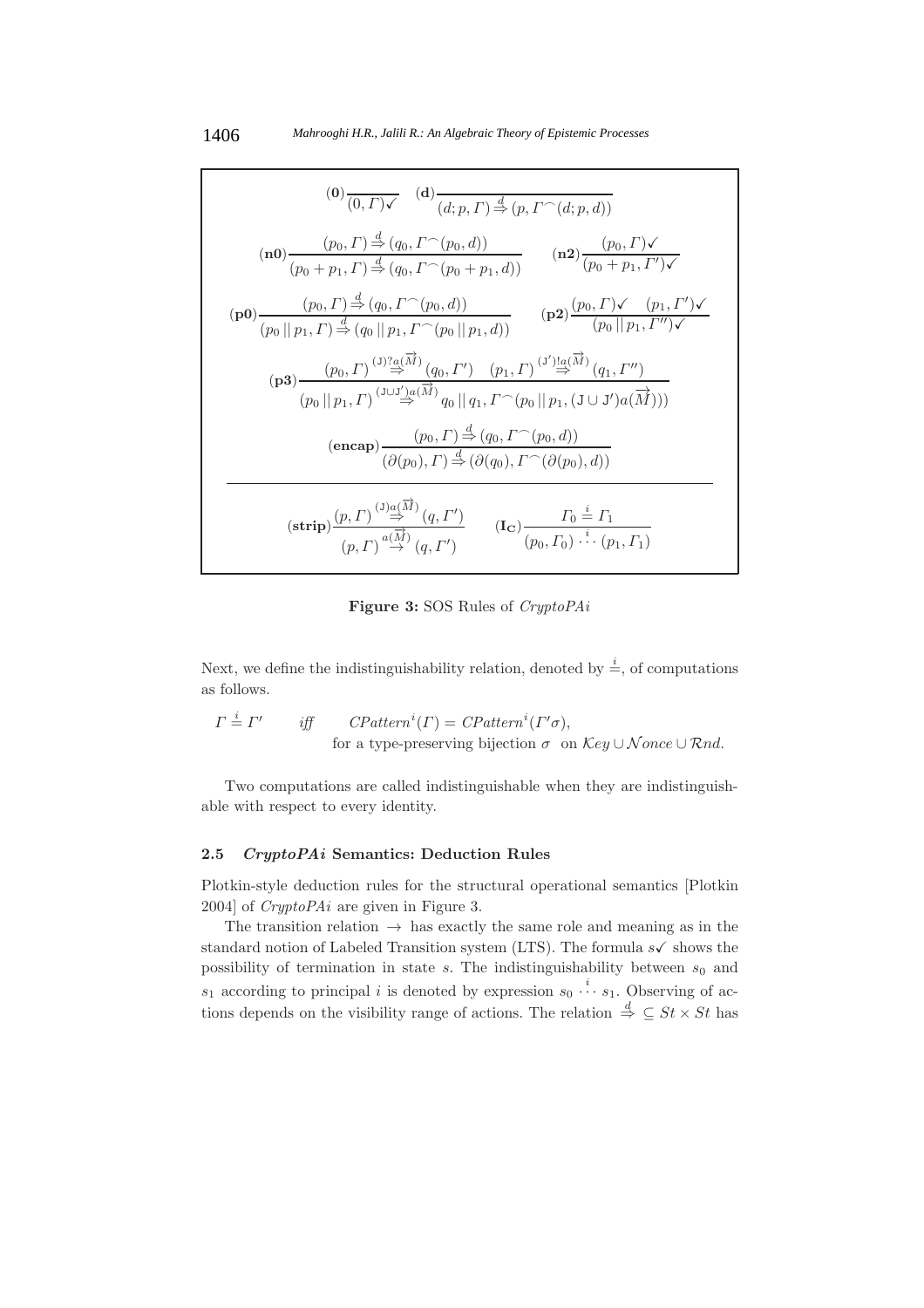been defined for each parametric decorated action  $d \in D$  where St is the set of operational states. The deduction rules for  $\stackrel{d}{\Rightarrow}$  are mostly self-explanatory and standard to most process algebras. In the deduction rule (**strip**), the extra information on the labels (concerning the visibility range) are stripped off, i.e., we block individual send and receive actions and thereby obtain the transition relation  $\rightarrow$ . The deduction rule  $(I_C)$  moves the indistinguishability relation of computations up to operational states.  $\Gamma_0$  and  $\Gamma_1$  are consistent with  $p_0$  and  $p_1$ , respectively. Because  $\cdots$  only concerns histories and not processes, it specifies when two past histories are indistinguishable, and does not make any statement about their possible future developments. The symmetric rules (**n1**), (**n3**), (**p1**), and (**p4**) are omitted for brevity. Termination of a process is orthogonal to its past history, so different meta-variables are used for the histories in the premises and the conclusion of rules (**n2**) and (**p2**). The transition relation  $\Rightarrow$  and indistinguishability equivalence relation  $\cdots$  are the sets of all closed statements provable using the deduction rules (plus their symmetric versions) from Figure 3. These define an Epistemic Labeled Transition System (ELTS) for each process p, as defined below.

**Definition 11 Semantics of Processes.** Given the sets  $Act$  and  $Term$ , an ELTS is a 5-tuple  $\langle St, \rightarrow, \checkmark, I_C, s_0 \rangle$ , where  $\rightarrow \subseteq St \times Act \times Term^* \times St$  is the transition relation,  $\checkmark \subseteq St$  is the termination predicate,  $I_C \subseteq St \times \mathcal{I}d \times St$  is the indistinguishability relation, and  $s_0$  is the initial state.

The semantics of process  $p$  has been defined by the ELTS with pairs of processes and computation as the states,  $\rightarrow$  as the transition relation,  $\checkmark$  as the termination relation,  $\cdots$  as the indistinguishability equivalence relation, and  $(p, \varepsilon)$  as the initial state, where  $\varepsilon$  denotes the empty computation.

An operational state is a pair  $(p, \Gamma)$ , where  $p \in \mathcal{P}$  roc is a *CryptoPAi* process and  $\Gamma$  is a finite computation recording the history of the process executed so far.

# **3 Notions of Bisimulation for Epistemic Processes**

We aim to provide an equational theory for our *CryptoPAi* calculus to equationally reason about security protocols. First, we need to present a notion of our bisimilarity relation between processes on the ELTS. We define this notion based on the notion of strong bisimilarity.

### **3.1 Notions of Bisimilarity**

We need to adapt strong bisimilarity to cater for the computations attached to processes in our operational semantics. Our approach is inspired by [Mousavi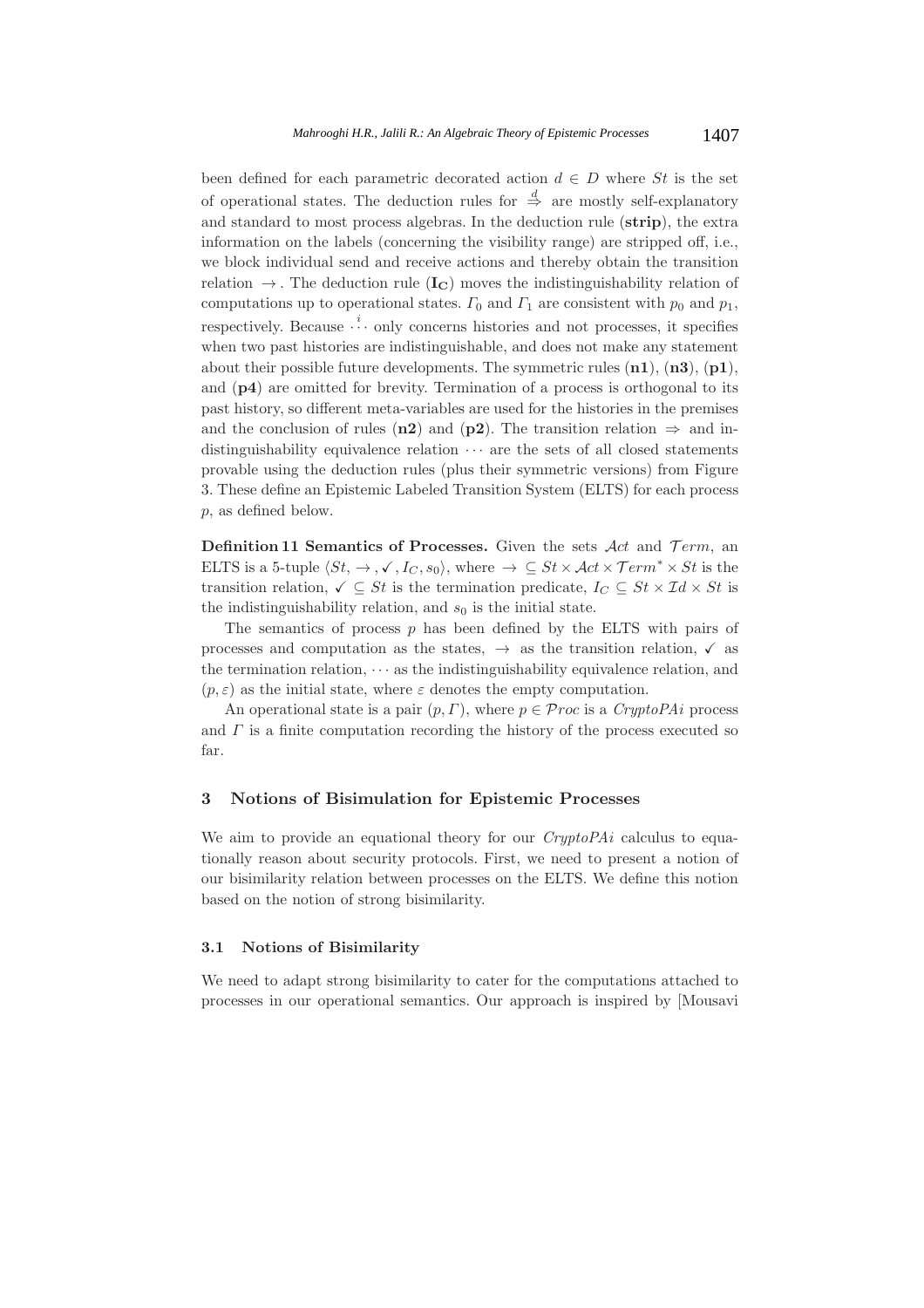et al. 2004], but makes some modifications in order to support the issues regarding patterns, consistency of computations, and applying substitutions. The following notion of bisimilarity is the first attempt to enrich strong bisimilarity with computations.

**Definition 12 State-based Pattern Bisimulation Relation.** A binary symmetric relation  $R_{sb}^{\sigma} \subseteq (Proc \times Comp)^2$  over the set of states of an ELTS is a state-based pattern bisimulation if and only if whenever  $(p, \Gamma_p) R_{sb}^{\sigma} (q, \Gamma_q)$  then  $\Gamma_p$  and  $\Gamma_q$  are, respectively, consistent with p and q and moreover, the following statements hold:

- $\Gamma_p \stackrel{i}{=} \Gamma_q \sigma$ , for each  $i \in \mathcal{I}d$ ,
- if  $(p, \Gamma_p) \stackrel{d}{\rightarrow} (p', \Gamma_{p'})$  then there exists a transition  $(q, \Gamma_q) \stackrel{d'}{\rightarrow} (q', \Gamma_{q'})$  such that  $(p', \Gamma_{p'}) R_{sb}^{\sigma} (q', \Gamma_{q'}),$
- if  $(p, \Gamma_p)$  then  $(q, \Gamma_q)$  , and
- if  $(p, \Gamma_p) \stackrel{i}{\cdots} (p', \Gamma_{p'})$  then there exists a relation  $(q, \Gamma_q) \stackrel{i}{\cdots} (q', \Gamma_{q'})$  such that  $(p', \Gamma_{p'}) R^{\sigma}_{sb} (q', \Gamma_{q'}).$

Two states  $(p, \Gamma_p)$  and  $(q, \Gamma_q)$  are called state-based pattern bisimilar, denoted by  $(p, \Gamma_p) \sim_{sb} (q, \Gamma_q)$ , *iff* there exits  $R_{sb}^{\sigma}$  s.t.  $(p, \Gamma_p) R_{sb}^{\sigma} (q, \Gamma_q)$ .

Note that in the second condition in Definition 12, the target computations  $(\Gamma_{p'} \text{ and } \Gamma_{q'})$  have to be indistinguishable due to the first condition in the same definition and hence, the labels  $d$  and  $d'$  are implicitly related.

## **Theorem 13.** *The state-based pattern bisimularity is an equivalence relation.*

*Proof.* Equivalence of the state-based pattern bisimularity follows trivially from the equivalence property of the state-based equivalence bisimilarity [Mousavi et al. 2004] and that of our indistinguishability equivalence relation. 

Our state-based pattern bisimilarity relates pairs of processes and computations and as such does not allow for any interference from the context and hence is not robust (compositional) with respect to process composition. In other words, if the common initial history state is not known (e.g., if the components have to start their execution on the result of an unknown or non-deterministic process), then this notion of bisimilarity is not useful. The example below, illustrates this fact, which is also depicted in Figure 4. Note that for simplicity, we have left out the principal identities which do not play a role in our example.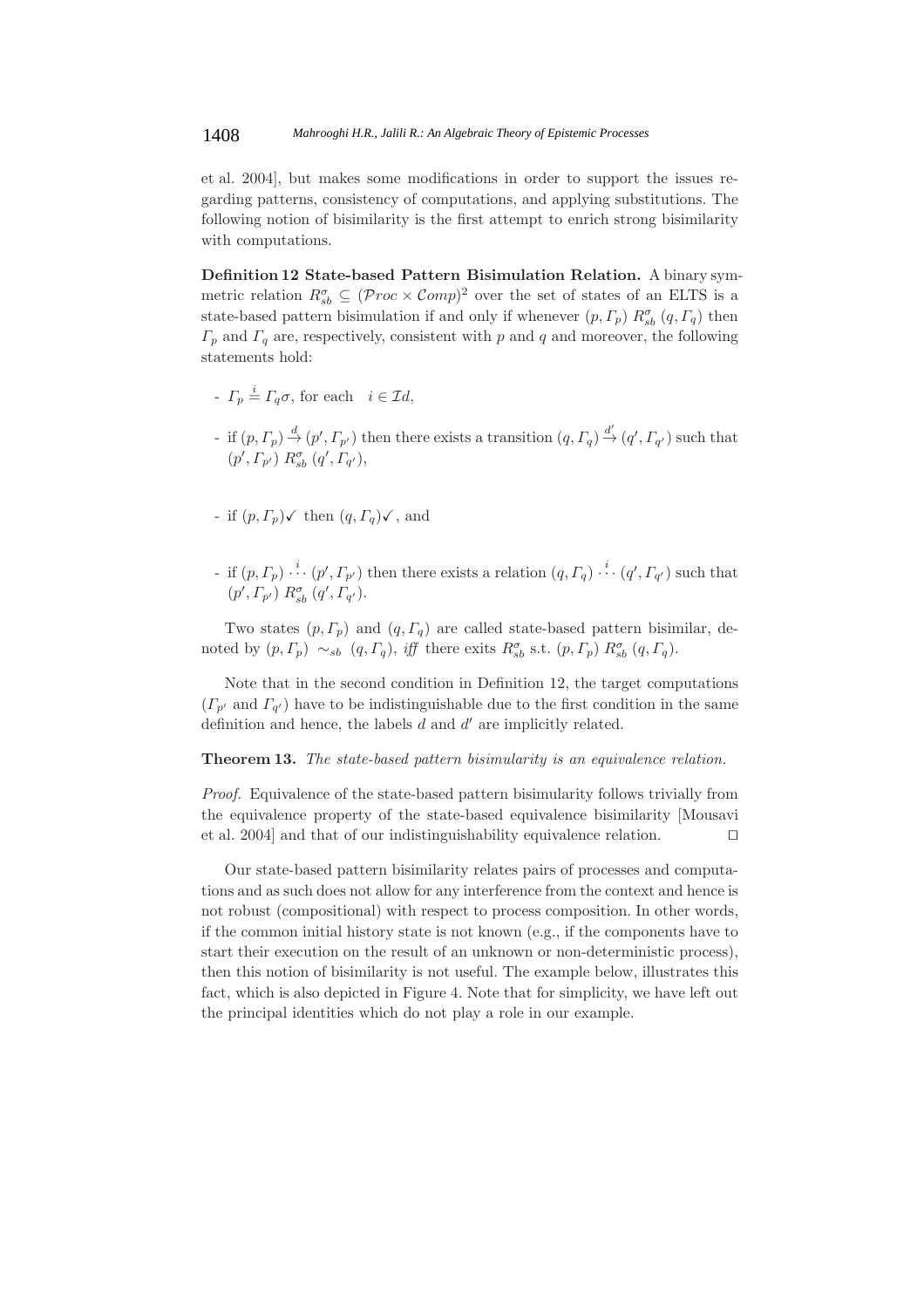

**Figure 4:** Lack of compositionality for state-based pattern bisimilarity.

*Example 5.* Let  $s = (a(\{0\}_k); 0, \epsilon)$  and  $t = (a(\{1\}_k); 0, \epsilon) \in St$ . We have  $s \sim_{sb} t$ , but it does not hold that  $(lb(k); a({0})_k); 0, \epsilon) \sim_{sb} (lb(k); a({1})_k); 0, \epsilon)$ . This is due to the computation of the corresponding operational-states are indistinguishable in the first case while it is violated in the second one. As shown in Figure 4, according to the form of states  $(p_{st}, F_{st})$ : the process part and the computation part, the following relations can be extracted for each  $i \in \mathcal{I}d$ :

 $\mathit{CP}atten^i(\Gamma_{s_1}) = \mathit{CP}atten^i(\Gamma_{t_1}) = \varepsilon,$  $\text{CP}atten^i(\overline{\Gamma_{s_2}}) = \text{CP}atten^i(\overline{\Gamma_{t_2}}) = \langle a(\square) \rangle,$ 

but,

$$
CPatterni(\Gamma_{s'_1}) = CPatterni(\Gamma_{t'_1}) = \varepsilon,
$$
  
\n
$$
CPatterni(\Gamma_{s'_2}) = CPatterni(\Gamma_{t'_2}) = \langle b(k) \rangle,
$$
  
\n
$$
CPatterni(\Gamma_{s'_3}) = \langle b(k), a(\{0\}_k) \rangle \neq CPatterni(\Gamma_{t'_3}) = \langle b(k), a(\{1\}_k) \rangle,
$$

and so there is no bijection  $\sigma$  to hold that  $\mathit{CPatten}^i(\Gamma_{s'_3}) = \mathit{CPatten}^i(\Gamma_{t'_3}\sigma)$ .

To overcome this problem, we define below the notion of initially stateless pattern bisimilarity.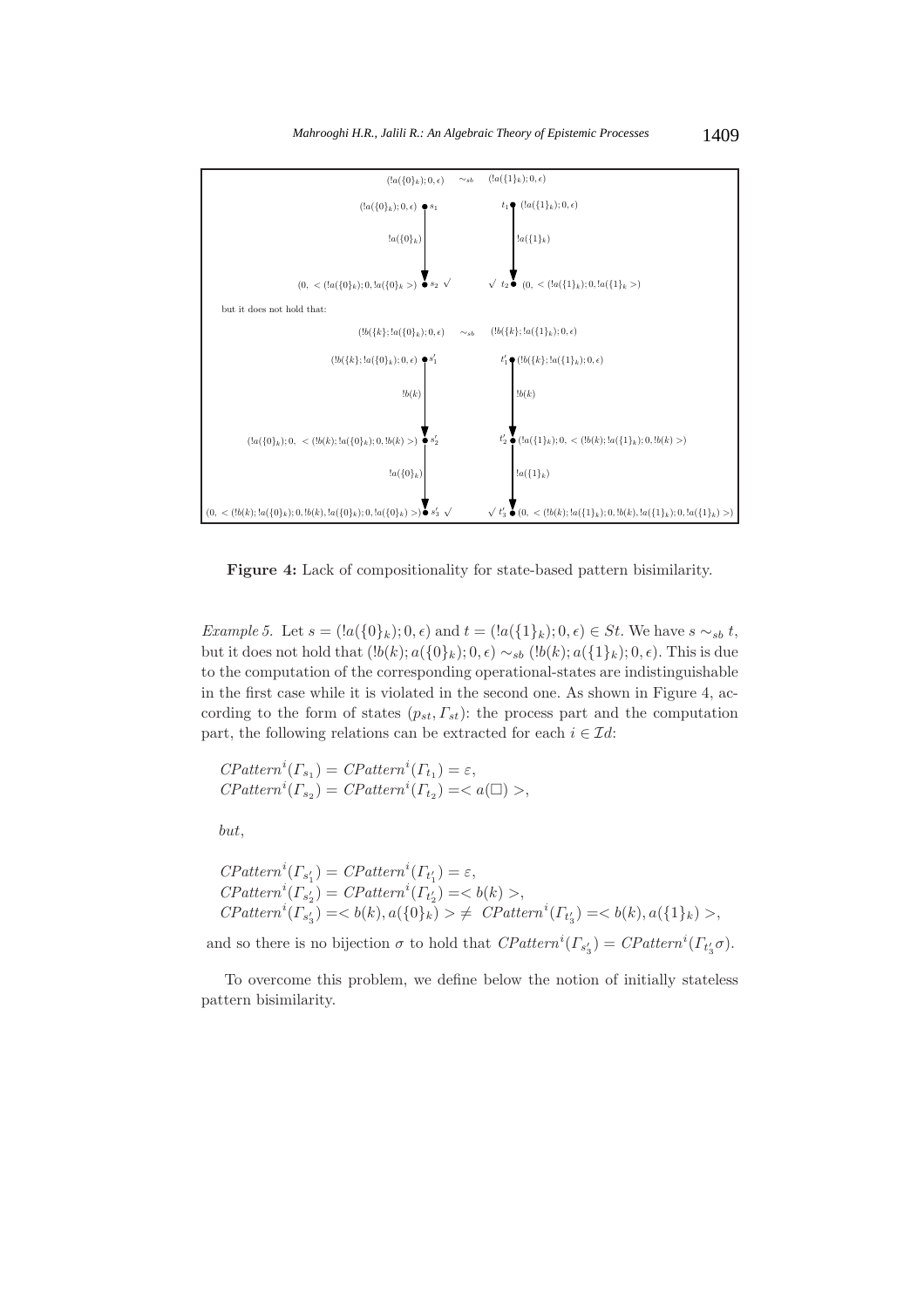**Definition 14 Initially Stateless Pattern Bisimulation.** Let  $p, q \in \mathcal{P}roc$ ;  $\Gamma_p, \Gamma_q \in \mathcal{C}omp$ ; and  $\sigma$  be a bijection. We define p and q are initially stateless pattern bisimilar, denoted by  $p \sim_{isl} q$ , if and only if there exists a state-based pattern bisimulation relation  $R_{sb}^{\sigma}$  s.t.  $(p, \Gamma_p)$   $R_{sb}^{\sigma}$   $(q, \Gamma_q)$  for each two indistinguishable computations  $\Gamma_p$  and  $\Gamma_q$  that are consistent with p and q, respectively.

**Theorem 15.** *The initially stateless pattern bisimularity is an equivalence relation.*

*Proof.* Equivalence of the initially stateless pattern bisimularity follows trivially from the equivalence property of the initially stateless equivalence bisimilarity [Mousavi et al. 2004] and that of our indistinguishability relation. 

Congruence, which is an important property of equivalence relations in process algebra, requires an equivalence relation to be closed under composition using algebraic operators. For analyzing protocols, a congruence behavioral equivalence comes very handy since it allows for breaking the verification task into smaller parts and concluding the result from the results of the sub-problems.

**Theorem 16.** *The initially stateless pattern bisimularity is a congruence with respect to the sequential subset of CryptoPAi operators.*

*Proof.* Assume that  $p, p', q, q' \in \mathcal{P}roc$ ,  $p \sim_{isl} p'$ , and  $q \sim_{isl} q'$ . By definition, this means there exist state-based pattern bisimulations  $R_{sb}^{\sigma_1}$  and  $R_{sb}^{\sigma_2}$  such that  $((p,$  $(\Gamma, (p', \Gamma')) \in R_{sb}^{\sigma_1}$  and  $((q, \Gamma), (q', \Gamma')) \in R_{sb}^{\sigma_2}$ . Before we proceed with the rest of the proof, we unify the two substitutions by means of the following lemma.

**Lemma 17.** *Given two terms* p and p', if there exists a state-based pattern bisim*ulation relation*  $R_{sb}^{\sigma}$  *such that*  $((p, \Gamma), (p', \Gamma')) \in R_{sb}^{\sigma}$  *for each two indistinguishable computations*  $\Gamma$  *and*  $\Gamma'$  (*consistent with* p *and*  $p'$ , *respectively*), *then*,  $R_{sb}^{id}$  *is also a state-based pattern bisimulation relation where* id *is the identity function on nonces, keys, and random numbers.*

*Proof.* We show that  $R_{sb}^{\sigma}$  is a state-based pattern bisimulation relation under substitution *id*. Take a pair  $((p, \Gamma), (q, \Gamma'))$  in  $R^{\sigma}_{sb}$ . Transition  $(p, \Gamma) \stackrel{d}{\rightarrow} (p', \Gamma \cap d)$ can be mimicked by q using a transition of the form  $(q, \Gamma') \stackrel{d'}{\rightarrow} (q', \Gamma' \cap d')$ , such that  $\Gamma \cap d$  and  $\Gamma' \cap d$  are indistinguishable. Since  $\Gamma$  and  $\Gamma'$  can be extended with arbitrary prefixes, a generalization of the proof of Lemma 6 implies that for each identity *i*, the sequence of visible terms of  $\Gamma \cap d$  and  $\Gamma' \cap d'$  should be syntactically identical. Hence, the identity function can be used to relate these two sequences, which concludes the proof. 

Thus, henceforth we shall use  $R_{sb}$  instead of  $R_{sb}^{\sigma_i}$ . To prove congruence, we prove the following items: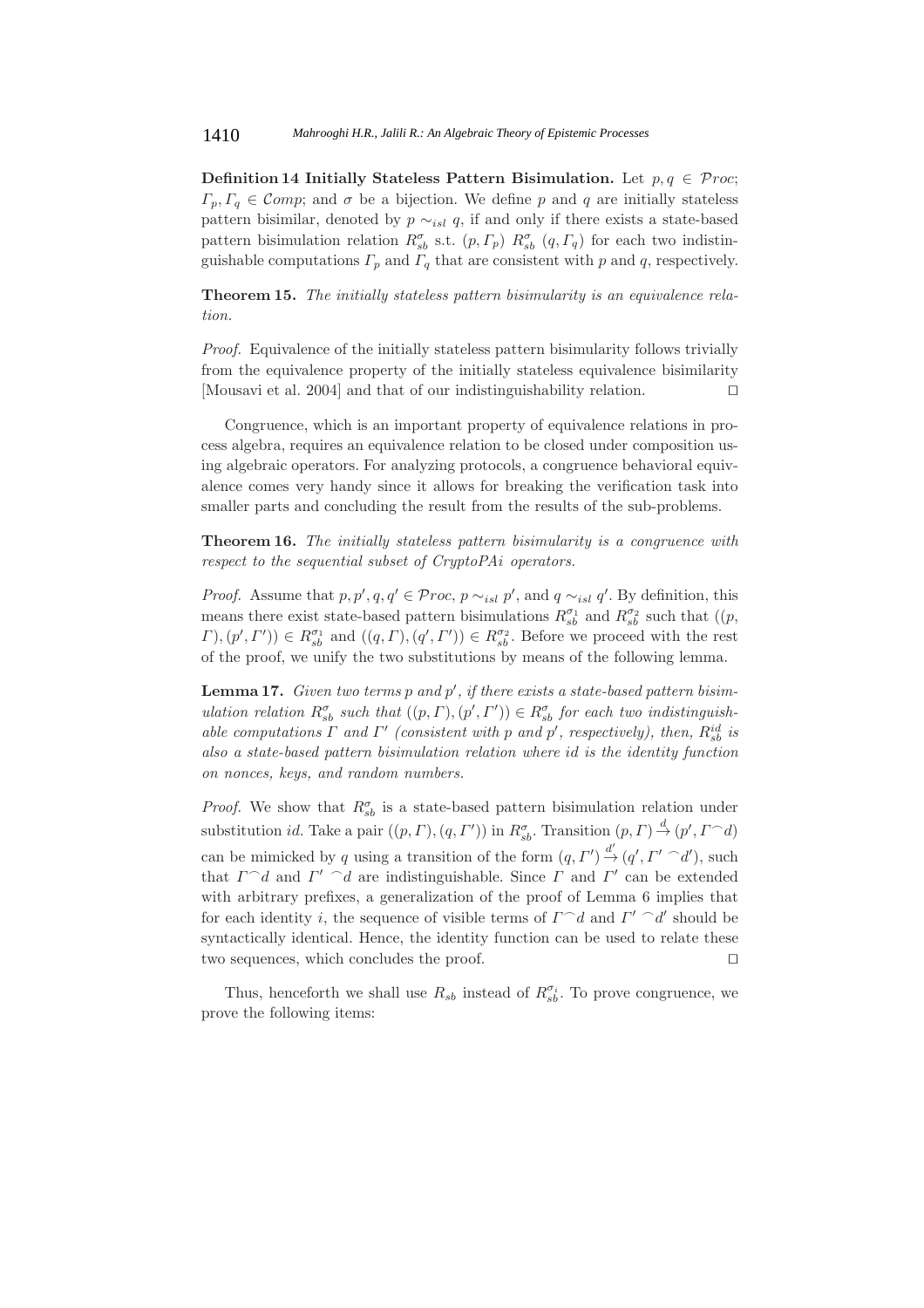- (1)  $d; p \sim_{isl} d'; p'$ , where  $Appear^i(d) = Appear^i(d')$  for each identity *i*. This is a stronger claim than congruence, i.e., by taking  $d = d'$ , congruence follows,
- (2)  $p + q \sim_{isl} p' + q'$ , and
- (3)  $\partial(p) \sim_{isl} \partial(p')$ .

Let  $R_p$  be the minimum bisimulation relation relating p and p',  $R_q$  be the one relating q and q',  $I_d$  be the identity relation, and  $\Gamma, \Gamma' \in \mathcal{C}omp$  be indistinguishable computations s.t.  $\Gamma \stackrel{i}{=} \Gamma'$  for all  $i \in \mathcal{I}d$ .

- **1.** We construct the relation  $R \triangleq I_d \cup R_p \cup \{((d;p, \Gamma), (d'; p', \Gamma')) \mid ((p, \Gamma), (p', \Gamma))\}$  $(\Gamma')\in R_p \wedge (\forall_{i\in \mathcal{I}}\mathcal{A} \ (I \stackrel{i}{=} \Gamma' \ \wedge \ \ \textit{Appear}^i(d) = \textit{Appear}^i(d'))\}.$  Then;
	- We have the transition  $(d; p, \Gamma) \stackrel{d}{\Rightarrow} (u, \Gamma_u)$  due to the rule (**d**) where  $u = p$ and  $\Gamma_u = \Gamma^{\frown}(d; p, d)$ . By applying the same deduction rule, we obtain that  $(d'; p', \Gamma') \stackrel{d'}{\Rightarrow} (u', \Gamma'_u)$  where  $u' = p'$  and  $\Gamma'_u = \Gamma' \cap (d'; p', d')$ . But since for all identity *i*,  $\overline{\Gamma} = \Gamma'$  and  $Appear^i(d) = Appear^i(d')$ , we have  $\Gamma_u \stackrel{i}{=} \Gamma'_u$ . It follows that  $((u, \Gamma_u), (u', \Gamma'_u)) \in R$  and hence, this condition is satisfied.
	- If  $(d; p, \Gamma)$   $\cdots$   $(w, \Gamma_w)$ , for some  $i \in \mathcal{I}d$ , this is only derivable from the rule ( $\mathbf{I_C}$ ) and hence, it holds that  $\Gamma = I_w$ . Since  $\Gamma$  and  $\Gamma'$  are indistinguishable and indistinguishability is an equivalence relation, we have  $\Gamma' \stackrel{i}{=} \Gamma_w$  that follows  $(d';p',\Gamma')\stackrel{i}{\cdots}(w,\Gamma_w)$ , for all identity i. The fact that  $(w, w) \in I_d$  proves that this condition is also satisfied.
- **2.** We construct the relation  $R \triangleq I_d \cup R_p \cup R_q \cup \{((p+q, \Gamma), (p'+q', \Gamma')) \mid ((p, \Gamma)) \in \mathcal{L}_q\}$  $(\Gamma),(\mathbf{p}',\Gamma')) \in R_{\mathbf{p}} \wedge ((\mathbf{q},\Gamma),(\mathbf{q}',\Gamma')) \in R_{\mathbf{q}} \wedge (\forall_{i \in \mathcal{I}d} \Gamma \stackrel{i}{=} \Gamma')\}.$  The pairs of process terms in R that are elements of  $I_d$ ,  $R_p$ , or  $R_q$  obviously satisfy the transfer conditions. Thus, it remains to prove that the pairs of process terms  $((p+q, \Gamma), (p'+q', \Gamma'))$  satisfy the transfer conditions. Then;
	- If  $(p+q, \Gamma) \stackrel{d}{\Rightarrow} (u, \Gamma_u)$ , it is due to the rule  $(n0)$  where  $u = p_1$  and  $\Gamma_u = \Gamma^{\frown}(p+q,d)$ . Since  $p \sim_{isl} p'$ , we have  $(p', \Gamma') \stackrel{d'}{\Rightarrow} (p'_1, \Gamma'_p)$  where  $\Gamma'_p = \Gamma' \cap (p', d'), \Gamma \stackrel{i}{=} \Gamma'$ , and  $\Gamma_p \stackrel{i}{=} \Gamma'_p$ , for each  $i \in \mathcal{I}d$ . The application of the same rule (**n0**) concludes that  $(p' + q', \Gamma') \stackrel{d'}{\Rightarrow} (u', \Gamma'_u)$  s.t.  $u' = p'_1$ and  $\Gamma'_u = \Gamma' \cap (p' + q', d')$ . Because  $\Gamma_u \stackrel{i}{=} \Gamma'_u$  and  $((u, \Gamma_u), (u', \Gamma'_u)) \in R$ , this condition is satisfied.
	- If  $(p+q, \Gamma) \stackrel{i}{\cdots} (w, \Gamma_w)$ , for some  $i \in \mathcal{I}d$ , this case is identical to indistinguishability for action prefixing and hence, it is not repeated.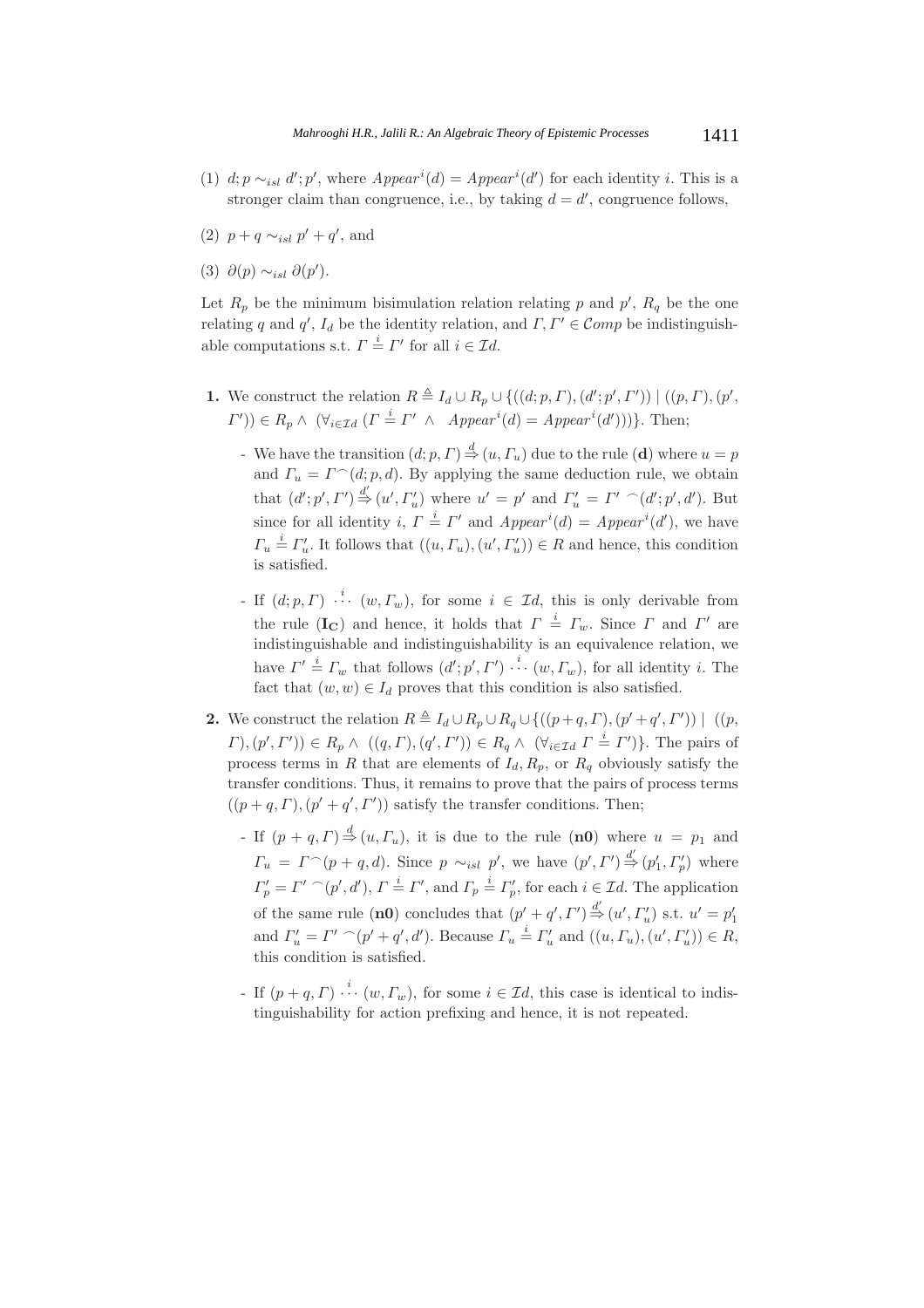- If  $(p+q, \Gamma)\checkmark$ , this transition is due to the rule  $(\mathbf{n2})$  that follows  $(p, \Gamma_p)\checkmark$ (or  $(q, \Gamma_q)$  $\checkmark$ ). Since  $p \sim_{isl} p'$  (and  $q \sim_{isl} q'$ ), it implies that  $(p', \Gamma'_p) \checkmark$  (or  $(q', \Gamma'_q)$   $\checkmark$ ). By applying the same deduction rule, we obtain  $(p' + q', \Gamma')$   $\checkmark$ .
- **3.** We construct the relation  $R \triangleq I_d \cup \{((\partial(p), \Gamma),(\partial(p'), \Gamma')) \mid ((p, \Gamma), (p', \Gamma'))\}$  $(\Gamma')\in R_p \wedge (\forall_{i\in \mathcal{I}d} \Gamma \stackrel{i}{=} \Gamma')\}.$  Then;
	- $-$  If  $(\partial(p), \Gamma) \stackrel{(J)a(\overrightarrow{M})}{\Rightarrow} (u, \Gamma_u)$ , it is due to the rule (**encap**) where  $u = \partial(p_1)$ and  $\Gamma_u = \Gamma \cap (\partial(p), (J)a(\overrightarrow{M}))$ . It implies  $(p, \Gamma) \stackrel{(J)a(\overrightarrow{M})}{\Rightarrow} (p_1, \Gamma_p)$  where  $\Gamma_p = \Gamma^{\frown}(p,(\mathbf{J})a(\overrightarrow{M}))$ . Since  $p \sim_{isl} p'$ , we have  $(p',\Gamma')^{(\mathbf{J})a(\overrightarrow{M'})}(p'_1,\Gamma'_p)$ where  $\Gamma_p' = \Gamma' \cap (p', (\text{J})a(\overrightarrow{M'})), \overrightarrow{M} \equiv_p \overrightarrow{M'}, \Gamma \stackrel{i}{=} \Gamma', \text{ and } \Gamma_p \stackrel{i}{=} \Gamma_p', \text{ for all }$  $i \in \mathcal{I}d$ . Applying the rule (**encap**) concludes that  $(\partial(p'), \Gamma') \stackrel{(J)a(\overrightarrow{M'})}{\Rightarrow} (u',$  $\Gamma'_u$ ) where  $u' = \partial(p'_1)$  and  $\Gamma'_u = \Gamma' \cap (\partial(p'), (\text{J})a(\overline{M'}))$ . Because  $\Gamma_u \stackrel{i}{=} \Gamma'_u$ and  $((u, \Gamma_u), (u', \Gamma'_u)) \in R$ , this condition is satisfied.
	- If  $(\partial(p), \Gamma) \stackrel{i}{\cdots} (w, \Gamma_w)$ , for some  $i \in \mathcal{I}d$ , it is due to using the rule  $(\mathbf{I}_{\mathbf{C}})$ that implies  $(p, \Gamma) \stackrel{i}{\cdots} (w, \Gamma_w)$  where  $\Gamma \stackrel{i}{=} \Gamma_w$ . But since  $p \sim_{isl} p'$ , then there exits a state  $(w', \Gamma'_w)$  s.t.  $(p', \Gamma') \cdots (w', \Gamma'_w)$  where  $\Gamma \stackrel{i}{=} \Gamma'$  and  $\Gamma' \stackrel{i}{=} \Gamma'_w$ , for all  $i \in \mathcal{I}d$ . It implies that  $(\partial(p'), \Gamma') \stackrel{i}{\cdots} (w', \Gamma'_w)$  for all  $i \in \mathcal{I}$ d. The facts that  $\Gamma_w \stackrel{i}{=} \Gamma_w'$  and  $((w, \Gamma_w), (w', \Gamma_w')) \in R$  prove the satisfaction of this condition.

However, putting two initially stateless pattern bisimilar processes in a parallel context may break their bisimilarity, as the intermediate computations may be modified by the context. In the following example, this issue is illustrated.

*Example 6.* Let  $p = \lfloor b(\{0\}_k) \rfloor$ ; 0 and  $q = \lfloor b(\{1\}_k) \rfloor$ ;  $0 \in St$ . According to Theorem 16, we have  $?c(x_k); p \sim_{isl} ?c(x_k); q$ . As depicted in Figure 5, it does not hold that  $|c(k)||?c(x_k); p \sim_{isl} |c(k)||?c(x_k); q$ . For example, for each  $i \in \mathcal{I}d$ , we have:

 $\mathit{CP}atten^i(\Gamma_{s_1}) = \mathit{CP}atten^i(\Gamma_{t_1}) = \varepsilon,$  $\text{CP}atten^i(\Gamma_{s_2}) = \text{CP}atten^i(\Gamma_{t_2}) = \langle c(x_k) \rangle,$  $\text{CPattern}^i(\Gamma_{s_3}) = \text{CPattern}^i(\Gamma_{t_3}) = \langle c(x_k), b(\square) \rangle,$ 

but,

$$
CPatterni(\Gamma_{s'_1}) = CPatterni(\Gamma_{t'_1}) = \varepsilon,
$$
  
\n
$$
CPatterni(\Gamma_{s'_2}) = CPatterni(\Gamma_{t'_2}) = \langle c(k) \rangle,
$$
  
\n
$$
CPatterni(\Gamma_{s'_3}) = \langle c(k), b(\{0\}_k) \rangle \neq CPatterni(\Gamma_{t'_3}) = \langle c(k), b(\{1\}_k) \rangle,
$$

 $\Box$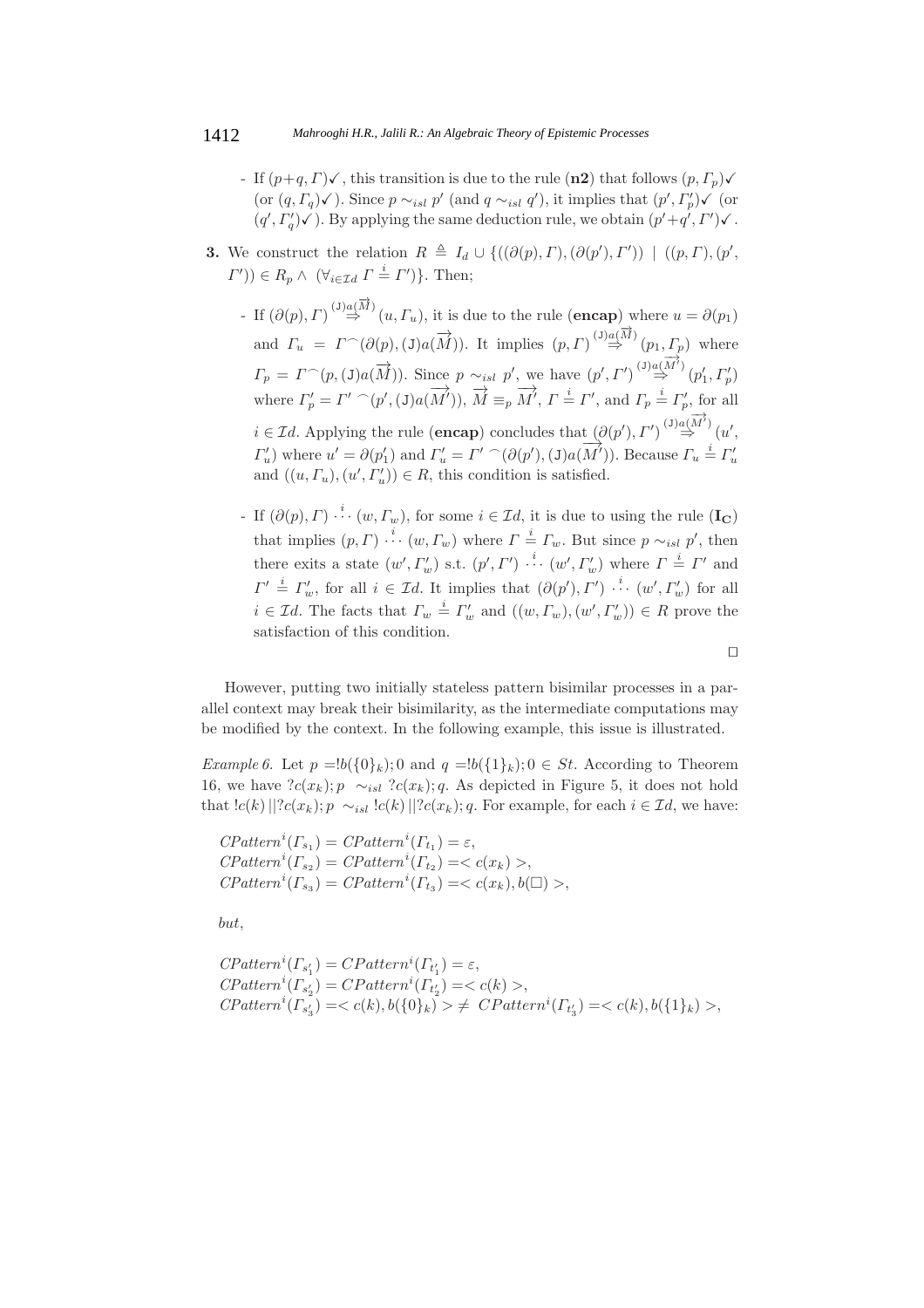

Figure 5: Example of breaking up the congruency property of the initially stateless pattern bisimilarity.

and so there is no bijection  $\sigma$  to hold that  $\mathit{CPatten}^i(\Gamma_{s'_3}) = \mathit{CPatten}^i(\Gamma_{t'_3}\sigma)$ .

To remedy this problem, the notion of stateless bisimilarity has been introduced, as in [Mousavi et al. 2003, Groote and Ponse 1994, Mousavi et al. 2004]. We adapt this notion to our setting in the following definition.

**Definition 18 Stateless Pattern Bisimulation Relation.** Let  $\Gamma_p, \Gamma_{p'}, \Gamma_q,$  $\Gamma_{q'} \in \mathcal{C}omp; p, p', q, q' \in \mathcal{P}roc; \ \alpha \in \mathcal{A}ct; M, M' \in \mathcal{T}erm; \text{ and } \sigma \text{ as a bijec-}$ tion. The symmetric relation  $R_{sl}^{\sigma}$  on processes is a stateless pattern bisimulation relation if and only if for all processes p and q, if p  $R_{sl}^{\sigma}$  q then the following statements hold for each two indistinguishable computations  $\Gamma_p$  and  $\Gamma_q$  that are consistent with  $p$  and  $q$ , respectively:

- $\forall_{d,p',\Gamma_{p'}}$  if  $(p,\Gamma_p) \stackrel{d}{\rightarrow} (p',\Gamma_{p'})$  then:
	- there exists a transition  $(q, \Gamma_q) \stackrel{d'}{\rightarrow} (q', \Gamma_{q'})$ , and
	- $\Gamma_{p'} \stackrel{i}{=} \Gamma_{q'} \sigma$  for each  $i \in \mathcal{I}d$ , and
	- $\bullet$   $p' R_{sl}^{\sigma} q',$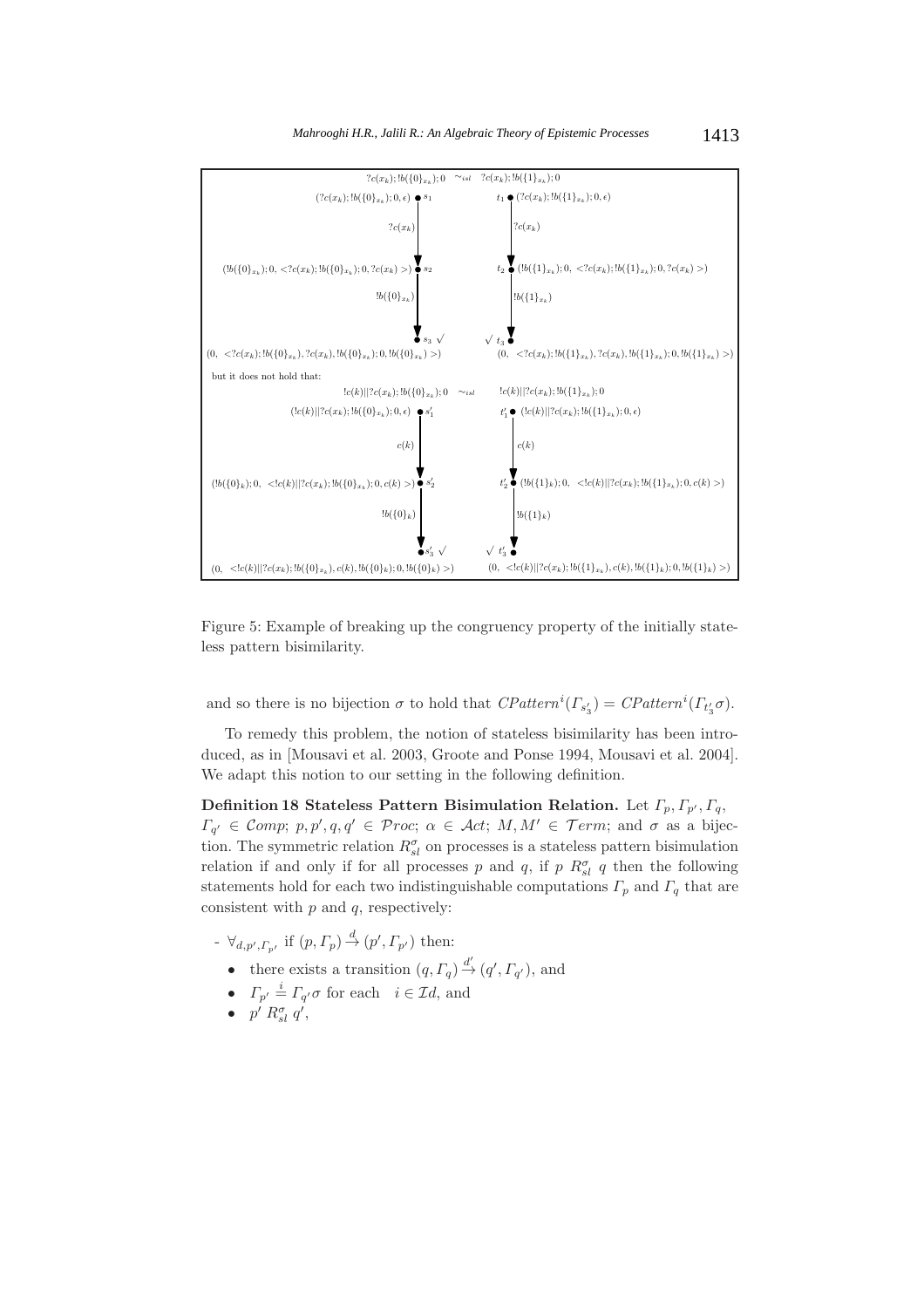- if  $(p, \Gamma_p) \checkmark$  then  $(q, \Gamma_q) \checkmark$ , and
- if  $(p, \Gamma_p) \stackrel{i}{\cdots} (p', \Gamma_{p'})$  then there exists a relation  $(q, \Gamma_q) \stackrel{i}{\cdots} (q', \Gamma_{q'})$  such that  $p' R_{sl}^{\sigma} q'.$

p and q are stateless pattern bisimilar, denoted by  $p \sim_{sl} q$ , if and only if there exists a relation  $R_{sl}^{\sigma}$  s.t.  $(p,q) \in R_{sl}^{\sigma}$ .

**Theorem 19.** *Stateless pattern bisimularity is an equivalence relation.*

*Proof.* Equivalence of the stateless pattern bisimilarity follows trivially from the equivalence property of the original stateless equivalence bisimilarity [Mousavi et al. 2004] and that of our indistinguishability relation [Mahrooghi and Mousavi  $2011$ .

**Theorem 20.** *The stateless pattern bisimularity is a congruence with respect to CryptoPAi operators.*

*Proof.* Common to the proof of Theorem 16 and using a similar line of reasoning as in Lemma 17, we can drop the substitutions and tacitly assume that all substitutions can be replaced by the identity substitution. To prove the theorem, the following propositions should be proven. For all decorated parametric actions  $d = (I)\alpha(\overrightarrow{M})$  and  $d' = (I)\alpha(\overrightarrow{M'})$  where  $\overrightarrow{M} \equiv_p \overrightarrow{M'}$ , and for all processes p, p', q, and q', if  $p \sim_{sl} p'$  and  $q \sim_{sl} q'$  then we have:

- (1)  $d; p \sim_{sl} d'; p'$ , where  $Append' = Appear^i(d')$  for each identity *i*,
- (2)  $p + q \sim_{sl} p' + q'$ ,
- (3)  $\partial(p) \sim_{sl} \partial(p')$ , and
- (4)  $p || q \sim_{sl} p' || q'.$

Let  $R_p$  be the minimum bisimulation relation relating p and p',  $R_q$  be the one relating q and q',  $I_d$  be the identity relation, and  $\Gamma, \Gamma' \in \mathcal{C}omp$  be indistinguishable computations s.t.  $\Gamma \stackrel{i}{=} \Gamma'$  for all  $i \in \mathcal{I}d$ .

- **1.** We construct the relation  $R \triangleq I_d \cup R_p \cup \{(d; p, d'; p') \mid (p, p') \in R_p \land$  $(\forall_{i \in \mathcal{I}}\,d \, \textit{appear}^i(d) = \textit{Appear}^i(d'))\}.$  Then;
	- $-If(d; p, \Gamma) \stackrel{d}{\Rightarrow} (u, \Gamma_u)$ , it is due to the rule (**d**) where  $\Gamma_u = \Gamma^{\frown}(d; p, d)$ . Applying the same deduction rule concludes that  $(d'; p', \Gamma') \stackrel{d'}{\Rightarrow} (u', \Gamma'_u)$ where  $u' = p'$ ,  $\Gamma'_u = \Gamma' \cap (d'; p', d')$ . Since  $Appear^i(d) = Appear^i(d')$  and  $\Gamma \stackrel{i}{=} \Gamma'$ , we have  $\Gamma_u \stackrel{i}{=} \Gamma'_u$ , for each identity *i*. It follows that  $(u, u') \in R_p$ and hence, this condition is satisfied.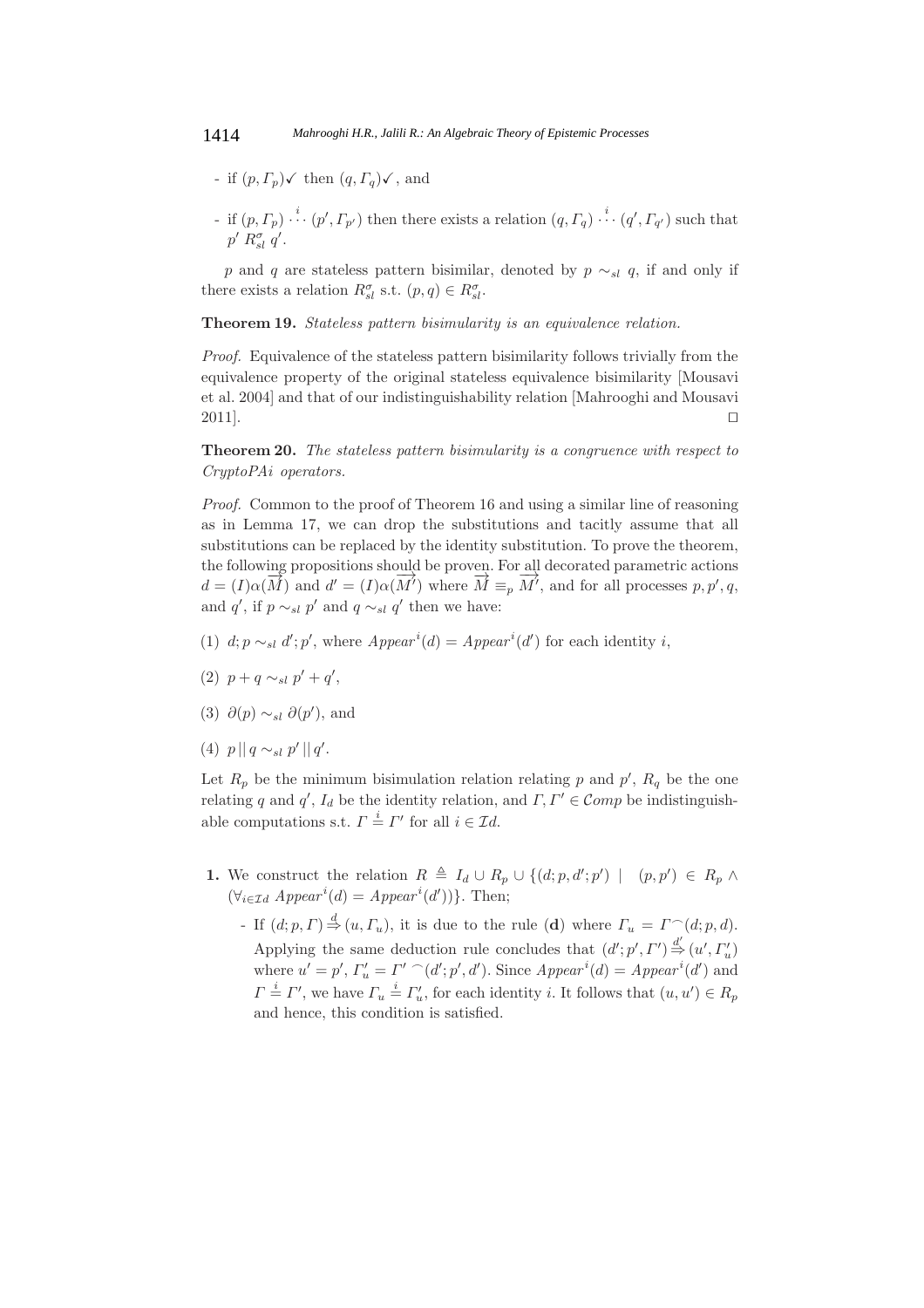- If  $(d; p, \Gamma) \stackrel{i}{\cdots} (w, \Gamma_w)$ , for some  $i \in \mathcal{I}d$ , it is only derivable from the rule  $(\mathbf{I}_{\mathbf{C}})$  and hence, it holds that  $\Gamma \stackrel{i}{=} \Gamma_w$ . Since  $\Gamma$  and  $\Gamma'$  are indistinguishable and indistinguishability is an equivalence relation, we have  $\Gamma' \stackrel{i}{=} \Gamma_w$ that follows  $(d'; p', I') \stackrel{i}{\cdots} (w, \Gamma_w)$ , for all identity  $i$ .  $(w, w) \in I_d$  proves that this condition is also satisfied.
- **2.** We construct the relation  $R \triangleq I_d \cup R_p \cup R_q \cup \{(p+q, p'+q') \mid (p, p') \in R_p \land$  $(q, q') \in R_q$ . It suffices to prove the pairs of process terms  $(p + q, p' + q')$ satisfy the transfer conditions. Then;
	- If  $(p+q, \Gamma) \stackrel{d}{\Rightarrow} (u, \Gamma_u)$ , this transition is due to the rule  $(\mathbf{n0})$  where  $u = p_1$ and  $\Gamma_u = \Gamma^{\frown}(p+q, d)$ . It follows that necessarily  $(p, \Gamma) \stackrel{d}{\Rightarrow} (p_1, \Gamma_p)$  where  $\Gamma_p = \Gamma^{\frown}(p, d)$ . But since  $p \sim_{sl} p'$ , we have  $(p', \Gamma') \stackrel{d'}{\Rightarrow} (p'_1, \Gamma'_p)$  where  $p_1 \sim_{sl} p'_1, \Gamma'_p = \Gamma' \cap (p', d'), \Gamma \stackrel{i}{=} \Gamma', \text{ and } \Gamma_p \stackrel{i}{=} \Gamma'_p, \text{ for each } i \in \mathcal{I}d.$  The application of the rule (**n0**) concludes that  $(p' + q', I') \stackrel{d'}{\Rightarrow} (u', I'_{u})$  where  $u' = p'_1$  and  $\Gamma'_u = \Gamma' \cap (p' + q', d')$ . Similar to the case 1,  $\Gamma_u \stackrel{i}{=} \Gamma'_u$ ; and due to the fact that  $(u, u') \in R$ , the condition is satisfied.
	- If  $(p+q, \Gamma) \stackrel{i}{\cdots} (w, \Gamma_w)$  for some  $i \in \mathcal{I}d$ , this case is identical to indistinguishability for action prefixing and hence, it is not repeated.
	- If  $(p+q, \Gamma)\checkmark$ , it is due to the rule  $(n2)$  that follows  $(p, \Gamma_p)\checkmark$  (or  $(q, \Gamma_p)\checkmark$ )  $\Gamma_q$ ) $\checkmark$ ). Since  $p \sim_{sl} p'$  (and  $q \sim_{sl} q'$ ), we have  $(p', \Gamma_p') \checkmark$  (or  $(q', \Gamma_q') \checkmark$ ). By applying the same deduction rule, we obtain  $(p' + q', I')\checkmark$ .
- **3.** Let the relation R to be  $R \triangleq I_d \cup \{(\partial(p), \partial(p')) \mid (p, p') \in R_p\}$ . Then;
	- If  $(\partial(p), \Gamma) \stackrel{(J)a(\overrightarrow{M})}{\Rightarrow} (u, \Gamma_u)$ , this transition is due to the rule (**encap**) where  $u = \partial(p_1)$  and  $\Gamma_u = \Gamma^{\frown}(\partial(p), (J)a(\overline{M}))$ . It follows that necessarily  $(p, \Gamma) \stackrel{(J) a(\overrightarrow{M})}{\Rightarrow} (p_1, \Gamma_P)$  where  $\Gamma_p = \Gamma^{\frown}(p, (\text{J})a(\overrightarrow{M}))$ . But since  $p \sim_{sl} p'$ , we have  $(p', \Gamma') \stackrel{(J) a(\overrightarrow{M'})}{\Rightarrow} (p'_1, \Gamma'_p)$  such that  $\Gamma'_p = \Gamma' \cap (p', \mathcal{J}) a(\overrightarrow{M'})), \Gamma \stackrel{i}{=} \Gamma',$ and  $\Gamma_p \triangleq \Gamma_p'$ , for all  $i \in \mathcal{I}d$ . Applying the rule (**encap**) concludes that  $(\partial(p'), \Gamma')^{(J)} \stackrel{\text{(J)} \otimes \overrightarrow{M'}}{ \Rightarrow} (u', \Gamma'_u)$  where  $\Gamma'_u = \Gamma' \cap (\partial(p'), (\text{J})a(\overrightarrow{M'}))$  and  $u' = \partial(p'_1)$ . Because  $(u, u') \in R$  and  $\Gamma_u \stackrel{\tilde{i}}{=} \Gamma'_u$ , this condition is satisfied.
	- If  $(\partial(p), \Gamma) \stackrel{i}{\cdots} (w, \Gamma_w)$ , for some  $i \in \mathcal{I}d$ , it is due to the deduction rule  $(\mathbf{I}_{\mathbf{C}})$  and hence,  $\Gamma = \Gamma_w$  that implies  $(p, \Gamma) \stackrel{i}{\cdots} (w, \Gamma_w)$ . Since  $p \sim_{sl} p'$ , there exits a state  $(w', \Gamma'_w)$  s.t.  $w \sim_{sl} w'$ ,  $(p', \Gamma')$   $\stackrel{i}{\cdots}$   $(w', \Gamma'_w)$ ,  $\Gamma \stackrel{i}{\equiv}$ Γ', and  $\Gamma' = \Gamma_w'$ , for each identity *i*. The application of the rule (**IC**)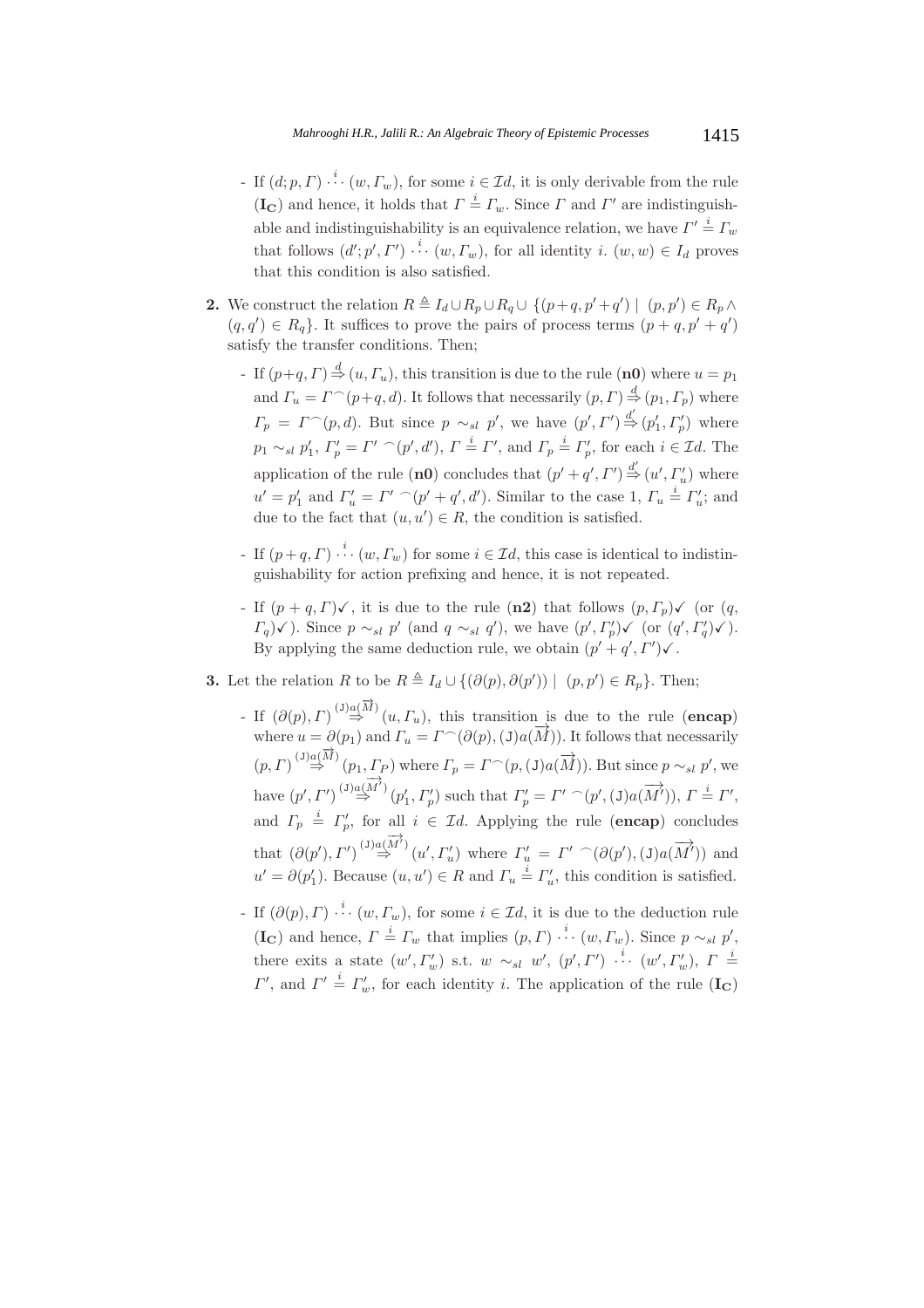concludes that  $(\partial(p'), \Gamma') \stackrel{i}{\cdots} (w', \Gamma'_w)$  for each  $i \in \mathcal{I}d$ . The facts that  $(w, w') \in R$  and  $\Gamma_w \stackrel{i}{=} \Gamma_w'$  prove the satisfaction of this condition.

- **4.** We construct the relation  $R \triangleq I_d \cup R_p \cup R_q \cup \{ (p || q, p' || q') \mid (p, p') \in R_p \wedge (q, p') \}$  $q'$ )  $\in R_q$ . Then;
	- If  $(p \mid q, \Gamma) \stackrel{d}{\Rightarrow} (u, \Gamma_u)$ , this transition is due to the rule  $(p0)$  where  $u = p_1$ and  $\Gamma_u = \Gamma^{\frown}(p \mid q, d)$ . It follows that necessarily  $(p, \Gamma) \stackrel{d}{\Rightarrow} (p_1, \Gamma_p)$  where  $\Gamma_p = \Gamma^{\frown}(p,d)$ . But since  $p \sim_{sl} p'$ , we have  $(p', \Gamma') \stackrel{d'}{\Rightarrow} (p'_1, \Gamma'_p)$  where  $p_1 \sim_{sl} p'_1, T'_p = \Gamma' \cap (p', d'), \Gamma \stackrel{i}{=} \Gamma', \text{ and } \Gamma_p \stackrel{i}{=} \Gamma'_p, \text{ for each identity } i.$ The application of the rule (**p0**) concludes that  $(p' || q', \Gamma') \stackrel{d'}{\Rightarrow} (u', \Gamma'_u)$ where  $u' = p'_1$  and  $\Gamma'_u = \Gamma' \cap (p' || q', d')$ . Because  $(u, u') \in R$  and  $\Gamma_u \stackrel{i}{=} \Gamma'_u$ , this condition is satisfied.
	- If  $(p || q, \Gamma)^{(J)a(\overrightarrow{M})}(u, \Gamma_u)$ , it is due to the rule  $(p3)$  where  $u = p_1 || q_1$ and  $\Gamma_u = \Gamma^{\frown}(p || q,(\mathbf{J})a(\overrightarrow{M}))$ . It follows that  $(p,\Gamma)^{(J_p)2a(\overrightarrow{M})}(p_1,\Gamma_p)$ and  $(q, \Gamma) \stackrel{(J_q)!\alpha(\overrightarrow{M})}{\Rightarrow} (q_1, \Gamma_q)$  where  $J = J_p \cup J_q$ ,  $\Gamma_p = \Gamma^{\frown}(p, (J_p)?a(\overrightarrow{M})),$ and  $\Gamma_q = \Gamma^{\frown}(q, (\mathsf{J}_q) \mathsf{I}_a(\overrightarrow{M}))$ . Since  $p \sim_{sl} p'$  and  $q \sim_{sl} q'$ , we have  $(p', \Gamma')^{(J_p)2} \stackrel{\gamma}{\Rightarrow} (p'_1, \Gamma'_p)$  and  $(q', \Gamma')^{(J_q)2} \stackrel{\gamma}{\Rightarrow} (q'_1, \Gamma'_p)$  where  $p_1 \sim_{sl} p'_1$ ,  $\Gamma'_p = \Gamma' \cap (p', (\mathbf{J_p})?a(\overline{M'})), q_1 \sim_{sl} q'_1$ , and  $\Gamma'_q = \Gamma' \cap (q', (\mathbf{J_q})!a(\overline{M'})),$  $M \equiv_p M_1$ ,  $M' \equiv_p M'_1$ ,  $\Gamma \stackrel{i}{=} \Gamma'$ ,  $\Gamma_p \stackrel{i}{=} \Gamma'_p$ , and  $\Gamma_q \stackrel{i}{=} \Gamma'_q$ , for each identity *i*. Applying the rule (**p3**) concludes that  $(p' || q', I')^{(J)a(\overrightarrow{M_1})}(u', I'_u)$ where  $u' = p'_1 || q'_1$  and  $\Gamma'_u = \Gamma' \cap (p' || q', (J)a(M'_1))$ . Because  $M \equiv_p M_1$ ,  $(u, u') \in R$ , and  $\Gamma_u \stackrel{i}{=} \Gamma'_u$ , this condition is satisfied.
	- If  $(p || q, \Gamma) \stackrel{i}{\cdots} (w, \Gamma_w)$ , for some  $i \in \mathcal{I}d$ , it is due to using the rule  $(\mathbf{I}_{\mathbf{C}})$  and hence,  $\Gamma \stackrel{i}{=} \Gamma_w$  that implies  $(p, \Gamma) \stackrel{i}{\cdots} (w, \Gamma_w)$ . Since  $p \sim_{sl} p'$ , there exits a state  $(w', \Gamma'_w)$  s.t.  $w \sim_{sl} w', (p', \Gamma') \stackrel{i}{\cdots} (w', \Gamma'_w), \Gamma \stackrel{i}{=} \Gamma',$ and  $\Gamma' \stackrel{i}{=} \Gamma'_{w}$ , for each identity i. The application of the rule (**I<sub>C</sub>**) concludes that  $(p' || q', \Gamma') \stackrel{i}{\cdots} (w', \Gamma_w')$  for each identity i. The facts that  $(w, w') \in R$  and  $\Gamma_w \stackrel{i}{=} \Gamma_w'$  prove the satisfaction of this condition.
	- If(p||q, Γ) $\checkmark$ , this transition is due to the rule (**p2**) that follows  $(p, \Gamma_p) \checkmark$ and  $(q, \Gamma_q)$ √. But since  $p \sim_{sl} p'$  and  $q \sim_{sl} q'$  this holds if and only if  $(p', \Gamma_p')\checkmark$  and  $(q', \Gamma_q')\checkmark$ . By applying the same deduction rule, we obtain  $(p' || q', \Gamma') \checkmark$ .

 $\Box$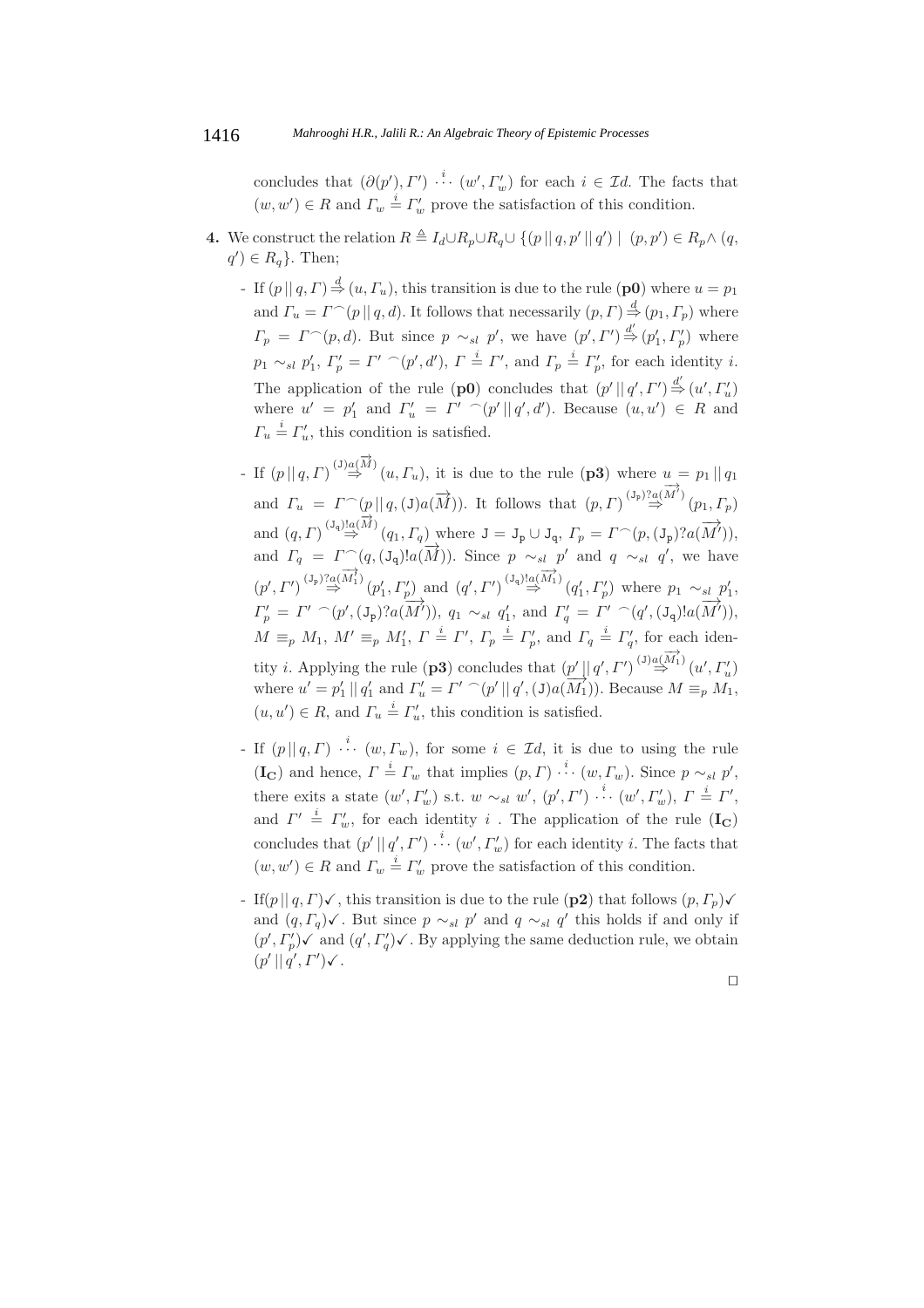#### **3.2 Comparing the Notions of Bisimilarity**

Among the notions of pattern bisimilarity defined in this section, the statebased pattern bisimilarity is the least robust and also the weakest one. The reason, as witnessed by Example 5, is that the state-based pattern bisimulation attaches a fixed initial computation to the related processes and confines the changes of computation to the related processes. Hence, any change in the initial computation or interference with the intermediate ones will break the statebased pattern bisimilarity. The initially stateless pattern bisimilarity allows for arbitrary initial states and hence, is stronger and more robust than the statebased pattern bisimilarity, but still does not allow for intermediate interference with the computations. The stateless pattern bisimilarity is the strongest (finest) notion and the most robust one. Our comparison regarding the strength of these different notions is summarized in the following lemma.

**Lemma 21.** *For each two closed process terms* p *and* q*, and each two indistin* $guishable$  *computations*  $\Gamma$  *and*  $\Gamma'$ *, we have* 

- *(1)*  $p \sim_{sl} q$  *implies*  $p \sim_{isl} q$ ,
- *(2)*  $p \sim_{isl} q$  *implies*  $(p, \Gamma) \sim_{sb} (q, \Gamma').$

*Proof.* Below, we prove two implications separately:

- **1.** Since  $p$  and  $q$  are stateless pattern bisimilar, they can mimic each other's transitions with respect to any arbitrary (indistinguishable and consistent) pairs of initial states and the resulting processes are again related. Construct a relation on pairs of processes and computations, that relates  $p$  and  $q$  on all (indistinguishable and consistent) initial states and the rest of the related processes (in the stateless pattern bisimulation relation) only on those computations, that are reachable from the pairs of initial states mentioned above. This is clearly a state-based pattern bisimulation relation as the transfer conditions are only subsets of the transfer conditions available from the stateless pattern bisimulation relation. Since  $p$  and  $q$  are related using all initial computations,  $p$  and  $q$  are initially stateless pattern bisimilar.
- **2.** Immediate consequence of Definition 14.

 $\Box$ 

Note that Examples 5 and 6 also provide witnesses that the inclusions indicated in Lemma 21 are indeed strict.

# **4 Axiomatizing Sequential** *CryptoPAi*

In this section, we present a sound and ground-complete axiomatization of *CryptoPAi* modulo stateless pattern bisimilarity (Definition 18). Our choice for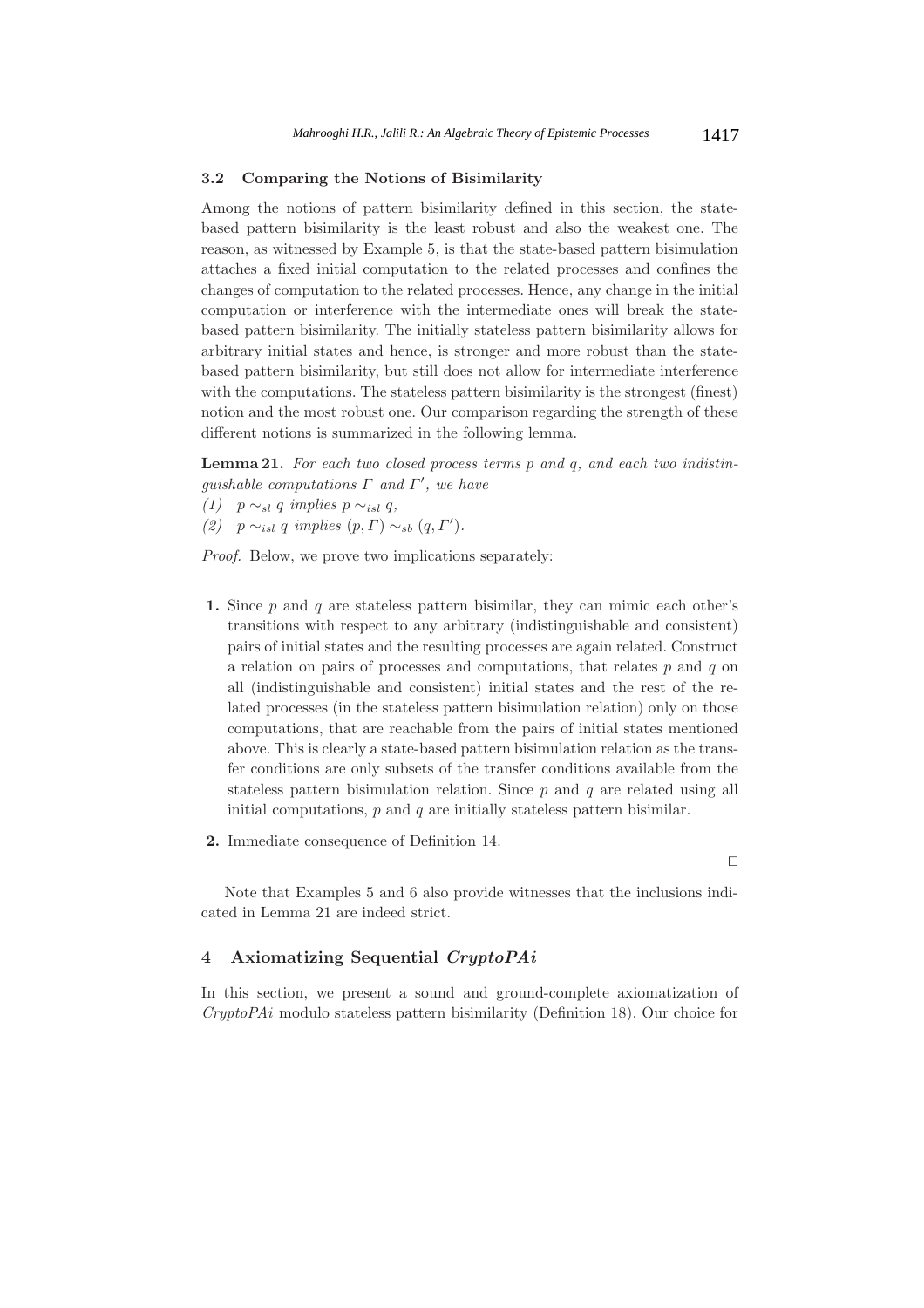| A1 $p + 0 = p$<br>$A3 \quad p+q = q+p$                                                                                                                                                     | $A2 \quad p+p=p$<br>$A4 \quad p + (q + r) = (p + q) + r$ |
|--------------------------------------------------------------------------------------------------------------------------------------------------------------------------------------------|----------------------------------------------------------|
| D1 $\partial((\mathbf{I})!a(\overrightarrow{M});p) = 0$<br>D3 $\partial((I)a(\overrightarrow{M});p) = (I)a(\overrightarrow{M});\partial(p) D4$ $\partial(p+q) = \partial(p) + \partial(q)$ | D2 $\partial((\mathbf{I})?a(\overrightarrow{M});p) = 0$  |

**Figure 6:** Axiomatization of *CryptoPAi* Terms

stateless pattern bisimilarity is motivated by its robustness and the fact that axioms proven sound for this notion also remain sound for the weaker notions introduced in Section 3.

We start with a set of standard axioms, as shown in Figure 6, by exploiting from [Bergstra and Klop 1987], where  $p, q, r \in \mathcal{P}$  roc and  $d, d' \in D$ . To take care of transitions that feature syntactically different, yet observationally equivalent labels, we extend our axiomatization system with the axioms given in Figure 7. We write  $CryptoPAi \vdash p = q$  to denote that the equation  $p = q$  is derivable from the axiom system given in Figures 6 and 7.

#### **4.1 Soundness**

In this section, we prove that our axiomatization is sound for the term algebra of *CryptoPAi* modulo stateless pattern bisimularity.

**Theorem 22.** *The process theory CryptoPAi is a sound axiomatization of the term algebra of CryptoPAi modulo* ∼sl.

*Proof.* We need to prove that our axiomatization is sound for the term algebra of processes modulo  $\sim_{sl}$ . It must be shown that, for each axiom  $p = q$  of *CryptoPAi*,  $\mathbb{P}(CryptoPAi)/_{\sim_{sl}} \models p = q.$  Let  $\Gamma, \Gamma'$  be indistinguishable computations s.t.  $\Gamma = I'$  for all  $i \in \mathcal{I}d$ . The proofs are given below.

- **A1.** Let the minimum bisimulation relation relating  $p$  and  $p$  be the identity relation denoted by  $I_d$ . It suffices to give a bisimulation on process terms that contain all pairs  $(p+0, p)$ . We construct the relation  $R \triangleq I_d \cup \{(p+0, p)\}$ p)  $(p, p) \in I_d$ . According to Definition 18, it should be proven that R is a stateless pattern bisimulation relation. To this aim, we show that all elements of  $R$  satisfy Definition 18. The definition trivially holds for all pairs  $(p, p)$ . Hence, we consider the elements of R which have the form  $(p + 0, p)$ . Let  $(p+0, p)$  be such an element. Then;
	- If  $(p+0, \Gamma) \stackrel{d}{\Rightarrow} (p', \Gamma_u)$ , this transition is due to the rule (**n0**). It follows that  $(p, \Gamma) \stackrel{d}{\Rightarrow} (p', \Gamma'_u)$ . The fact that  $(p', p') \in R$  proves this case.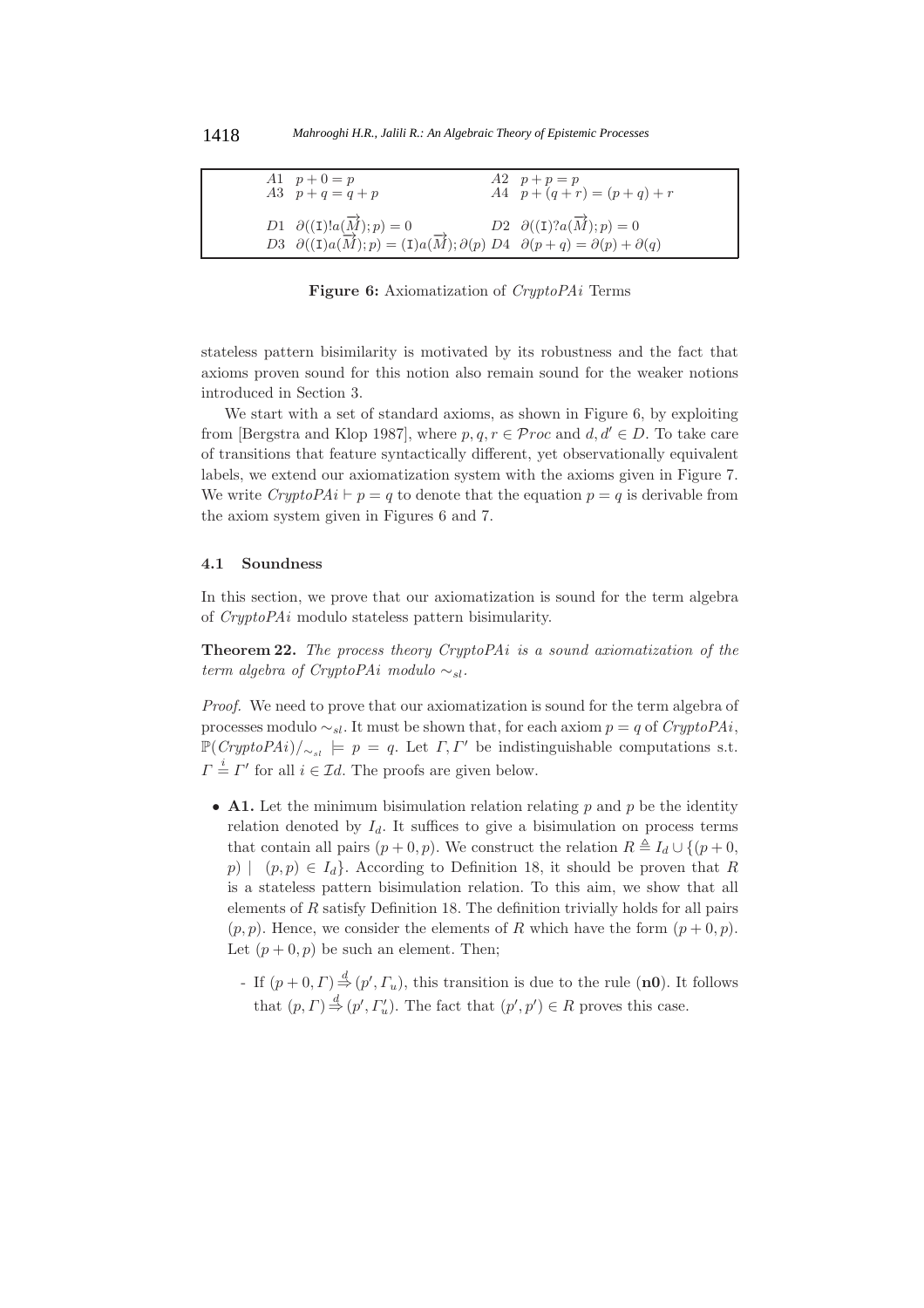- If  $(p+0,\Gamma) \stackrel{i}{\cdots} (w,\Gamma_w)$  for some  $i \in \mathcal{I}d$ , this is only derivable from the rule (**I<sub>C</sub>**) and hence, it holds that  $\Gamma = \Gamma_w$  and consequently, we have  $(p, \Gamma')$   $\stackrel{i}{\cdots}$   $(w, \Gamma_w)$ . The fact that  $(w, w) \in R$  indicates the satisfaction of this condition.
- **A2.** Let the minimum bisimulation relation relating  $p$  and  $p$  be the identity relation denoted by  $I_d$ . Similarly to the case A1, it suffices to give a bisimulation on process terms that contain all pairs  $(p + p, p)$ . We construct the relation  $R \triangleq I_d \cup \{(p+p, p) \mid (p, p) \in I_d\}$ . The definition of stateless pattern bisimulation relation trivially holds for all pairs  $(p, p)$  and so we consider only the elements of R which have the form  $(p+p, p)$ . Let  $(p+p, p)$  be such an element. Then;
	- If  $(p+p, \Gamma) \stackrel{d}{\Rightarrow} (p', \Gamma_u)$ , this transition is due to the rule  $(\mathbf{n0})$  (or  $(\mathbf{n1})$ ). It follows that necessarily  $(p, \Gamma) \stackrel{d}{\Rightarrow} (p', \Gamma'_u)$ . The fact that  $(p', p') \in R$ proves that this transfer condition is satisfied.
	- If  $(p+p, \Gamma)$   $\stackrel{i}{\cdots}$   $(w, \Gamma_w)$ , for some  $i \in \mathcal{I}d$ , this is only derivable from the rule (**I<sub>C</sub>**) and hence, it holds that  $\Gamma \stackrel{i}{=} \Gamma_w$ . Consequently, we have  $(p, \Gamma')$   $\stackrel{i}{\cdots}$   $(w, \Gamma_w)$ . The fact that  $(w, w) \in R$  indicates the satisfaction of this condition.
- **A3.** Let the minimum bisimulation relation relating  $p$  and  $p$ , and also  $q$ and  $q$ , be the identity relation denoted by  $I_d$ . We construct the relation  $R \triangleq I_d \cup \{(p+q, q+p) \mid (p, p) \text{ and } (q, q) \in I_d\}.$  The definition trivially holds for all pairs in  $I_d$  and so we consider only the elements of R which have the form  $(p+q, q+p)$ . Let  $(p+q, q+p)$  be such an element. Then;
	- If  $(p+q, \Gamma) \stackrel{d}{\Rightarrow} (u, \Gamma_u)$ , this transition is due to the rule  $(\mathbf{n0})$  where  $u = p_1$ and  $\Gamma_u = \Gamma^{\frown}(p+q,d)$ . It follows that  $(p,\Gamma) \stackrel{d}{\Rightarrow} (p_1,\Gamma_p)$  where  $\Gamma_p =$  $\Gamma^{\frown}(p, d)$ . The application of the rule  $(\mathbf{n1})$  (symmetric version of  $(\mathbf{n0})$ ) yields  $(q+p, \Gamma) \stackrel{d}{\Rightarrow} (p_1, \Gamma'_u)$  that follows  $\Gamma'_u = \Gamma^{\frown}(q+p, d)$ . The facts  $\Gamma_u$ and  $\Gamma'_u$  are indistinguishable and  $(p_1, p_1) \in R$  prove the satisfaction of this condition.
	- If  $(p+q, \Gamma) \stackrel{i}{\cdots} (w, \Gamma_w)$ , for some  $i \in \mathcal{I}d$ , it is due to using the rule  $(\mathbf{I}_{\mathbf{C}})$ and hence, it holds that  $\Gamma \stackrel{i}{=} \Gamma_w$ . It follows that  $(q+p, \Gamma') \stackrel{i}{\cdots} (w, \Gamma_w)$ . The fact that  $(w, w') \in R$  proves the satisfaction of this condition.
	- If  $(p+q, \Gamma)$ , this transition is due to the rule (**n2**) that follows  $(p, \Gamma_p)$ (or  $(q, \Gamma_q)$  $\checkmark$ ). By applying the same rule (**n2**), we obtain  $(q + p, \Gamma')\checkmark$ .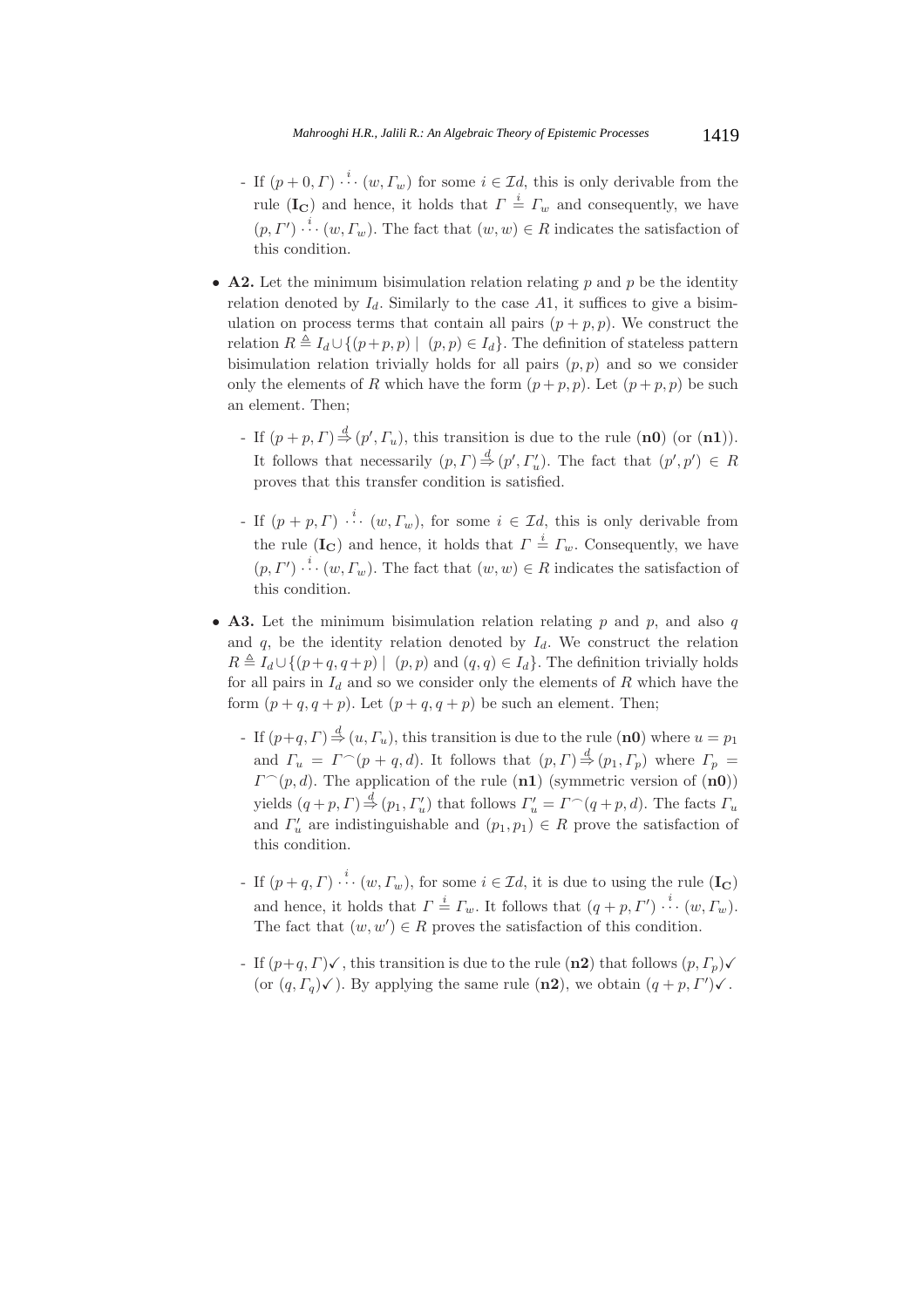- **A4.** Let the minimum bisimulation relation relating  $p$  and  $p$ ,  $q$  and  $q$ , and also r and r, be the identity relation denoted by  $I_d$ . We construct the relation  $R \triangleq I_d \cup \{(p+(q+r),(p+q)+r) \mid (p,p),(q,q) \text{ and } (r,r) \in I_d\}.$  The definition trivially holds for all pairs in  $I_d$  and so we consider only the elements of  $R$ which have the form  $(p + (q + r), (p + q) + r)$ . Let  $(p + (q + r), (p + q) + r)$ be such an element. Then;
	- If  $(p+(q+r),\Gamma) \stackrel{d}{\Rightarrow} (u,\Gamma_u)$ , this transition is due to the rule  $(\mathbf{n0})$  where  $\Gamma_u = \Gamma^{\frown}(p + (q+r), d)$  and  $u = p_1$ . It follows that  $(p, \Gamma) \stackrel{d}{\Rightarrow} (u, \Gamma_p)$  where  $\Gamma_p = \Gamma^{\frown}(p, d)$ . Two times application of the rule (**n0**) concludes that  $(p+q, \Gamma) \stackrel{d}{\Rightarrow} (u, \Gamma_{pq})$  and  $((p+q)+r, \Gamma) \stackrel{d}{\Rightarrow} (u, \Gamma'_u)$  s.t.  $\Gamma_{pq} = \Gamma^{\frown}(p+q, d)$ and  $\Gamma'_u = \Gamma^{\frown}((p+q) + r, d)$ . The facts  $\Gamma_u$  and  $\Gamma'_u$  are indistinguishable and  $(u, u) \in R$  prove this case.
	- If  $(p+(q+r),\Gamma) \stackrel{i}{\cdots} (w,\Gamma_w)$ , for some  $i \in \mathcal{I}d$ , this is only derivable from the rule (**I<sub>C</sub>**) and hence, it holds that  $\Gamma \stackrel{i}{=} \Gamma_w$ . Consequently, we have  $((p+q)+r, \Gamma') \stackrel{i}{\cdots} (w, \Gamma_w)$ . This transfer condition is satisfied due to  $\Gamma_w \stackrel{i}{=} \Gamma_w$  and  $(w, w) \in R$ .
- **D1-D2.** The proofs of these cases are straightforward because there is no possible transition for  $(\partial((I)!a(\overrightarrow{M}); p), \Gamma)$  or  $(\partial((I)!a(\overrightarrow{M}); p), \Gamma)$ .
- **D3.** We construct the relation  $R \triangleq I_d \cup \{(\partial((I)a(\overrightarrow{M}); p), (I)a(\overrightarrow{M}); \partial(p))\}.$ The definition of stateless pattern bisimulation relation trivially holds for all pairs  $(\partial(p), \partial(p))$  and hence, we consider only the elements of R which have the form  $(\partial((I)a(\overline{M}); p), (I)a(\overline{M}); \partial(p))$ . Let  $(\partial((I)a(\overline{M}); p), (I)a(\overline{M}); \partial(p))$ be such an element. Then;
	- If  $(\partial((I)a(\overrightarrow{M}); p), \Gamma) \stackrel{(I)a(\overrightarrow{M})}{\Rightarrow}(u, \Gamma_u)$ , this transition is due to the rule (**encap**) where  $u = \partial(p)$  and  $\Gamma_u = \Gamma^{\frown}(\partial((I)a(\overline{M}); p), (I)a(\overline{M})).$  By applying the rule (**d**), we obtain  $((I)a(\overrightarrow{M}'); \partial(p), \Gamma') \stackrel{(I)a(\overrightarrow{M})}{\Rightarrow} (u', \Gamma'_u)$  s.t.  $u' = \partial(p)$  and  $\Gamma'_u = \Gamma'^\frown((I)a(\overline{M'}); \partial(p), (I)a(\overline{M'})).$  Consequently, we have  $M \equiv_p M'$  and  $\Gamma = \Gamma'$  for all  $i \in \mathcal{I}d$ . Because  $(u, u') \in R$ , this transfer condition is satisfied.
	- If  $(\partial((I)a(\overrightarrow{M}); p), \Gamma) \stackrel{i}{\cdots} (w, \Gamma_w)$ , for some  $i \in \mathcal{I}d$ , it is due to using the rule (**I<sub>C</sub>**) and hence, it holds that  $\Gamma = \Gamma_w$ . Consequently, we have  $((I)a(\overrightarrow{M}); \partial(p), \Gamma')$   $\cdots$   $(w, \Gamma_w)$ . The fact that  $(w, w) \in R$  proves the satisfaction of this condition.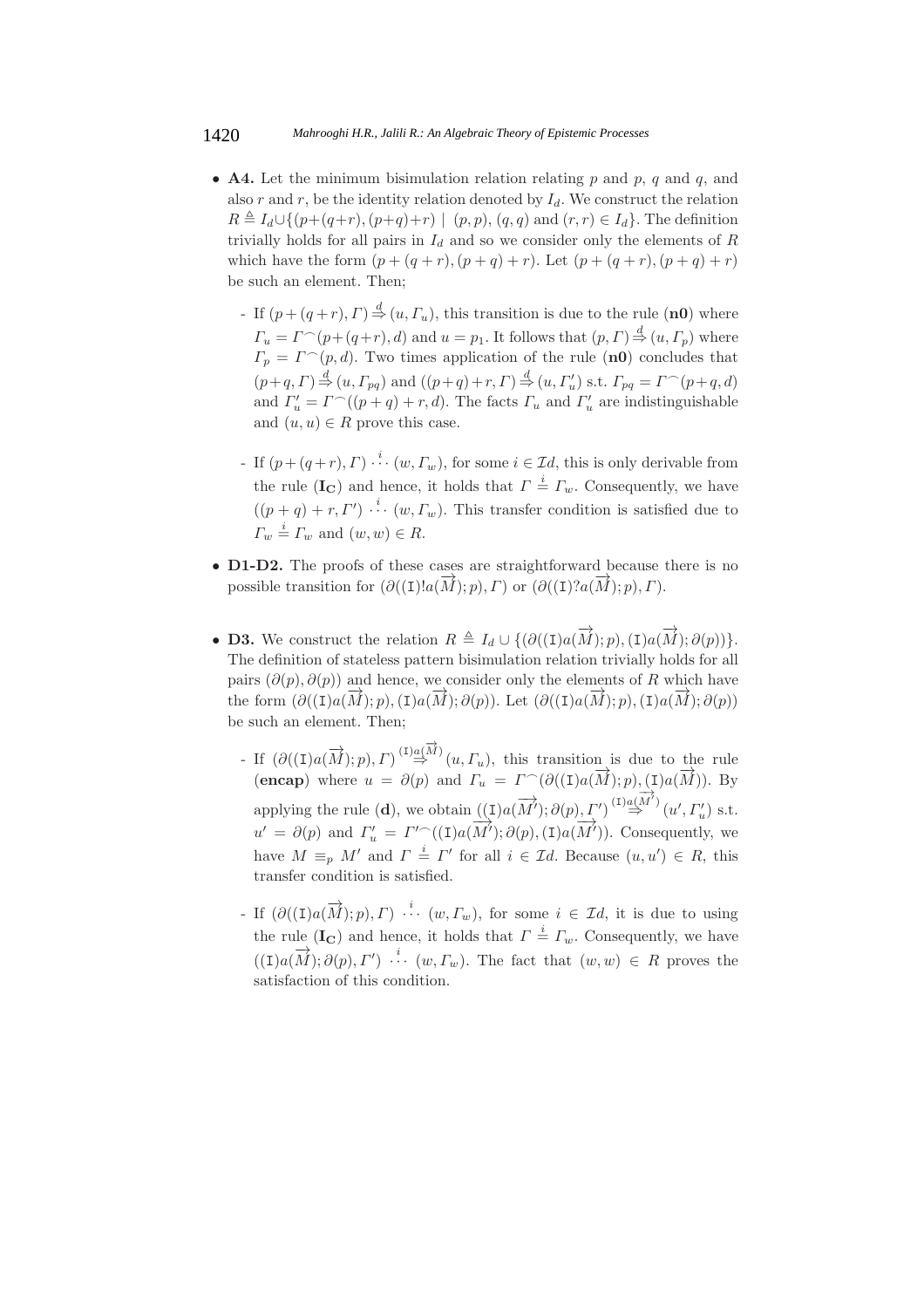- **D4.** Let the minimum bisimulation relation relating  $\partial(p)$  and  $\partial(p)$  be the identity relation denoted by  $I_d$ . We construct the relation  $R \triangleq I_d \cup \{(\partial (p +$  $q, \partial(p) + \partial(q)$ }. The definition of stateless pattern bisimulation relation trivially holds for all pairs  $(\partial(p), \partial(p))$  and so we consider only the elements of R which have the form  $((\partial (p+q), \partial (p) + \partial (q))$ . Let  $((\partial (p+q), \partial (p) + \partial (q))$ be such an element. Then;
	- If  $(\partial(p+q), \Gamma)^{(\text{I})} \stackrel{(1)}{\Rightarrow} (u, \Gamma_u)$ , this transition is due to the rule (**encap**) where  $u = \partial(u_0)$  and  $\Gamma_u = \Gamma^{\frown}(\partial(p+q), (1)a(M))$ . It follows that necessarily  $(p+q, \Gamma) \stackrel{(I) a(\overrightarrow{M})}{\Rightarrow} (u_0, \Gamma_{u_1})$ . By applying the rule  $(\mathbf{n0})$  (or  $(\mathbf{n1})$ ), we obtain  $(p, \Gamma) \stackrel{(1) a (\overrightarrow{M})}{\Rightarrow} (u_0, \Gamma_{u_2})$  (or  $(q, \Gamma) \stackrel{(1) a (\overrightarrow{M})}{\Rightarrow} (u_0, \Gamma_{u_3})$ ). It follows that  $(\partial(p), \Gamma') \stackrel{(1) a(\overrightarrow{M})}{\Rightarrow} (\partial(u_0), \Gamma'_{u_1})$  (or  $(\partial(q), \Gamma) \stackrel{(1) a(\overrightarrow{M})}{\Rightarrow} (\partial(u_0), \Gamma'_{u_2})$ ) by re-applying the rule (**encap**). The application of the rule (**n0**) concludes  $(\partial(p) + \partial(q), \Gamma') \stackrel{(\text{I})a(\overrightarrow{M})}{\Rightarrow} (\partial(u_0), \Gamma'_u)$ . The fact that  $(\partial(u_0), \partial(u_0)) \in R$ proves this case.
	- If  $(\partial(p+q), \Gamma) \stackrel{i}{\cdots} (w, \Gamma_w)$ , for some  $i \in \mathcal{I}d$ , it is due to using the rule  $(\mathbf{I}_{\mathbf{C}})$ and hence, it holds that  $\Gamma =^i \Gamma_w$ . Consequently, we have  $(\partial(p) + \partial(q))$ ,  $\Gamma'$ )  $\stackrel{i}{\cdots}$   $(w, \Gamma_w)$ . Because  $(w, w) \in R$ , this transfer condition is satisfied.
- **D5.** Let the minimum bisimulation relation relating  $p$  and  $p$  be the identity relation denoted by  $I_d$ . It suffices to give a bisimulation on process terms that contains all pairs  $((I)\alpha(\overline{M}); p, (J)\alpha(\overline{M}); p)$  s.t.  $\rho(\alpha(\overline{M})) = \alpha(\overline{M})$ . We construct the relation  $R \triangleq I_d \cup \{((I)\alpha(\overline{M}); p, (J)\alpha(\overline{M}); p) \mid \rho(\alpha(\overline{M})) = \alpha(\overline{M})\}.$ The definition of stateless pattern bisimulation relation trivially holds for all pairs  $(p, p)$  and so we consider only the elements of R which have the form  $((I)\alpha(\overline{M}); p, (J)\alpha(\overline{M}); p)$ . Let  $((I)\alpha(\overline{M}); p, (J)\alpha(\overline{M}); p)$  be such an element. Then;
	- If  $((I)\alpha(\overrightarrow{M}); p, \Gamma) \stackrel{(I)\alpha(\overrightarrow{M})}{\Rightarrow} (p, \Gamma_u)$ , this transition is due to the rule (**d**) where  $\Gamma_u = \Gamma^{\frown}((1)\alpha(\overline{M}); p, (1)\alpha(\overline{M})).$  Applying the same rule (**d**) yields  $((J) \alpha(\overrightarrow{M}); p, \Gamma') \stackrel{(J) \alpha(\overrightarrow{M})}{\Rightarrow} (p, \Gamma_u')$  s.t.  $\Gamma_u' = \Gamma' \widehat{\phantom{a}}((J) \alpha(\overrightarrow{M}); p, (J) \alpha(\overrightarrow{M})).$  Definition 10 and the condition of Axiom D5 follow that  $\rho(\alpha(\overline{M})) = \alpha(\overline{M})$ and  $\Gamma_u \stackrel{i}{=} \Gamma'_u$ . The fact that  $(p, p) \in R$  proves this case.
	- If  $((I)\alpha(\overrightarrow{M}); p, \Gamma)$   $\cdots$   $(w, \Gamma_w)$ , for some  $i \in \mathcal{I}d$ , it is due to using the rule (**I<sub>C</sub>**) and hence, it holds that  $\Gamma = \Gamma_w$ . Consequently, we have  $((J)\alpha(\overrightarrow{M}); p, \Gamma')$   $\cdots$   $(w, \Gamma_w)$ . Because  $(w, w) \in R$ , this transfer condition is satisfied.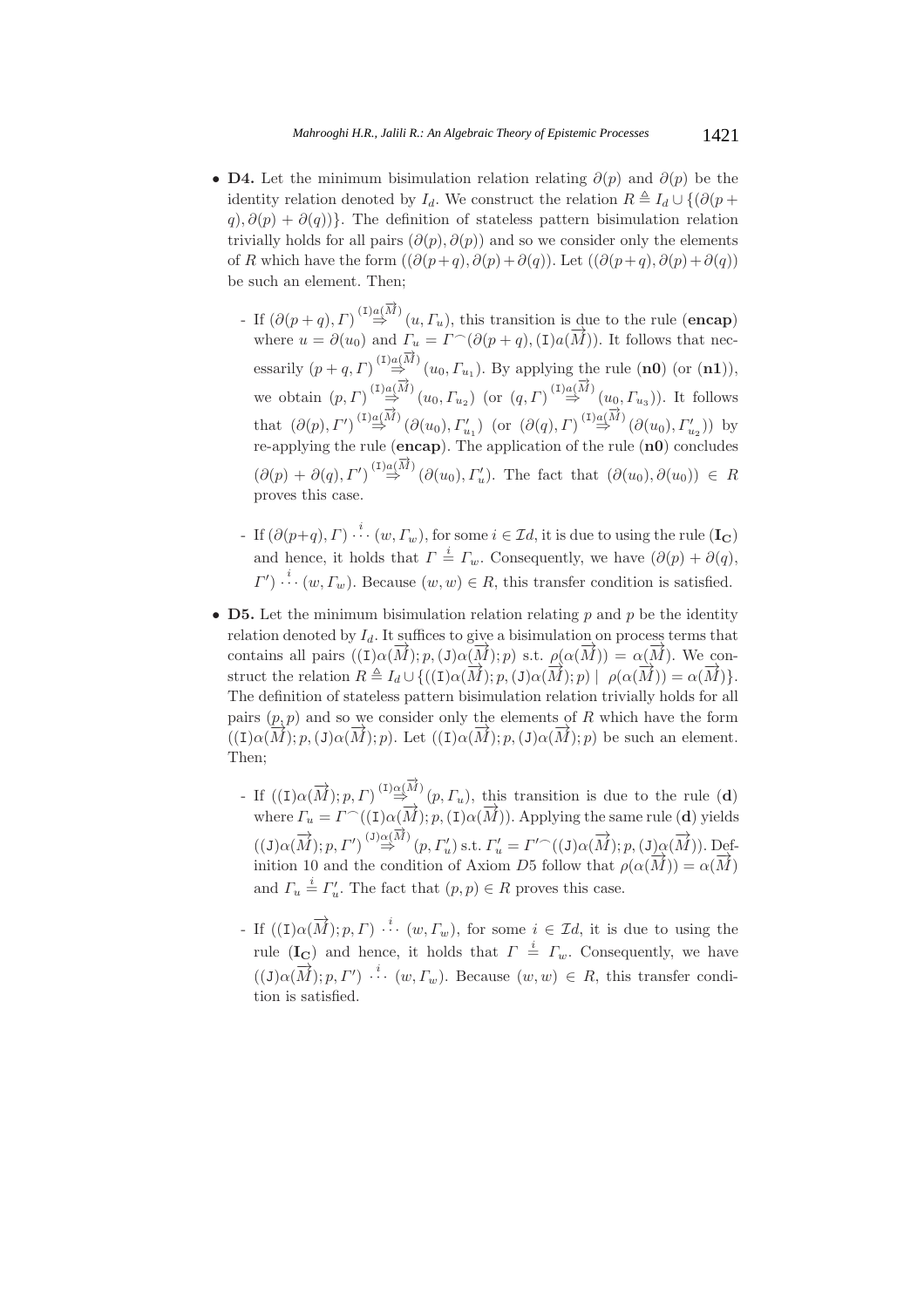| D5 $(I)\alpha(\overrightarrow{M}); p = (J)\alpha(\overrightarrow{M}); p \quad if \quad \rho(\alpha(\overrightarrow{M})) = \alpha(\overrightarrow{M})$ |                                                                                                                                                                                                                                                      |
|-------------------------------------------------------------------------------------------------------------------------------------------------------|------------------------------------------------------------------------------------------------------------------------------------------------------------------------------------------------------------------------------------------------------|
|                                                                                                                                                       | $D6$ $(I)\alpha(\overrightarrow{M}); p = (I)\alpha(\overrightarrow{M}'); p \quad if \quad \rho(\alpha(\overrightarrow{M})) = \rho(\alpha(\overrightarrow{M}'))$ and $M \equiv_p M'$                                                                  |
|                                                                                                                                                       | D7 (I) $\alpha(\vec{M})$ ; $p = (I)\alpha(M')$ ; $p$ if $I = \emptyset$ and $\rho(\alpha(\vec{M})) = \rho(\alpha(M'))$                                                                                                                               |
|                                                                                                                                                       | D8 $(I)\alpha(\overrightarrow{M}); p = (\overrightarrow{I})\alpha(\overrightarrow{M}'); p \quad if \quad \rho(\alpha(\overrightarrow{M})) = \alpha(\overrightarrow{M'}) \text{ and } \rho(\alpha(\overrightarrow{M'})) = \alpha(\overrightarrow{M})$ |

**Figure 7:** Extension of the Axiomatization of *CryptoPAi* Terms

- **D6.** Let the minimum bisimulation relation relating p and p be the identity relation denoted by  $I_d$ . It suffices to give a bisimulation on process terms that contains all pairs  $((I)\alpha(\overline{M}); p, (I)\alpha(\overline{M}'); p)$  s.t.  $\rho(\alpha(\overline{M})) = \rho(\alpha(\overline{M}'))$ and  $M \equiv_p M'$ . We construct the relation  $R^{\sigma} \triangleq I_d \cup \{((I)\alpha(\overline{M}); p,$  $(1) \alpha(\overrightarrow{M}'); p$  |  $\rho(\alpha(\overrightarrow{M})) = \rho(\alpha(\overrightarrow{M}'))$  and  $M \equiv_p M'\sigma$ . Similar to the case  $D5$ , our bisimulation relation trivially holds for all pairs  $(p, p)$  and hence, we consider only the elements of R which have the form  $((I)\alpha(\overline{M}); p,$ (I) $\alpha(\overrightarrow{M})$ ; p). Let  $((\text{I})\alpha(\overrightarrow{M}); p, (\text{I})\alpha(\overrightarrow{M}'); p)$  be such an element. Then;
	- If  $((I)\alpha(\overrightarrow{M}); p, \Gamma) \stackrel{(I)\alpha(\overrightarrow{M})}{\Rightarrow} (p, \Gamma_u)$ , this transition is due to the rule (**d**) where  $\Gamma_u = \Gamma^{\frown}((1) \alpha(\overrightarrow{M}); p, (1) \alpha(\overrightarrow{M})).$  The application of this rule yields  $((I)\alpha(\overrightarrow{M}'); p, \Gamma') \stackrel{(\mathbf{I})\alpha(\overrightarrow{M'})}{\Rightarrow} (p, \Gamma'_u)$  where  $\Gamma'_u = \Gamma' \widehat{((I)\alpha(\overrightarrow{M}'); p, (\mathbf{I})\alpha(\overrightarrow{M}')).$ Definition 10 and the conditions of Axiom  $D6$  follow that necessarily  $\Gamma_u \stackrel{i}{=} \Gamma'_u$ . It implies  $(p, p) \in R$  that proves this case.
	- If  $((I)\alpha(\overrightarrow{M}); p, \Gamma)$   $\cdots$   $(w, \Gamma_w)$ , for some  $i \in \mathcal{I}d$ , it is due to using the rule (**I<sub>C</sub>**) and hence, it holds that  $\Gamma = \Gamma_w$ . Consequently, we have  $((I)\alpha(\overrightarrow{M}'); p, \Gamma')$   $\cdots$   $(w, \Gamma_w)$ . Because  $(w, w) \in R$ , this transfer condition is satisfied.
- **D7-D8.** The proofs are similar to the case D6.

 $\Box$ 

The soundness of our axiomatization of *CryptoPAi* guarantees that using the equational theory for deriving equalities cannot lead to mistakes. Conversely, the ground-completeness property assures that our axiomatization is strong enough to derive all stateless pattern bisimilarities between closed terms (i.e., assuming two closed *CryptoPAi*-terms p and q those are bisimilar, the equality of p and q is also derivable).

We recall the notion of summands as introduced in [Baeten et al. 2009]. For any *CryptoPAi*-terms  $p$  and  $q$ , it is said that  $p$  is a summand of  $q$  if and only if *CryptoPAi*  $\vdash p + q = q$  (i.e., the summand p describes a subset of the alternatives of term  $q$ , and consequently can be added to  $q$  without essentially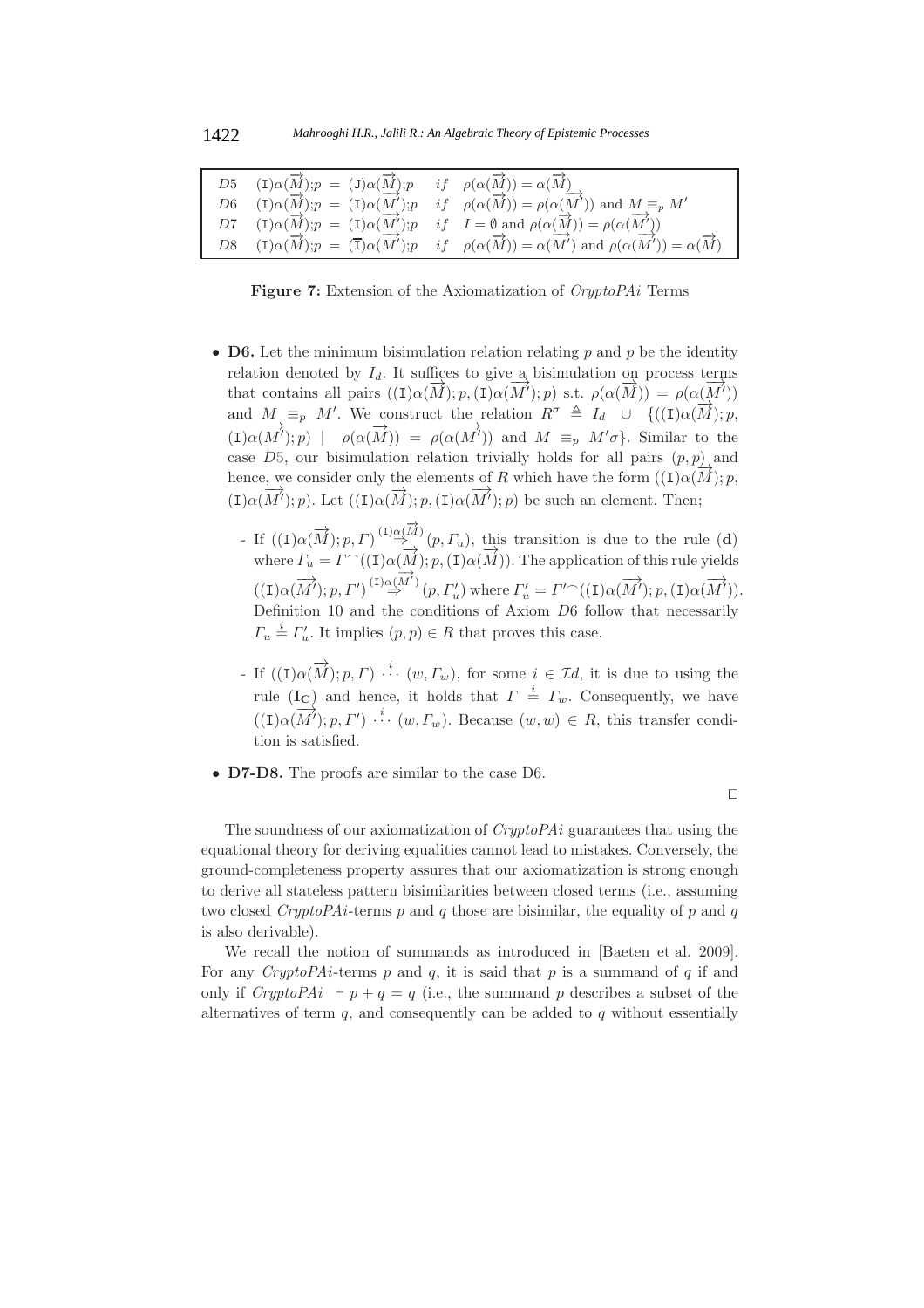changing the process). In fact, the idea behind the ground-completeness proof is to show *CryptoPAi*  $\vdash p = q$  via the intermediate results *CryptoPAi*  $\vdash p = p + q$ and *CryptoPAi*  $\vdash p + q = q$ . These intermediate results imply *CryptoPAi*  $\vdash$  $p = p + q = q$ . The proof of ground-completeness property shows that if p and q are stateless pattern bisimilar, it must be the case that every summand of  $p$  is a summand of q and vice versa. Corresponding to the above intermediate results, it implies that  $p$  as a whole can be seen as a summand of  $q$  and vice versa.

We need the following two lemmas in the ground-completeness proof.

**Lemma 23.** *Let*  $p,q$ *, and*  $r$  *be closed CryptoPAi-terms. If*  $(p+q) + r \sim_{sl} r$ *,then*  $p + r \sim_{sl} r$  *and*  $q + r \sim_{sl} r$ *.* 

*Proof.* We assume  $d = (\mathbf{J})\alpha(\overrightarrow{M})$  and  $d' = (\mathbf{J})\alpha(\overrightarrow{M'})$  where  $\alpha \in \mathcal{A}ct$ ,  $\mathbf{J} \subseteq \mathcal{I}d$ , and  $M, M' \in \mathcal{F}erm$  are pattern-equivalent terms (i.e.,  $M \equiv_p M'$ ). We construct the relation  $R \triangleq I_d \cup \{(p+r,r) \mid (p+q)+r \sim_{sl} r\}$ . The definition trivially holds for all pairs in  $I_d$  and so we consider only the elements of R which have the form  $(p + r, r)$ . Let  $(p + r, r)$  be such an element.

If  $((p+q)+r, \Gamma) \stackrel{d}{\Rightarrow} (u, \Gamma_u)$ , this transition is due to one of the following deduction rules:

- $-$  (**n0**) that follows  $\Gamma_u = \Gamma^{\frown}((p+q) + r, d)$ , and then, by repeated application of the same rule, we obtain  $(p, \Gamma) \stackrel{d}{\Rightarrow} (u, \Gamma'_u)$  and  $(p + r, \Gamma) \stackrel{d}{\Rightarrow} (u, \Gamma''_u)$  where  $\Gamma'_u = \Gamma^{\frown}(p, d)$  and  $\Gamma''_u = \Gamma^{\frown}(p + r, d)$ . It is clear that  $\Gamma''_u$  $\stackrel{i}{=} \Gamma_u$  for each  $i \in \mathcal{I}d$ .
- $-$  (**n1**) that follows  $\Gamma_u = \Gamma^{\frown}((p+q) + r, d)$ , and then,  $(r, \Gamma_r) \stackrel{d'}{\Rightarrow} (r', \Gamma_r')$  where  $\Gamma'_r = \Gamma_r^{\frown}(r, d'), u \sim_{sl} r', \Gamma \stackrel{i}{=} \Gamma_r$  and  $\Gamma_u \stackrel{i}{=} \Gamma'_r$  for each  $i \in \mathcal{I}d$ .

Consequently, we have  $\Gamma''_u$  $\stackrel{i}{=} \Gamma'_r$  for each  $i \in \mathcal{I}d$ . The facts that  $u \sim_{sl} r'$ ,  $\Gamma \stackrel{i}{=} \Gamma_r$ , and  $\Gamma''_u$  $\stackrel{i}{=} \Gamma'_r$  (for each  $i \in \mathcal{I}d$ ) satisfy the conditions of  $\sim_{sl}$  definition (see Definition 18). It means that  $p + r \sim_{sl} r$ . Similarly, it can be proven that  $q + r \sim_{sl} r$ .

**Lemma 24.** Let p be a closed CryptoPAi-term. If  $(p, \Gamma_p)^{(J) \alpha(\overrightarrow{M})}$   $(p', \Gamma_{p'})$  for some closed term  $p'$ ,  $\alpha \in \mathcal{A}ct$ ,  $J \subseteq \mathcal{I}d$ , and  $M \in \mathcal{I}erm$ , then CryptoPAi  $\vdash$  $p = (J)\alpha(M) \cdot p' + p.$ 

*Proof.* The property is proven by induction on the structure of p.

- **1.** Assume  $p \equiv 0$ . This case cannot occur as  $(0, \Gamma_p)^{(\text{J})} \overset{(\text{J})}{\not\Rightarrow}$ .
- **2.** Assume  $p \equiv p_1 + p_2$  for some closed terms  $p_1$  and  $p_2$ .  $(p, \Gamma_p) \stackrel{(J)\alpha(\overrightarrow{M})}{\Rightarrow} (p', p')$  $\Gamma_{p'}$ ) follows that (**i**)  $(p_1, \Gamma_p) \stackrel{(3)\alpha(\overrightarrow{M})}{\Rightarrow} (p', \Gamma_{p'})$  or (**ii**)  $(p_2, \Gamma_p) \stackrel{(3)\alpha(\overrightarrow{M})}{\Rightarrow} (p', \Gamma_{p'}).$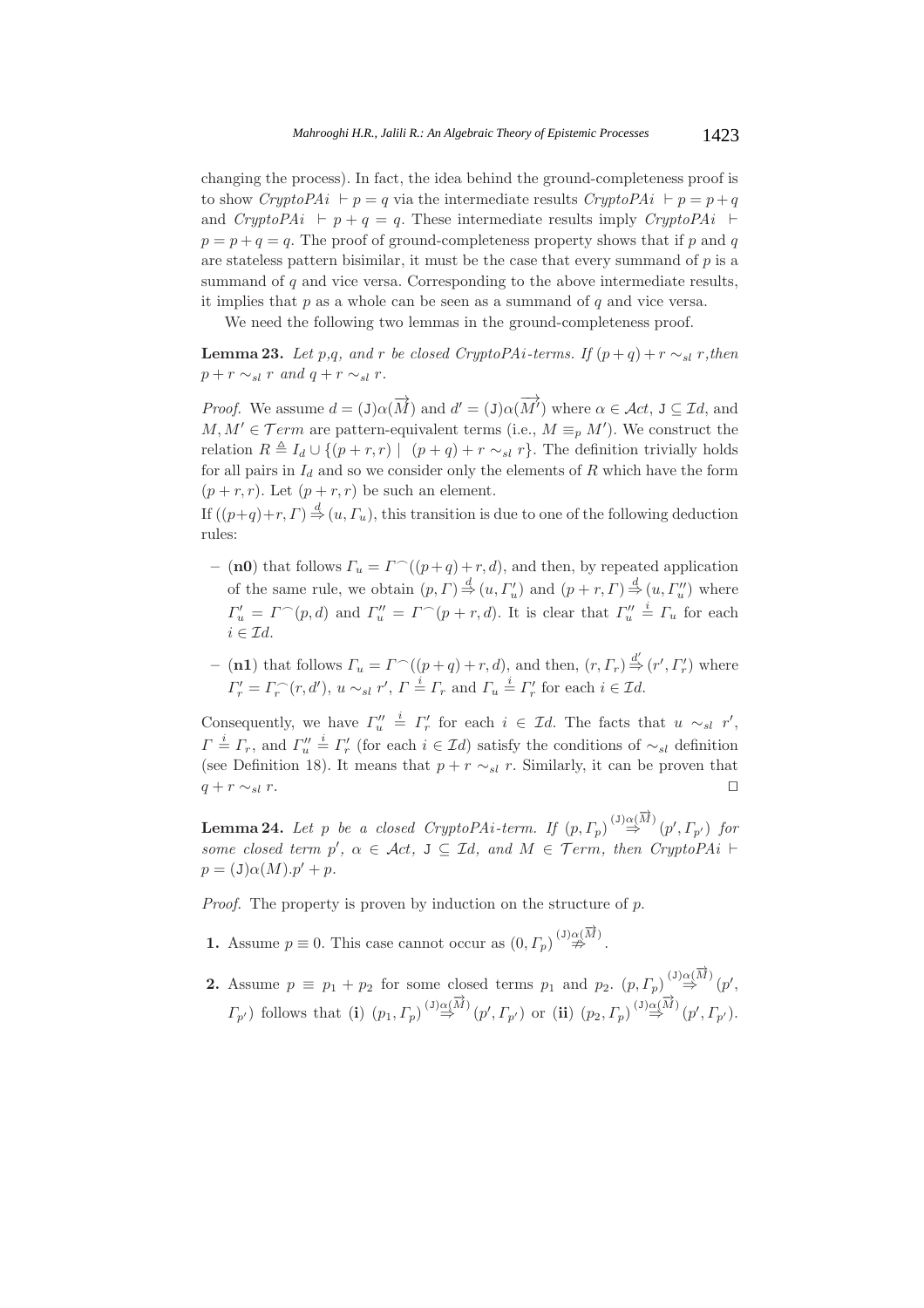By induction, (i) implies  $CryptoPAi$   $\vdash$   $p_1$  =  $(\text{J})\alpha(M).p' + p_1$  and then  $CryptoPAi\vdash p=p_1+p_2=((J)\alpha(M).p'+p_1)+p_2=(J)\alpha(M).p'+(p_1+p_2)=$  $(\text{J})\alpha(M) \cdot p' + p$ . Also, (**ii**) implies  $CryptoPAi \vdash p_2 = (\text{J})\alpha(M) \cdot p' + p_2$  and then  $CryptoPAi\vdash p = p_1+p_2 = p_1+((J)\alpha(M).p'+p_2) = (J)\alpha(M).p'+(p_1+p_2) =$  $(\text{J})\alpha(M) \cdot p' + p.$ 

- **3.** Assume  $p \equiv (\mathbf{I})b(\overrightarrow{M}')$ . p'' for some closed term  $p''$ ,  $b \in \mathcal{A}ct$ ,  $\mathbf{I} \subseteq \mathcal{I}d$ , and  $M' \in$ Term. The assumption that  $(p, \Gamma_p) \stackrel{(3) a(\overrightarrow{M})}{\Rightarrow} (p', \Gamma'_p)$  implies that  $b \equiv a, J \equiv I$ , and  $M \equiv M'$ . Thus,  $CryptoPAi \vdash p + p = (I)b(M') \cdot p'' + p = (J)a(\overrightarrow{M}) \cdot p' + p$ .
- **4.** Assume  $p \equiv \partial(p_1)$ . It follows directly from the axioms in Table 6 that:
	- if  $p_1 \equiv (J)! a(M); p_2 \text{ or } p_1 \equiv (J)! a(M); p_2 \text{ then we have } p \equiv \partial(p_1) \equiv 0$ due to Axiom D1 or Axiom D2. This is also not possible, since the latter term does not afford any transition.
	- if  $p_1 \equiv (J)a(M); p_2$  then we have  $p \equiv \partial(p_1) \equiv (J)a(M); p'$  where  $p' =$  $\partial(p_2)$  (due to Axiom D3). The proof of this case is similar to the case 3.
	- if  $p_1 \equiv p_2 + p_3$  then we have  $p \equiv \partial(p_1) \equiv p'_2 + p'_3$  where  $p'_2 = \partial(p_2)$  and  $p'_3 = \partial(p_3)$  (due to Axiom D4). Similar to the case 2, this case can be proven.

$$
\Box
$$

#### **4.2 Ground-Completeness**

We prove that our axiomatization is ground-complete for the term algebra of *CryptoPAi* with finite-state models, modulo stateless pattern bisimularity.

**Theorem 25.** *The axiomatization of the process theory CryptoPAi is groundcomplete for the term algebra of CryptoPAi modulo* ∼sl, *i.e., for any closed CryptoPAi-terms* p *and* q*,*  $p \sim_{sl} q$  *implies CryptoPAi*  $\vdash p = q$ *.* 

*Proof.* Suppose that  $\mathbb{P}(CryptoPAi)/_{sl} \models p = q$ , i.e.,  $p \sim_{sl} q$ . It must be shown that  $CryptoPAi \vdash p = q$ . It suffices to prove that, for all closed  $CryptoPAi$ -terms  $p$  and  $q$ :

- (**i**)  $p + q \sim_{sl} q$  implies  $CryptoPAi \vdash p + q = q$ ,
- (**ii**)  $p \sim_{sl} p + q$  implies  $CryptoPAi \vdash p = p + q$ .

Assuming  $p \sim_{sl} q$ , from reflexivity and congruence of  $\sim_{sl}$ , we obtain  $p+q \sim_{sl} p+p$ and  $q + q \sim_{sl} p + q$ . It follows from the soundness of Axiom A2 (idempotence of +) and the latter statements that  $p + q \sim_{sl} p$  and  $q \sim_{sl} p + q$ . Then, from (**i**) and (**ii**), we have that  $CryptoPAi \vdash p + q = p$  and  $CryptoPAi \vdash q = p + q$ .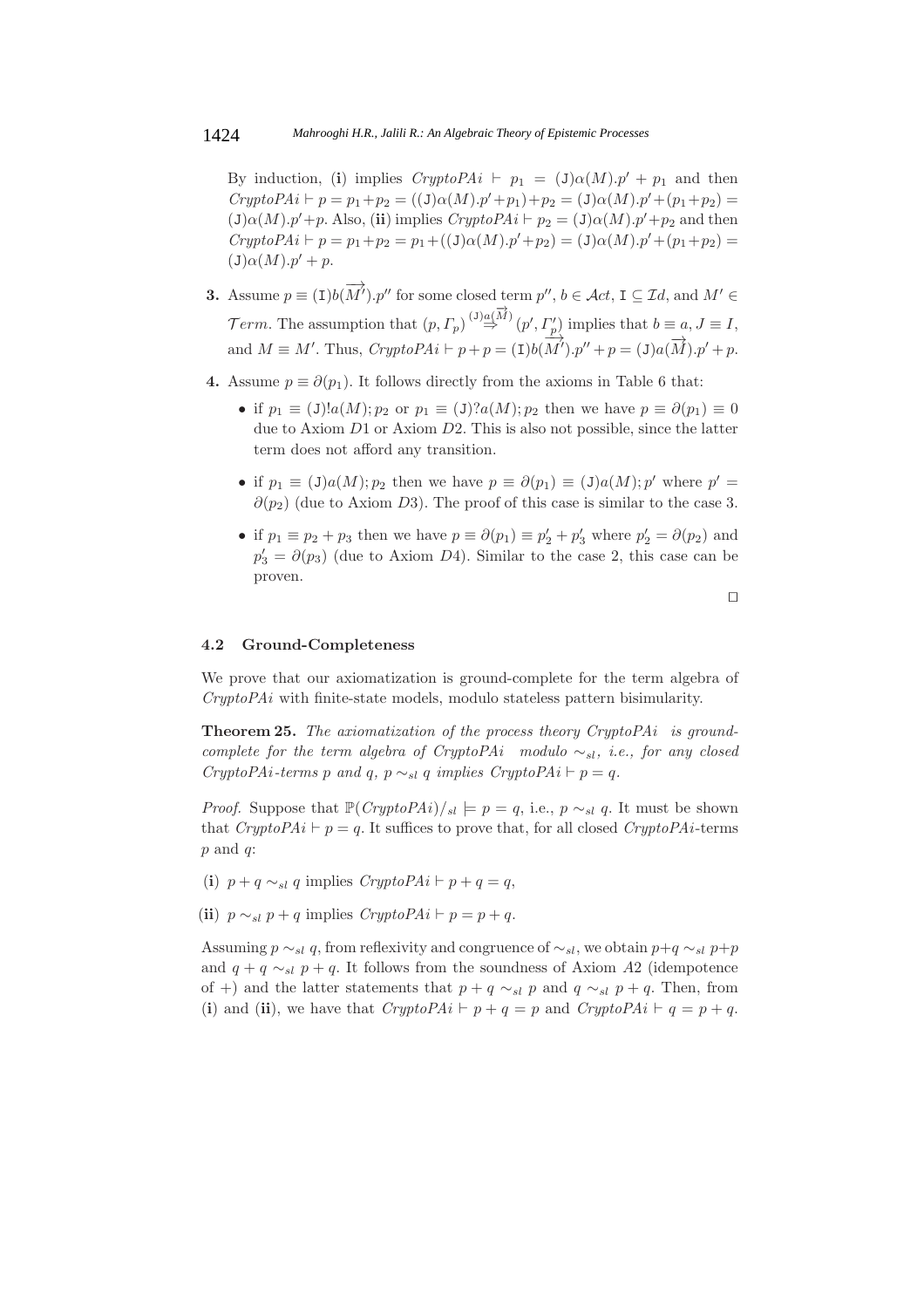From symmetry and transitivity of  $=$ , we obtain  $CryptoPAi \vdash p = q$  and hence, ground completeness follows.

Property (**i**) is proven by induction on the total number of symbols (counting constants and action-prefix operators) in closed terms  $p$  and  $q$  as follows. The proof of property (**ii**) is similar and therefore skipped. The induction proof goes as follows. Assume  $p + q \sim_{sl} q$  for some closed *CryptoPAi*-terms p and q. The base case of the induction corresponds to the case that  $p$  and  $q$  are both 0. *CryptoPAi*  $\vdash$  0 + 0 = 0 is trivially followed using Axiom A1, proving the base case. The proof of the inductive step consists of a case analysis based on the structure of term p.

- **1.** Assume  $p \equiv 0$ . It follows directly from the axioms in Table 6 that  $CryptoPAi \vdash$  $p + q = 0 + q = q + 0 = q.$
- **2.** Assume  $p \equiv p_1+p_2$  for some closed terms  $p_1$  and  $p_2$ . As  $(p_1+p_2)+q \sim_{sl} q$ , by Lemma 23,  $p_1 + q \sim_{sl} q$  and  $p_2 + q \sim_{sl} q$ . Thus, by induction, *CryptoPAi* ⊢  $p_1 + q = q$  and *CryptoPAi*  $\vdash p_2 + q = q$ . Combining these results gives  $CryptoPAi\vdash p+q=(p_1+p_2)+q=p_1+(p_2+q)=p_1+q=q.$
- **3.** Assume  $p \equiv (J)a(\overrightarrow{M})$ .p' for some  $a \in \mathcal{A}ct$ , closed term p',  $J \subseteq \mathcal{I}d$ , and pattern-equivalent terms  $M, M' \in \mathcal{F}erm$ . Then,  $(p, \Gamma_p) \stackrel{(J) a(\overrightarrow{M})}{\Rightarrow} (p', \Gamma'_p)$  and thus  $(p+q, \Gamma_p) \stackrel{(3) \alpha(\overrightarrow{M})}{\Rightarrow} (p', \Gamma')$  by applying the rule (**n0**). As  $p+q \sim_{sl} q$ , we have  $(q, \Gamma_q) \stackrel{(3) \alpha(\overrightarrow{M})}{\Rightarrow} (q', \Gamma'_q)$  for some closed term q' such that  $p' \sim_{sl} q'$ ,  $\Gamma'$  and  $\Gamma'_q$  are indistinguishable, and M and M' are pattern-equivalent. By Lemma 24, we have  $CryptoPAi \vdash q = (\text{J})a(\overrightarrow{M}') \cdot q' + q$ . From p'  $\sim_{sl} q'$ , as shown above, it follows that  $p' + q' \sim_{sl} q'$  and  $q' + p' \sim_{sl} p'$  and hence, by induction,  $CryptoPAi \vdash p'+q' = q'$  and  $CryptoPAi \vdash q'+p' = p'$ . Combining these last two results gives  $CryptoPAi\vdash p'=q'+p'=p'+q'=q'$  $(i.e., *CryptoPAi*  $\vdash$  p' = q'. Similarly, it can be shown that *CryptoPAi*  $\vdash$$ (J)a( $\overrightarrow{M}$ ).p' = (J)a( $\overrightarrow{M}'$ ).q'. Finally, *CryptoPAi*  $\vdash p+q = (\text{J})a(\overrightarrow{M})$ .p' + q = (J)a( $\overline{M'}$ ).q'+q = q, which completes the proof of this case (i.e., *CryptoPAi*  $\vdash$  $p + q = q$ ).
- **4.** Assume  $p \equiv \partial(p_1)$ . It follows directly from the axioms in Table 6 that:
	- if  $p_1 \equiv (J)!a(M); p_2 \text{ or } p_1 \equiv (J)!a(M); p_2 \text{ then we have } p \equiv \partial(p_1) \equiv 0$ due to Axiom D1 or Axiom D2. Consequently, the proof of this case is straightforward as the proof of 1.
	- if  $p_1 \equiv (J)a(M); p_2$  then we have  $p \equiv \partial(p_1) \equiv (J)a(M); p'$  where  $p' =$  $\partial(p_2)$  (due to Axiom D3). The proof of this case is similar to the case 3.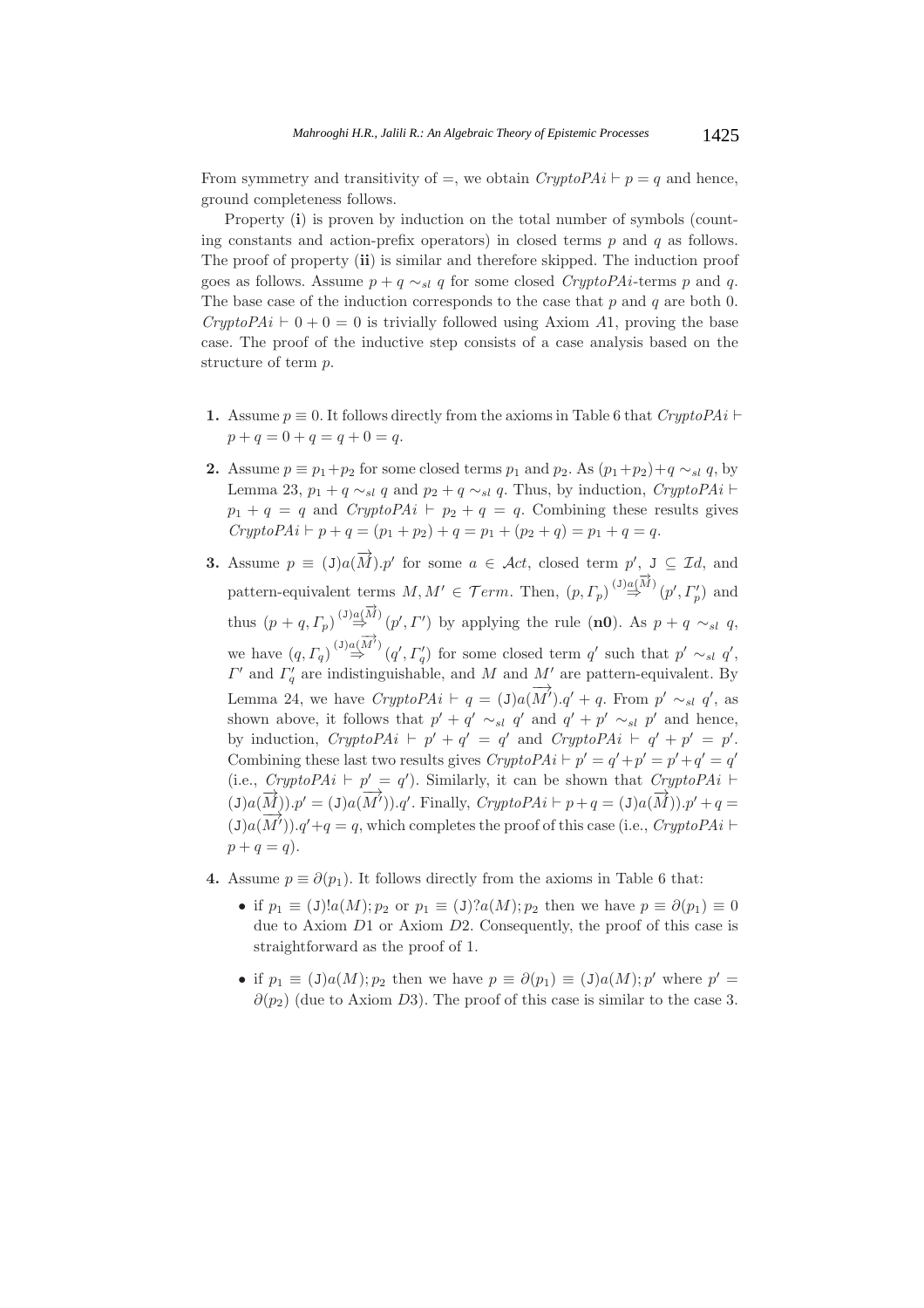| CM1<br>CM3<br>CM5<br>CM7<br>CM9<br>CM11 | $p    q = p    q + q    p + p   q$<br>$d;p  q=d;(p  \overline{q})$<br>$d; p\overline{d}' = (d\overline{d}'); p$<br>$d; p d'; q = (d d'); (p  q)$<br>$d/d$ : $p=0$<br>$(p+q) r = (p r) + (q r)$ | CM2<br>CM4<br>if $d/d' \neq 0$ CM6<br>if $d/d' \neq 0 \, CMS$<br>if $d d' = 0$ CM10<br>CM12 | $d \parallel p=d; p$<br>$(p+q)$ $r = p$ $r + q$ $r$<br>$d d'; p = (d d'); p$<br>if $d d' \neq 0$<br>$d; p d' = 0$ if $d d' = 0$<br>$d; p d'; q = 0$<br>if $d d'=0$<br>$p (q+r) = (p q) + (p r)$ |
|-----------------------------------------|------------------------------------------------------------------------------------------------------------------------------------------------------------------------------------------------|---------------------------------------------------------------------------------------------|-------------------------------------------------------------------------------------------------------------------------------------------------------------------------------------------------|
| $\mathop{C}^1\limits_{C3}$              | $p q = q p$<br>$p 0=0$                                                                                                                                                                         | C2                                                                                          | $(p q) r = p (q r)$                                                                                                                                                                             |
| $\frac{P1}{P3}$                         | $(p  q)  r = p  (q  r)$<br>$(p  q)  r = p  q  r$                                                                                                                                               | P2<br>P4                                                                                    | $p  q=q  p$<br>$(p q)$ $\lfloor r = p (q \lfloor r)$                                                                                                                                            |

Figure 8: Extension of the Axiomatization of *CryptoPAi* Terms with Parallel Activities

• if  $p_1 \equiv p_2 + p_3$  then we have  $p \equiv \partial(p_1) \equiv p'_2 + p'_3$  where  $p'_2 = \partial(p_2)$  and  $p'_3 = \partial(p_3)$  (due to Axiom D4). Similar to the case 2, this case can be proven.

 $\Box$ 

## **5 Parallel and Communicating Processes**

In this section, we extend our axiomatization to the full set of *CryptoPAi*-terms. Our approach is based on the auxiliary operators proposed first in [Bergstra and Klop 1984]. We extend our axiomatization system with the axioms given in Figure 8. The parallel composition of two processes p and q is denoted by  $p \mid q$ . To axiomatize parallel composition, we use two auxiliary operators, namely, and  $\vert$ , respectively, denoting the left-merge and communication-merge operators. It is assumed that  $\parallel$  and  $\parallel$  have the same binding priority as  $\parallel$  (i.e., they bind stronger than choice and weaker than action prefix). Also, since the operators || and | are commutative, the order in which the components are presented is irrelevant. The axioms  $CM1-CM12$ ,  $C1-C3$ , and  $P1-P4$  serve to rewrite each closed term involving parallel composition operators into a closed *CryptoPAi*term. In these axioms,  $d/d'$  is the result of the communication of a send and a receive, i.e.,  $(1)!a(\vec{M}) | (J)?a(\vec{M}) = (I \cup J)a(\vec{M})$  and  $(1)?a(\vec{M}) | (J)!a(\vec{M}) =$ (I ∪ J)a( $\overline{M}$ ); otherwise, if d and d' are not matching send and receive actions,  $d|d'$  is defined to be 0.

$$
p \mid q = p \mid q + q \mid p + p | q.
$$

The extension of the process theory *CryptoPAi* with the parallel operator has enlarged the set of closed terms that can be used for specifying processes. It is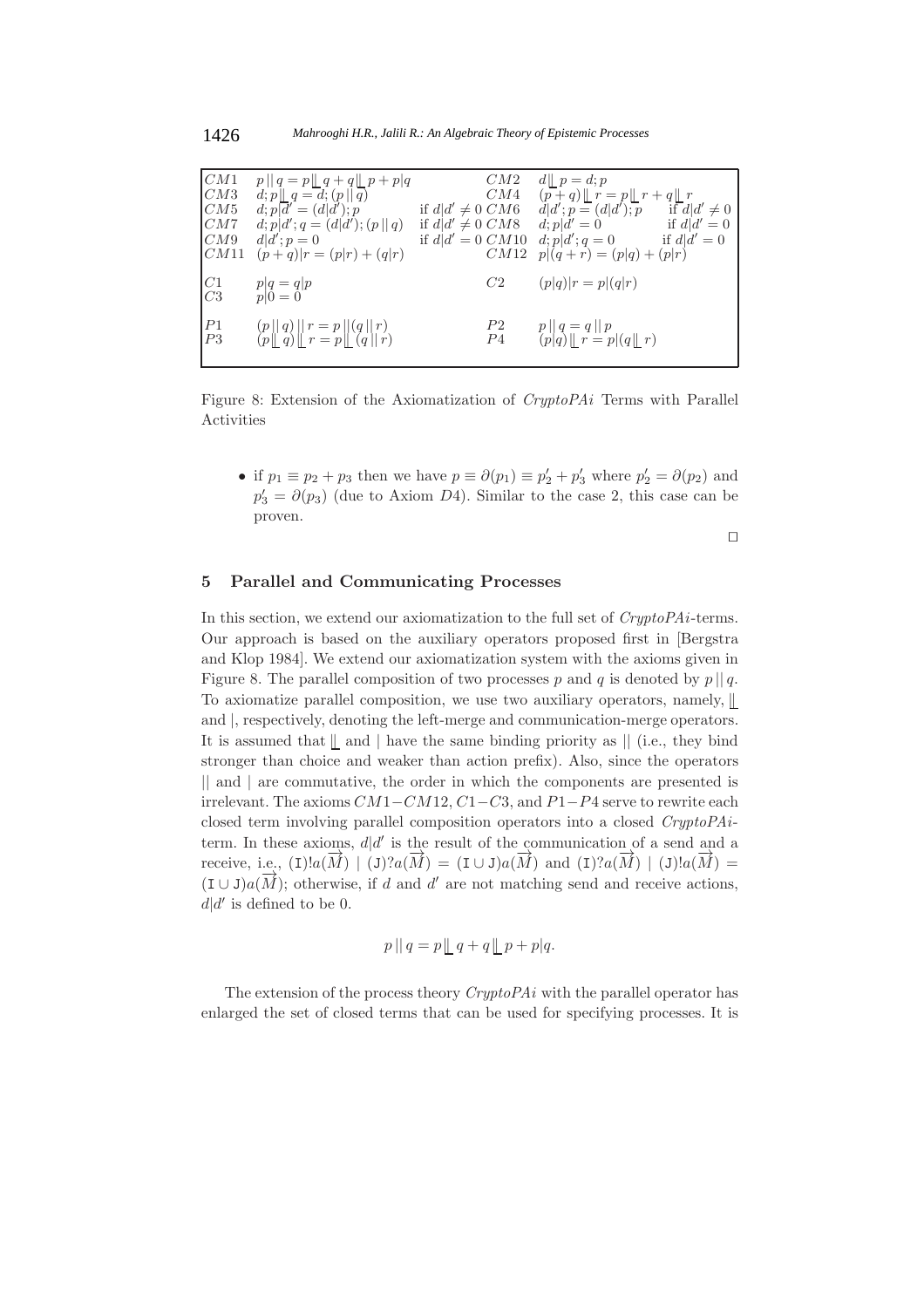important to address the question whether this extension (called  $CryptoPAi_{PA}$ ) has also enlarged the set of processes that can be specified in our processes theory (i.e., it must be investigated whether the expressiveness of our process theory has increased). We show this is not the case and the set of processes which can be specified is the same, but in more syntactically different ways than before. A common and standard proof technique is based on an elimination theorem [Baeten et al. 2009]. Such a theorem states that any process term, given in the extension of our process theory, can be rewritten into a basic term. The elimination theorem, stated below, expresses that every new closed-term is derivably equal to a basic closed *CryptoPAi* term.

**Theorem 26 Elimination.** For any closed CryptoPAi<sub>PA</sub> term p, there exists *a basic term t s.t.*  $p = t$  *can be derived from the axioms of CryptoPAi<sub>PA</sub> (i.e., CryptoPAi*  $p_A$   $\vdash$   $p = t$ *) by eliminating parallel composition using the axioms of Figure 8 as rewrite rules from left to right.*

*Proof.* Note that our axioms are special instances of generic axioms for concurrency stated in [Baeten et al. 2009] (by taking the communication function to be defined as specified above on matching send and receive actions and undefined otherwise). Hence, the normalization and confluence results of [Baeten et al. 2009] carry over to our axiomatization and elimination follows. 

## **6 Logical Aspects**

In this section, we aim to discuss on logical aspects of our process theory. To this end, we first introduce an epistemic extension of the modal  $\mu$ -calculus. Then, we study the issue of the logically equivalency and its correspondence with our bisimilarity notion. Then the characteristic theorem for our bisimulation notion in terms of EHML logic (see Section 6.1) is introduced and discussed.

## **6.1 The epistemic HM-Logic**

EHML is an extension of Hennessy-Milner logic with an epistemic construct: K, representing epistemic knowledge. Epistemic knowledge refers to the facts that are inferred by principals using the combination of the (locally) observed computation and the knowledge of the protocol (i.e., the knowledge of other possible computations). The syntax of this logic has the following grammar.

$$
\phi ::= \top \mid \phi \land \phi \mid \neg \phi \mid \langle a \rangle \phi \mid K_i \phi
$$

where  $i \in \mathcal{I}d$ , and a is an action.  $\langle a \rangle \phi$  means that "after some a transitions"  $\phi$  holds";  $K_i\phi$  indicates that "principal i knows that  $\phi$  holds".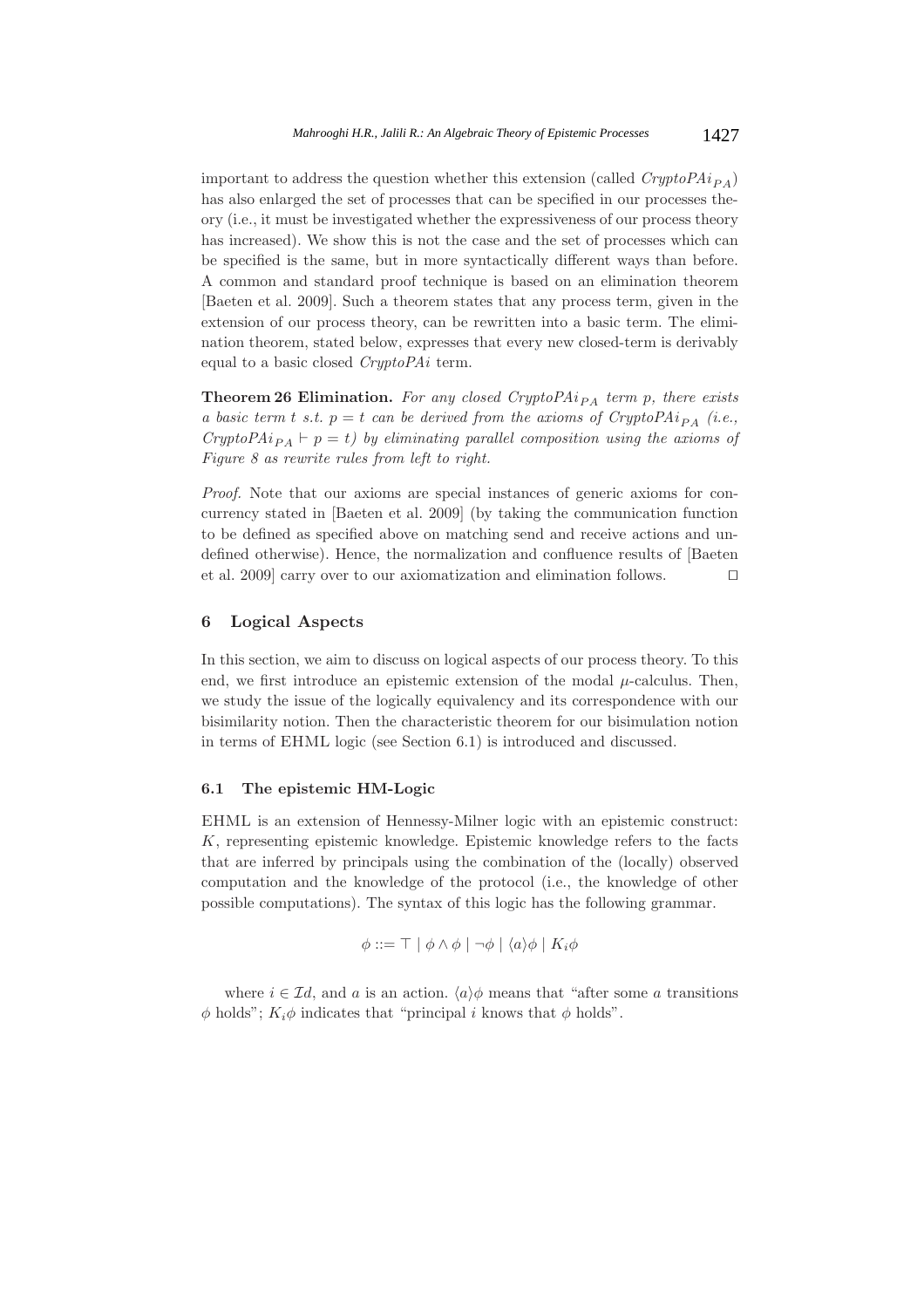E,  $s \models \top$  iff true<br>E,  $s \models \phi_0 \land \phi_1$  iff E,  $s \nmid$  $\mathbf{E}, s \models \phi_0 \land \phi_1 \text{ iff } \mathbf{E}, s \models \phi_j \text{ for each } j \in \{0, 1\}$  $E, s = \neg \phi$  iff  $E, s = \phi$  is not true  $E, s \models \neg \phi$ <br>  $E, s \models \langle d \rangle \phi$  $d\rho$  iff there is an  $s' \in S$  and  $d' \in D$  s.t.  $\forall_{i \in \mathcal{I}} dAppendi} = Appear^i(d')$  and  $s \stackrel{d'}{\rightarrow} s'$  and  $E, s' \models \phi$  $E, s \models K_i \phi$  iff for all reachable  $s' \in S$  such that  $s \stackrel{i}{\cdots} s' : E, s' \models \phi$ 

**Figure 9:** Satisfaction Relation of our Logic.

EHML-forms denotes the set of EHML formulae. In the following definition, the satisfaction of a formula  $\phi \in \text{EHML-forms}$  in the ELTS E is interpreted.

**Definition 27 Satisfaction.** Let E be an ELTS as  $E = \langle S, \rightarrow, \rightarrow, \bullet, I_C, s_0 \rangle$  and  $s \in S$  be a state of E. The satisfaction relation  $\models$  for formulae  $\phi \in \mathrm{EHML}$ -forms is defined inductively in Figure 9: E satisfies a formula  $\phi$ , denoted  $E \models \phi$ , if  $s_0 \models \phi$ .

Most of the definitions given in Figure 9 are straightforward. Of particular interest is the definition concerning the knowledge operator  $K_i\phi$ . It expresses the fact that i knows that  $\phi$  if  $\phi$  holds in all states reachable from s through the  $\cdots$ relation. This relation was defined based on what i was allowed to observe and relating it to all computations that are indistinguishable to i.

**Definition 28 Image finite process.** A process  $p$  is image finite if and only if the collection  $\{p' \mid p \stackrel{\alpha}{\rightarrow} p'\}$  is finite for each action  $\alpha$ . An LTS is image finite if so in each of its states [Ben-Menachem 2010].

Note that the ELTS associated to a *CryptoPAi* process is by construction image finite, because we do not have any syntactic construct for generating infinitely many choices.

#### **6.2 Logical Equivalence**

In this section, we show that the EHML logics is the precise logical characterization of our stateless pattern bisimulation.

**Theorem 29.** For each two processes  $p, q \in \mathcal{P}$  roc and each two indistinguish $a$ *ble computations*  $\Gamma$  *and*  $\Gamma'$  *that are consistent with* p *and* q, respectively, the *following statement holds:*

$$
p \sim_{sl} q
$$
 iff  $\forall_{\phi \in \text{EHML}} E, (p, \Gamma) \models \phi \iff E, (q, \Gamma') \models \phi.$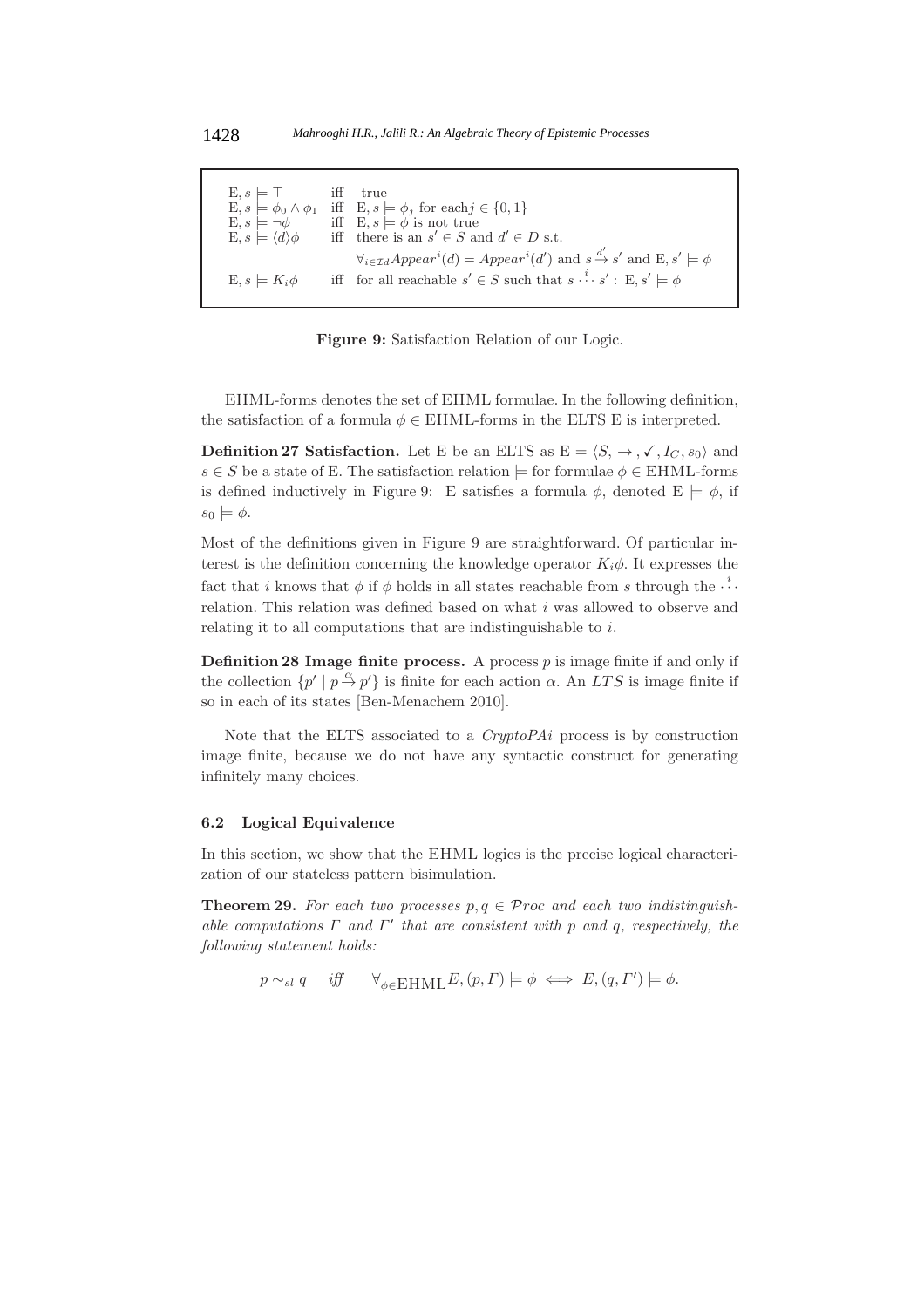*Proof.* Below, we split the bi-implication into two implications and prove them separately:

**1.** Assume that  $p \sim_{sl} q$  and  $p \models \phi$  for some formulae  $\phi \in \text{EHML}$ . Using structural induction on  $\phi$ , we prove that  $q \models \phi$ . By symmetry, this is enough to establish that  $p$  and  $q$  satisfy the same formulae in EHML.

The proof proceeds by a case analysis on the form of  $\phi$ .

- If  $\phi$  is of the form  $\top$ , then the theorem holds vacuously because each process, including  $q$ , satisfies  $\top$ .
- If  $\phi$  is of the form  $\phi_0 \wedge \phi_1$  the theorem holds by the induction hypothesis: it follows from  $E,(p, \Gamma) \models \phi$  and the semantics of EHML that  $E, (p, \Gamma) \models \phi_0$  and  $E, (p, \Gamma) \models \phi_1$  and from the induction hypothesis, we obtain  $E, (q, \Gamma') \models \phi_0$  and  $E, (q, \Gamma') \models \phi_1$ . Using the semantics of EHML, we obtain  $E, (q, \Gamma') \models \phi$ .
- If  $\phi$  is of the form  $\neg \phi'$ , then the theorem holds by the induction hypothesis, using a similar line of reasoning as above.
- If  $\phi$  is of the form  $\phi = \langle d \rangle \phi'$  for some action d and formula  $\phi'$ , then, there exists a state  $(p_0, \Gamma_0)$  and a decorated action d' s.t.  $(p, \Gamma) \stackrel{d'}{\rightarrow} (p_0, \Gamma_0)$ ,  $Appendi = Appear^i(d')$  and  $(p_0, \Gamma_0) \models \phi'$ . It follows from  $p \sim_{sl} q$ , that  $(q, \Gamma') \stackrel{d''}{\rightarrow} (q_0, \Gamma'_0)$  for some  $q'_0$ ,  $\Gamma'_0$  and  $d''$  such that  $\Gamma_0 \stackrel{i}{=} \Gamma'_0$  and  $Append'$  =  $Append'$  (d''), for each  $i \in \mathcal{I}d$  and moreover,  $p_0 \sim_{sl} q_0$ . It follows from the latter bisimilarity  $(p_0, \Gamma_0) \models \phi', \Gamma_0 \stackrel{i}{=} \Gamma'_0$  and the induction hypothesis that  $(q_0, \Gamma'_0) \models \phi'$ .  $Appendi) = Appendixi(d') =$  $Appendi'(d'')$ ,  $(q_0, \Gamma'_0) \models \phi'$ , and  $(q, \Gamma') \stackrel{d''}{\rightarrow} (q_0, \Gamma'_0)$  follow that necessarily  $(q, \Gamma') \models \langle d \rangle \phi'$  or  $(q, \Gamma') \models \phi$ , which was to be shown.
- If  $\phi$  is of the form  $K_i\phi'$ , for some  $i \in \mathcal{I}d$  and  $\phi' \in \mathrm{EHML}$ , then the reasoning is similar to the above, using the induction hypothesis and bisimilarity of  $p$  and  $q$ .
- **2.** Assume that p and  $q \in \mathcal Proc$  satisfy the same formulae in EHML. We shall prove that  $p \sim_{sl} q$ . To this end, it is sufficient to show that the following relation is a stateless pattern bisimulation, for any  $p, q \in \mathcal{P}roc$  and indistinguishable computations  $\Gamma, \Gamma' \in \mathcal{C}omp$  that are consistent with p and q, respectively.

$$
R = \{ (p, q) \mid \forall_{\phi \in \text{EHML}} E, (p, \Gamma) \models \phi \Leftrightarrow E, (q, \Gamma') \models \phi \},
$$

Take a pair  $(p, q) \in R$ ; we aim at showing that p and q satisfy the transfer conditions of stateless pattern bisimilarity. We do so by induction on the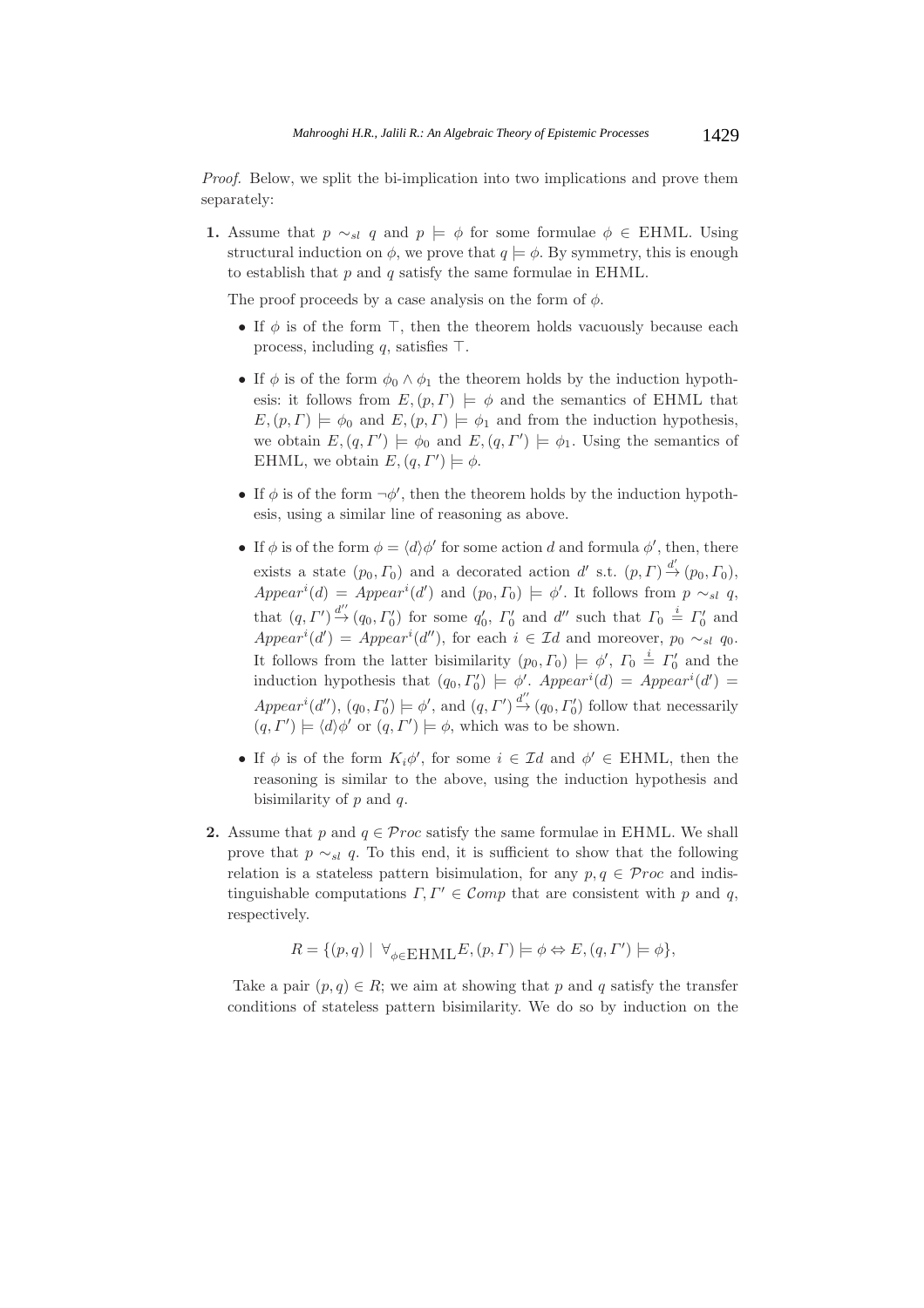length of the maximum trace afforded by  $p$ . Take two computations  $\Gamma$  and  $\Gamma'$ , respectively, consistent with p and q.

The induction basis is when  $p$  does not afford any transition; then either  $q$  does not afford any transition, by which the theorem follows, or  $q$  does afford some d-labeled transition. In the latter case  $E, (q, \epsilon) \models \langle d \rangle \top$ , while the same formula is not satisfied by  $E, (p, \epsilon)$ . This, in turn, contradicts with the assumption that  $p$  and  $q$  satisfy the same set of EHML formulae.

For the induction step, assume that  $(p, \Gamma) \stackrel{d}{\rightarrow} (p', \Gamma'_0)$ , and assume (towards a contradiction) that  $(q, \Gamma')$  does not satisfy the transfer condition of stateless pattern bisimilarity regarding the transition labeled d, which can be due to one of the following two reasons:

- Either  $(q, \Gamma')$  does not afford any d'-labeled transition, for any d' such that  $Appendi) = Appendixi(d')$ . In this case,  $(p, \Gamma)$  satisfies the formula  $\langle d \rangle$ , while  $(q, \Gamma')$  does not satisfy the same formula, which contradicts the assumption that  $(p, \Gamma)$  and  $(q, \Gamma')$  satisfy the same set of EHML formulae.
- Or for each such d'-labeled transition of the form  $(q, \Gamma') \stackrel{d_i}{\rightarrow} (q'_i, \Gamma'_i)$ , p' is not stateless pattern bisimilar to  $q_i'$ . It follows from the induction hypothesis that for such  $q_i'$ , there exists a formula  $\phi_i$  such that  $\phi_i$  is not satisfied by p, while it is satisfied by q (or vice versa, in which  $\neg \phi_i$ , has the property we seek). Since  $E$  is image finite, the number of such  $d'$ labeled transitions is finite and so is the number of  $\phi_i$ ; let I be the finite set gathering all such i's. Hence  $\wedge_{i\in I} \langle d_i \rangle \phi_i$  is not satisfied by p, but it is satisfied by  $q$ , which contradicts our assumption that  $p$  and  $q$  satisfy the same set of EHML formulae and hence, concludes the proof.  $\square$

## **7 Conclusions**

In this paper, we defined a number of behavioral equivalences for an extension of process algebra with a notion of appearance for actions, which makes it suitable for reasoning about epistemic aspects of security protocols. We also presented some formal results regarding each of the defined notion and formulated and proved a congruence result for the most robust notion, called stateless pattern bisimilarity. Then, a sound and ground-complete axiomatization for *CryptoPAi* terms modulo stateless pattern bisimilarity was given. Finally, an extension of the Hennessy-Milner logic with an epistemic knowledge construct was presented and was shown that it characterizes our notion of stateless pattern bisimilarity. As demonstrated in [Mahrooghi and Mousavi 2011], a prototype model-checker for *CryptoPAi* has been provided in the Maude rewriting logic tool to modelcheck the specified properties on their corresponding models. We plan to further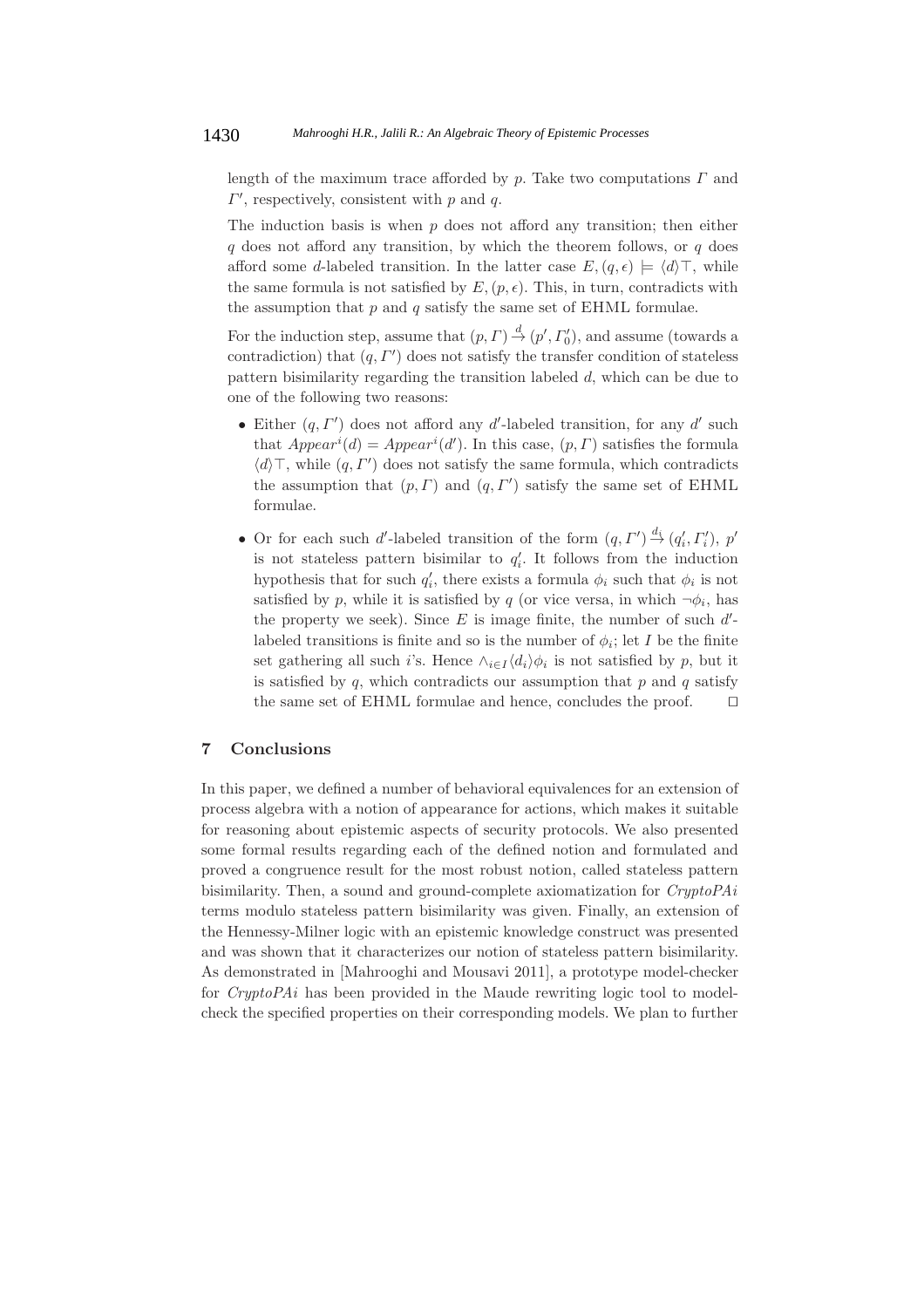investigate the applicability of this prototype in the domain of e-voting protocols by applying it to more case studies. Extending *CryptoPAi* with probabilities is another avenue for future research.

## **Acknowledgements**

We would like to express our sincerest thanks to Professor Mohammad Reza Mousavi, for his comments, and many insightful discussions. His contributions greatly improved this paper. We also want to thank Professor Mohammad Izadi, for reading and commenting on this paper.

### **References**

- [Abadi and Jürjens 2001] Abadi, M., Jürjens, J., 2001. Formal eavesdropping and its computational interpretation. In: Proceedings of the 4th International Symposium on Theoretical Aspects of Computer Software. TACS '01. pp. 82–94.
- [Abadi and Rogaway 2002] Abadi, M., Rogaway, P., 2002. Reconciling two views of cryptography (the computational soundness of formal encryption). Journal of Cryptology 15 (2), 103–127.
- [Aceto and Ingólfsdóttir 2007] Aceto, L., Ingólfsdóttir, A., 2007. The saga of the axiomatization of parallel composition. In: Caires, L., Vasconcelos, V. T. (Eds.), Proceedings of the 18th International Conference on Concurrency Theory (CONCUR 2007). Vol. 4703 of Lecture Notes in Computer Science. Springer, pp. 2–16.
- [Baeten 2005] Baeten, J. C. M., 2005. A brief history of process algebra. Theor. Comput. Sci. 335 (2-3), 131–146.
- [Baeten et al. 2009] Baeten, J. C. M., Basten, T., Reniers, M. A., Dec. 2009. Process Algebra: Equational Theories of Communicating Processes (Cambridge Tracts in Theoretical Computer Science), 1st Edition. Cambridge University Press.
- [Baeten and Bergstra 1997] Baeten, J. C. M., Bergstra, J. A., 1997. Process algebra with propositional signals. Theor. Comput. Sci. 177 (2), 381–405.
- [Basten and Hooman 1999] Basten, T., Hooman, J., 1999. Process algebra in pvs. In: Proc. of the International Conference on Tools and Algorithms for the Construction and Analysis of Systems (TACAS '99), volume 1579 of Lecture Notes in Computer Science. Springer-Verlag, pp. 270–284.
- [Ben-Menachem 2010] Ben-Menachem, M., July 2010. Reactive systems: Modelling, specification and verification; is written by l. aceto, et al; and published by cambridge university press; distributed by cambridge university press;  $\&\#169; 2007$ , (hardback), isbn 978-0-521-87546-2, pp. 300. SIGSOFT Softw. Eng. Notes 35, 34– 35.
- [Bergstra and Klop 1984] Bergstra, J. A., Klop, J. W., 1984. Process algebra for synchronous communication. Information and Control 60 (1-3), 109–137.
- [Bergstra and Klop 1987] Bergstra, J. A., Klop, J. W., 1987. Acp A Universal Axiom System For Process Specification Centre for Mathematics and Computer Science. Newsletter Nr: 15 pages: 3–23.
- [Borgström et al. 2006] Borgström, J., Grinchtein, O., Kramer, S., 2006. Timed Calculus of Cryptographic Communication. In: Proceedings of the Workshop on Formal Aspects in Security and Trust. Vol. 4691 of Lecture Notes in Computer Science. pp. 16–30.
- [Borgström et al. 2006] Borgström, J., Kramer, S., Nestmann, U., 2006. Calculus of cryptographic communication. In: Proceedings of FCS-ARSPA.